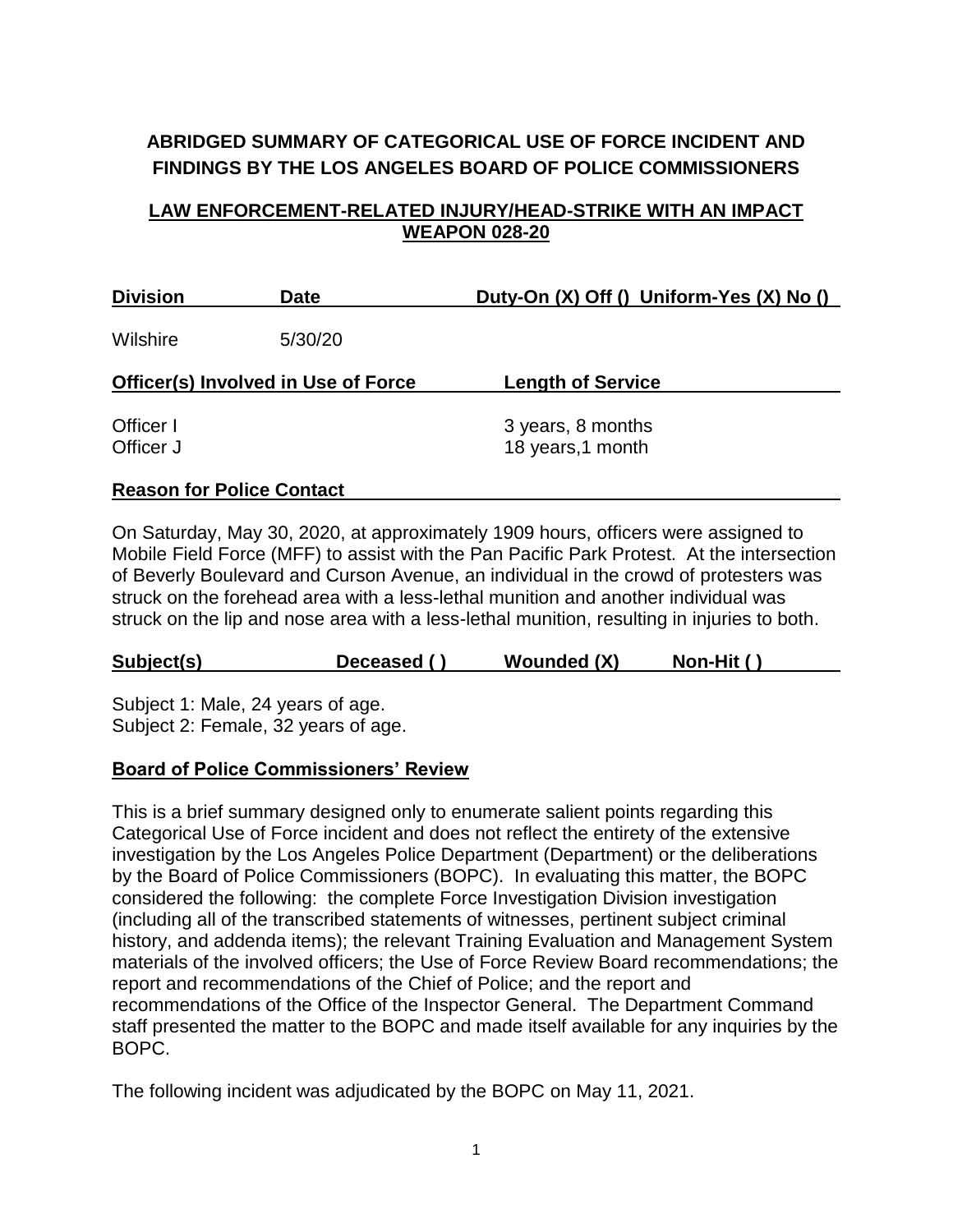## **Incident Summary**

On May 25, 2020, the incident that resulted in the death of George Floyd in Minneapolis, Minnesota, was captured on video and quickly disseminated throughout the United States via various media sources, including social media. After the release of the video, protests and civil unrest occurred throughout various cities throughout the country, including the City of Los Angeles. Incidents of civil unrest occurred throughout the City of Los Angeles between May 28, 2020, and May 30, 2020.

On May 29, 2020, protests occurred in Central and West Bureaus, that escalated into civil unrest. Acts of violence, vandalism and looting occurred at numerous locations through the night and continued until the early morning hours of May 30, 2020.

On May 30, 2020, the Los Angeles Police Department (LAPD) was mobilized to manage the protests and subsequent civil unrest occurring in the city. Part of the mobilization included officers who were assigned to Mobile Field Force (MFF) squads. These squads were used in part, to manage issues related to crowd control and public safety. Additionally, Metropolitan Division deployed Tactical Support Elements (TSE) to assist the MFF squads.

Deputy Chief A set up a Command Post (CP) to monitor vital facilities, public safety, and manage Department resources in anticipation of the current events unfolding in the City of Los Angeles.

A Black Lives Matter (BLM) protest event was advertised on various social media outlets. The event was scheduled for May 30, 2020, identifying the Pan Pacific Park, located at 7600 Beverly Boulevard as the gathering location for the protest. Between May 27, 2020 and May 28, 2020, during BLM events, in various cities across the country, incidents of civil unrest, riots, arson, and looting occurred.

An Event Action Plan was prepared to manage the local events with the objectives of:

- Protecting life, property, and vital facilities;
- Providing safe and secure arrival, procession, and departure for participants;
- Establishing a visible, crowd-friendly law enforcement posture and contacting the formal leaders or the event organizers (if possible);
- Facilitating the peaceful and lawful expression of Constitutional Rights;
- Anticipating actions when possible and taking appropriate action related to criminal activity, specifically involving violence or property damage.

According to Commander A, he/she and Deputy Chief A reviewed and approved the Event Action Plan. Commander A further stated, that based on the intelligence that was available to that date, command staff officers believed that necessary resources were dedicated to the event.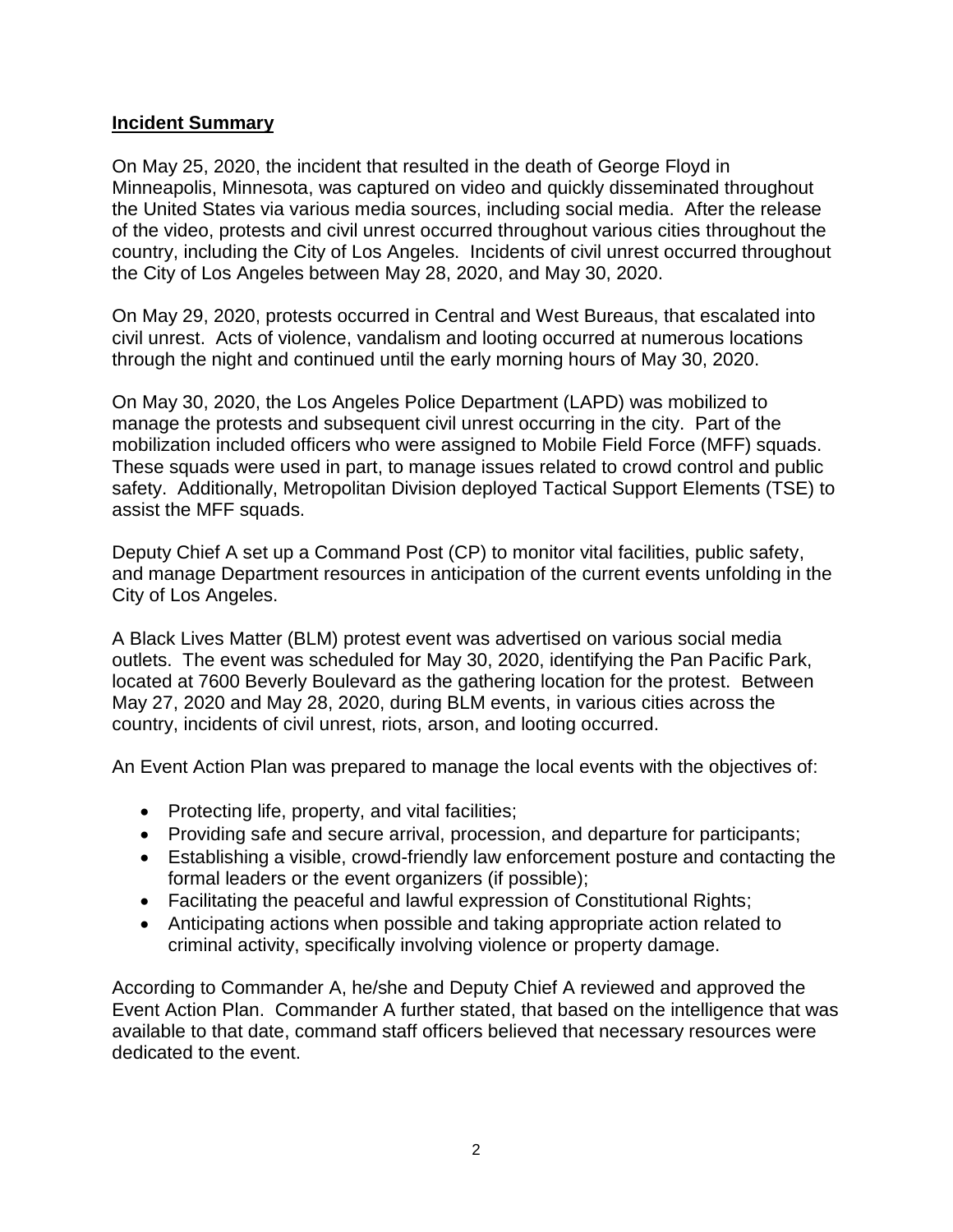Captain A was the Incident Commander (IC), for the Pan Pacific Park Protest event. A Command Post (CP) was set up at the Wilshire Area Station and a staging area was set up on the CBS Studios to manage the protest event.

According to Captain A, the social media advertisement for the protest provided no information about the size or intent of the protest.

According to Captain A, Captain B went to the Pan Pacific Park at approximately 1100 hours, to initiate a line of communication with the event organizers to facilitate event safety; however, no event leaders or organizers could be located or identified. At approximately 1200 hours, a crowd of approximately 2000 people had gathered at the Pan Pacific Park. The protest started with individuals addressing the crowd with bull horns, and making speeches and public comment. As the protest was underway additional groups of protesters marched toward the Pan Pacific Park from other nearby locations and from various directions, causing the protest attendance to rapidly grow in size. According to Captain A, at approximately 1230 hours, a crowd of approximately 1,500 protesters exited the south side of the park and marched west on  $3<sup>rd</sup>$  Street. A group of several hundred protesters exited the north side of the park and marched west on Beverly Boulevard. When the protesters arrived at the intersection of Fairfax Avenue and 3<sup>rd</sup> Street, they took over the intersection, blocking vehicle traffic, as members of the protest addressed the crowd and made speeches via bullhorn.

According to Captain A, he/she had gone to the staging area at CBS Studios and while he/she was there the protest quickly turned into a march. Due to the volume of pedestrians and traffic congestion caused by the protest in the Fairfax District, he/she made the decision to remain at staging to maintain situational awareness. According to Captain A, the protest crowd at 3rd Street and Fairfax Avenue had quickly grown to approximately 3,500 people and continued to grow in attendance.

At approximately 1350 hours, a MFF squad responded from the CP to the intersection of Fairfax Avenue and Beverly Boulevard to divert vehicle traffic from going south on Fairfax Avenue toward the protesters in the intersection of Fairfax Avenue and 3<sup>rd</sup> Street.

At the same time, a group of protesters splintered away from the intersection of 3<sup>rd</sup> Street and Fairfax Avenue and walked west. Members of that group came upon and encircled a Metropolitan Transportation Authority (MTA) public bus stopped on 3rd Street. The bus had patrons on board as individuals from within the march began to vandalize the bus, smashing out the windows and spray-painting graffiti on it.

According to Captain A, he/she directed all available Wilshire Division personnel to respond to the staging area for reassignment to MFF and requested additional resources.

At 1356 hours, Air Support Division (ASD) Pilot, Police Officer A, and Tactical Flight Officer (TFO), Police Officer B, were overhead of the MTA bus and observed protesters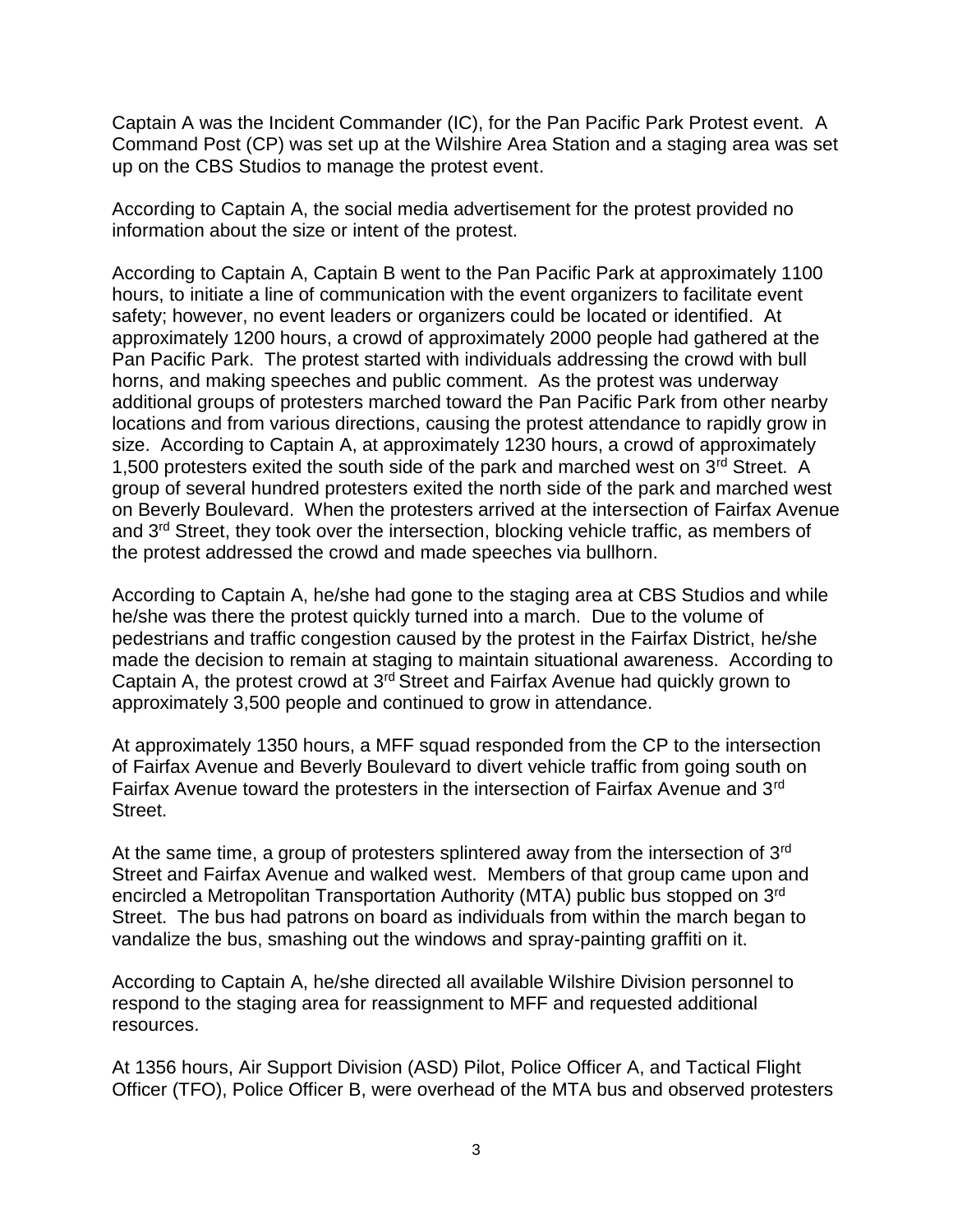smashing the windows of the MTA bus with patrons on board. The Air Unit made a radio broadcast request to the CP for a MFF to respond to rescue the occupants from the bus.

A MFF squad responded from the CP staging area to rescue the occupants on the bus and assist with clearing the bus from the intersection. According to Captain A, the MFF that was assigned to the protest was not a fully staffed MFF squad, as a result of resources that were depleted from the civil unrest on the previous day.

The MFF travelled west on 3<sup>rd</sup> Street to get to the bus, when they were confronted by protesters marching westbound, in the area of 3rd Street and Edinburgh Avenue. At approximately the same time, another group of approximately 300 protesters marched east on 3rd Street from La Cienega Boulevard toward Edinburgh Avenue. According to Captain A, the groups of protesters encircled the officers and began to assault the officers with bottles.

As a result of the officers being assaulted by the protestors, the CP sent a TSE MFF to rescue the officers from the crowd. As the TSE MFF arrived in the area of 3<sup>rd</sup> Street they were also confronted by the protesters. The confrontation escalated when individuals in the crowd vandalized the patrol cars and set several of the police cars on fire.

At 1434 hours, Captain A approved the MFF Squads' use of less-lethal munitions. A broadcast notification of the less-lethal approval was made over a tactical channel.

According to Commander A, he/she responded to the area of 3<sup>rd</sup> Street and Fairfax Avenue to manage the incident and resources. Deputy Chief A responded to the CBS Studios and assumed the role of IC.

At approximately 1430 hours, a group of protesters marching west on Beverly Boulevard from the area of the Pan Pacific Park, arrived at Fairfax Avenue, where they encountered the squad of officers holding traffic at the intersection of Fairfax Avenue. The squad of officers stopped all vehicle traffic to allow the march to pass through the intersection. According to Captain A, that squad was staged at the intersection to stop vehicle traffic and allow the protesters egress through the area.

At approximately 1435 hours, the protesters on Beverly Boulevard stopped in the intersection of Fairfax Avenue and began to focus their attention on the officers. As the crowd in the intersection continued to grow in size, the officers became encircled by the protesters on the southeast corner of the intersection. As the protesters confronted the officers, several police vehicles were vandalized with spray paint, several windows were shattered, and the vehicle tires were slashed. The crowd proceeded to set two of the police vehicles on fire at that location. Due to the crowds' escalating aggression, the MFF squad loaded into their vehicles and left the intersection.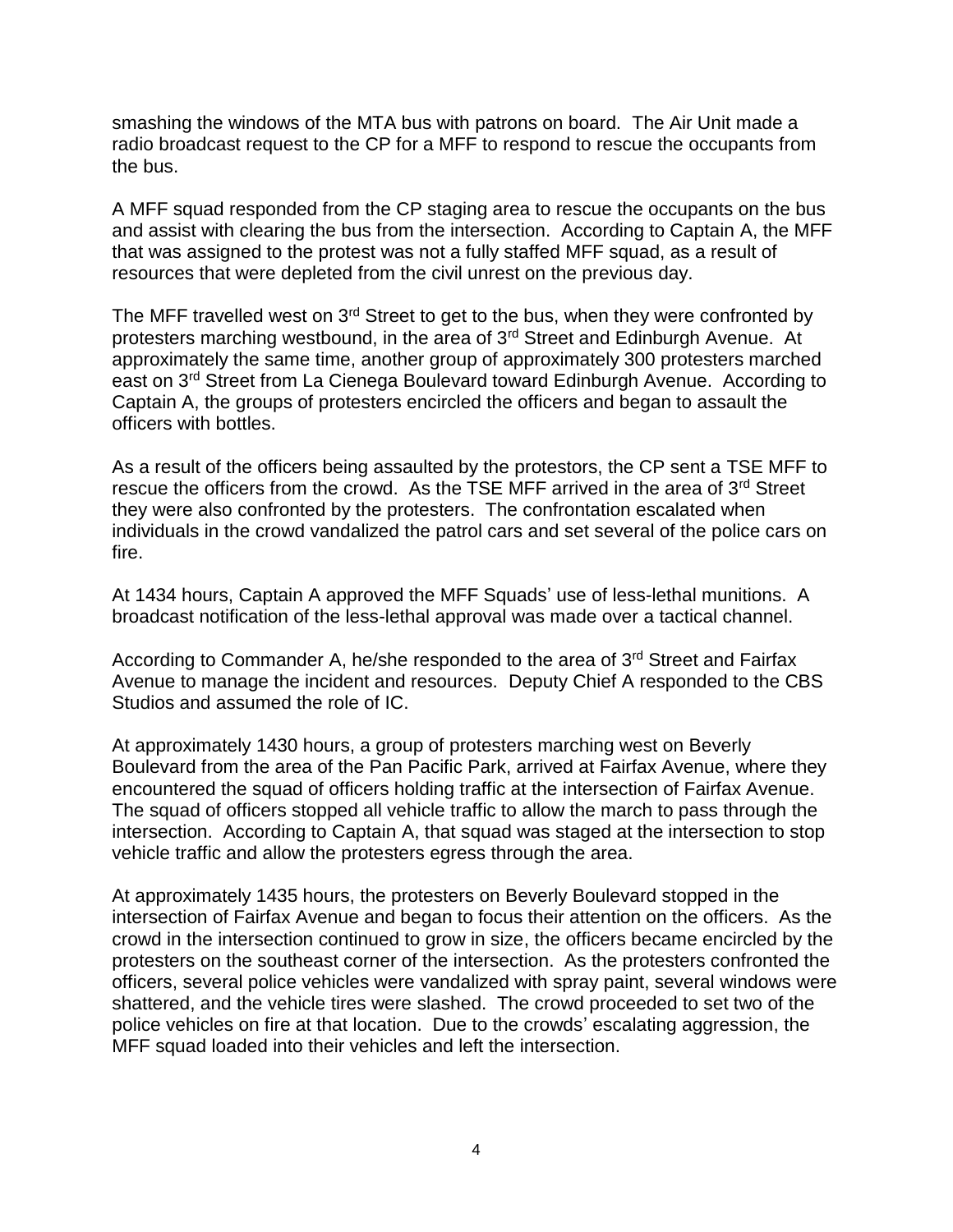According to Commander A, a command staff meeting was held that included the Chief of Police, Deputy Chief A, and Deputy Chief B. A plan was created to utilize MFF resources to disperse the protesters from the Fairfax District, utilizing major thoroughfare as egress points for the protesters to leave the area. The IC designated the boundaries for the unlawful assembly and dispersal order from Melrose Avenue to the north, La Brea Boulevard to the east, 3<sup>rd</sup> Street to the south, and La Cienega Boulevard to the west; advising that anyone in those areas were subject to arrest.

At approximately 1451 hours, Police Officer C announced the dispersal order over the Public Address system (PA) of a police vehicle at the intersection of  $3<sup>rd</sup>$  Street and Fairfax Avenue.

When the protesters did not comply with the dispersal order, MFF squads formed skirmish lines across Fairfax Avenue and 3<sup>rd</sup> Street. Simultaneously, movement of the crowd was initiated north on Fairfax Avenue and east on 3rd Street. The MFF squads facilitated the movement of protesters away from the area of 3rd Street and Fairfax Avenue out of the Fairfax District as follows:

On the south boundary of 3rd Street, protesters were moved west to La Cienega Boulevard and east to Gardner Avenue. On Fairfax Avenue, the protesters were moved north to the boundary of Melrose Avenue. On Beverly Boulevard, protesters were moved west to La Cienega Boulevard and east to La Brea Boulevard. Throughout the various dispersal routes and movements, the protesters refused to comply with the dispersal orders and assaulted officers on each of the skirmish lines by throwing rocks, bottles and commercial grade fireworks at officers. As the crowds of protestors eventually dissipated along the various dispersal routes, containment of the area was established; and resources were redeployed to other incidents. As MFF assets arrived at the CP, they were identified and deployed to major thoroughfares and facilitated the dispersal of protesters from the area.

According to Commander A, there were multiple dispersal orders given throughout the afternoon.

At 1500 hours, the West Bureau CP contacted the Department Operations Center (DOC) and requested the response of two Los Angeles Sheriff's Department (LASD) custody transportation buses to the staging area in preparation for mass arrests resulting from the civil unrest.

As the afternoon went on, the protests escalated into violence, vandalism, looting, and arson at numerous locations in West Bureau. The Wilshire CP requested the response of additional MMF squads from all LAPD Bureaus to assist with the civil unrest in the Fairfax District.

Due to the civil unrest, a local emergency was declared by the Mayor of the City of Los Angeles. The Mayor also issued an order setting a curfew that was disseminated to the public through all local and social media outlets.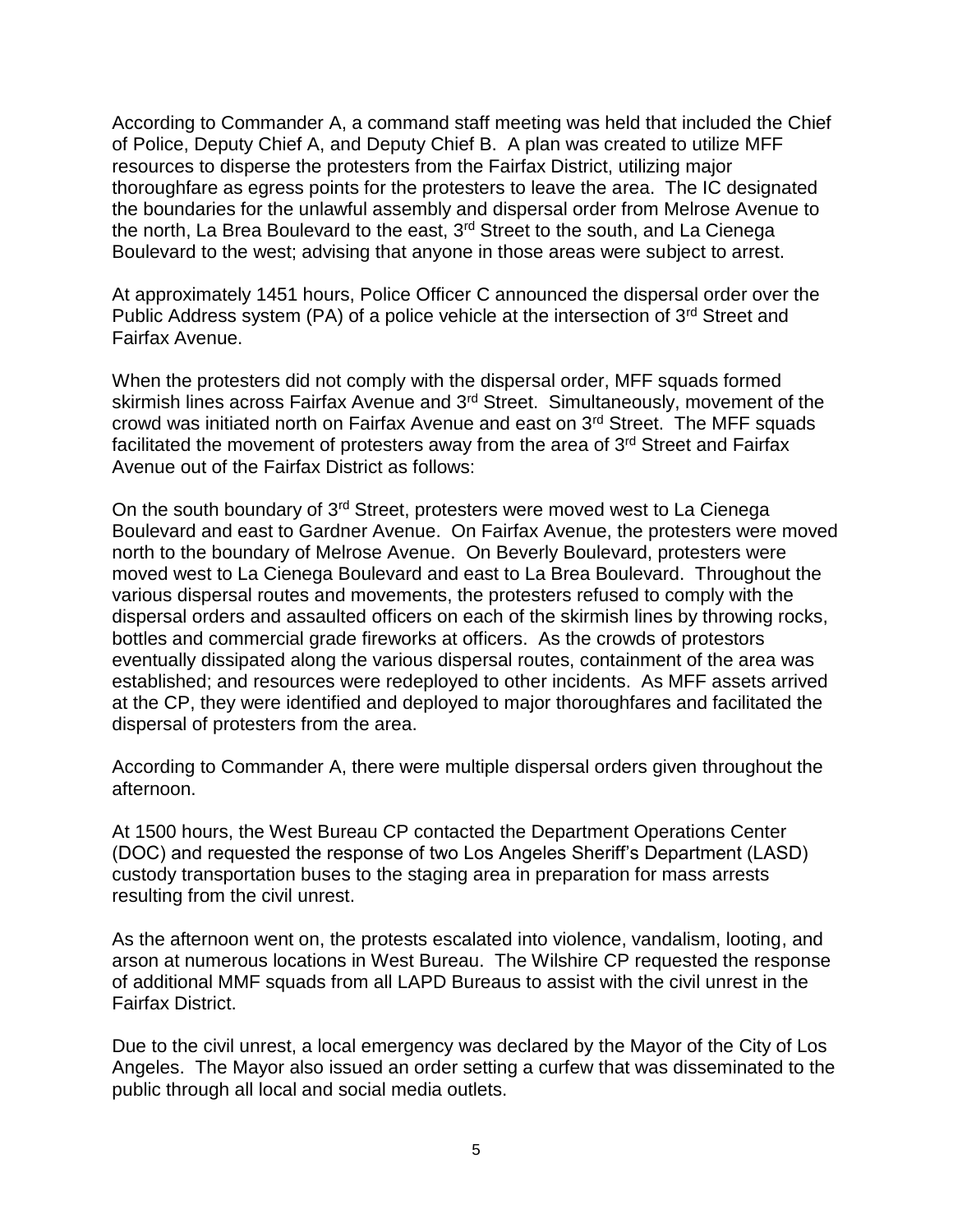At approximately 1615 hours, a group of protesters confronted officers at the intersection of Beverly Boulevard and Fairfax Avenue. Protesters utilized metal trash dumpsters as barricades to advance on the officers holding a skirmish line on the east side of the intersection. An individual identified as Subject 1 was among that crowd and was observed on video to be involved in the confrontation with officers at scene. The video captured Subject 1 and others pushing a metal trash dumpster into the intersection of Beverly Boulevard and Fairfax Avenue.

Instigators in the crowd used bullhorns to incite protesters to engage officers. Subject 1 was depicted on video directing additional people to push dumpsters toward the intersection. Simultaneously, numerous individuals in the crowd threw rocks and bottles at the officers on the skirmish line. The officers entered their police vehicles and redeployed from the intersection.

At approximately 1625 hours, the protesters overtook the intersection and advanced east on Beverly Boulevard to the Genesee Avenue entrance gate of CBS Studios. As the protesters gathered near the entrance to CBS Studios, they observed LAPD officers gathered in the CP staging area and began throwing objects over the perimeter fence of the property at the officers. Individuals in the crowd were depicted on video armed with miscellaneous objects observed to include a sledgehammer and metal pipes.

At 1630 hours, Subject 1 is depicted on video as he arrives at the entrance to the CBS studios. Subject 1 momentarily directed his attention on the officers and then began summoning additional individuals to the location. Subject 1 raised his hand above his head, waving it forward and backward from the direction of the street toward the gates. Subject 1 joined several males and assisted with pushing a metal trash dumpster toward the security gates of CBS Studios. Unidentified individuals in the crowd then utilized the dumpster as a battering ram to breach the gate.

Several MFF squads responded from the CP staging area to Genesee Avenue and Beverly Boulevard and moved the crowd off the property and out of the intersection to allow ingress and egress from the CP. As officers held skirmish lines at the intersection, additional officers moved the crowd west toward Fairfax Avenue.

At approximately 1645 hours, an LASD MFF arrived at the Genesee Avenue entrance of CBS Studios. According to Captain A, an unknown LASD Lieutenant arrived at the CP and requested to provide aid. According to Captain A, he/she requested that the LASD MFF provide security on the northern perimeter of the CP and clear Beverly Boulevard. The LASD MFF formed skirmish lines and moved the crowd east from Genesee Avenue to allow ingress and egress from the CP. As the LASD MFF held the north perimeter of the CP with a skirmish line at Beverly Boulevard and Spaulding Avenue, they were confronted by the protesters. The protesters assaulted deputies with rocks, bottles, and fireworks. The LASD MFF utilized less-lethal munitions, consisting of 40mm launchers, Pepper Ball guns, Oleoresin Capsicum (OC) canisters, Sting ball grenades and Chlorobenzalmalononitrile (CS) gas to disperse the hostile crowd.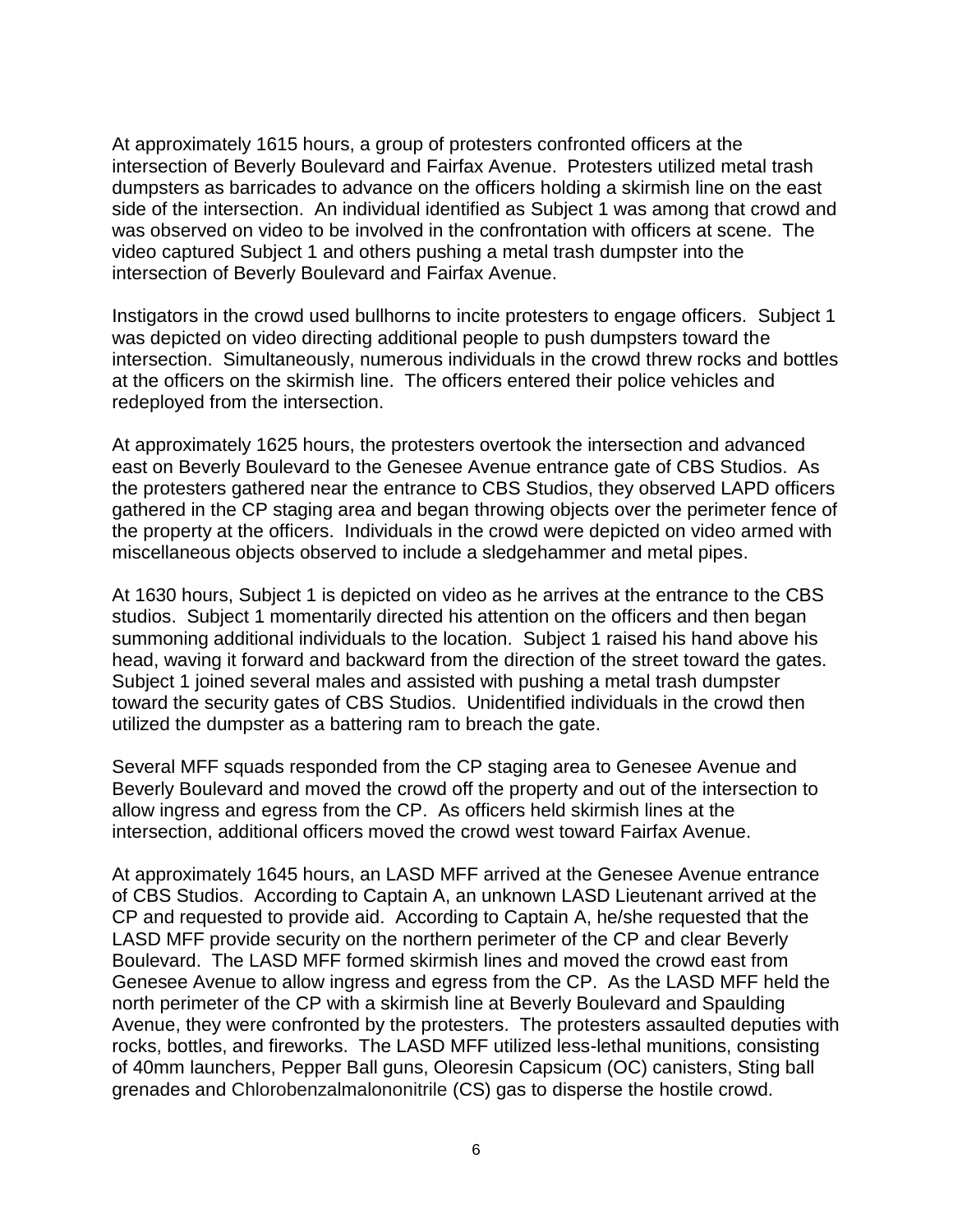According to Captain A, he/she was unaware that the LASD MFF deployed CS gas or Sting ball grenades. According to Commander A, he/she was unaware that the LASD MFF deployed CS gas.

The LASD MMF moved the crowd east on Beverly Boulevard and held security lines west of Stanley Avenue. Between the hours of 1645 and 1800, LASD held that skirmish line on Beverly Boulevard. During the standoff with protestors, LASD deputies fired less-lethal munitions and deployed tear gas at the protesters. As the less-lethal and gas was deployed, the protesters backed away from the deputies and returned after the gas dissipated. The protesters would again advance on the deputies' skirmish line, throwing rocks and water bottles at them.

LAPD personnel did not deploy tear gas for crowd control or during the civil unrest incidents.

As LASD MFF held the skirmish line on Beverly Boulevard, a squad of deputies cleared the east/west alley, north of Beverly Boulevard from Spaulding Avenue to Stanley Avenue. Several deputies gained access to the roof of the Etz Jacob Congregation, Synagogue. The synagogue is located at 7659 Beverly Boulevard; on the northwest corner of Beverly Avenue and Stanley Avenue. The deputies positioned on the roof fired less-lethal pepper balls at the protesters in the intersection at Stanley Avenue and Beverly Boulevard.

At 1730 hours Deputy Chief B gave another dispersal order at Fairfax Avenue and Beverly Boulevard. Police Officer D repeated the dispersal order in Spanish over the PA system. The dispersal order identified the boundaries as Melrose Avenue to the north, La Brea Boulevard to the east, 3<sup>rd</sup> Street to the south, and La Cienega Boulevard to the west. During the announcement of the dispersal order, the protesters were advised that anyone in those areas was subject to arrest.

At approximately 1800 hours, an OWB MFF squad arrived at the CP. According to Sergeant A, he/she was briefed at the CP and advised that dispersal orders had been given and the use of les- lethal munitions had been authorized. That MFF squad was directed to assist Metropolitan Division TSE MFF with less-lethal support. According to Sergeant A, he/she briefed his/her MFF squad and stood by at the CP staging for deployment.

As the LASD MFF was holding the skirmish line on Beverly Boulevard west of Stanley Avenue, the protesters blocked the intersection with metal trash dumpsters. Protestors utilized the dumpsters as shields while they continued throwing rocks and bottles at the deputies.

An Operations Valley Bureau (OVB) MFF squad responded to Beverly Boulevard and Stanley Avenue to assist with the dispersal of the crowd. Upon arrival, the MFF squad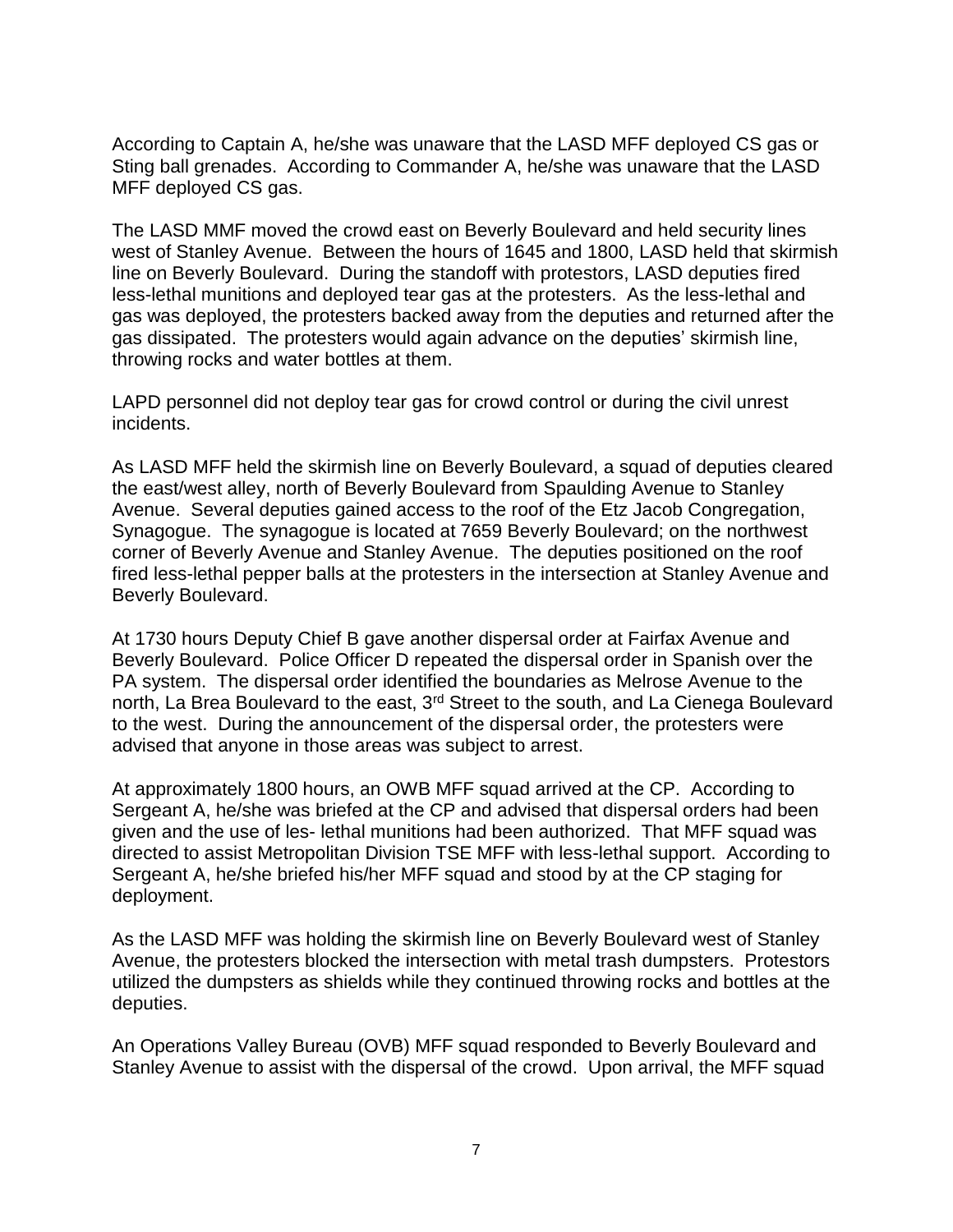set up a skirmish line east of the LASD skirmish line, which allowed the LASD MFF to fall in behind LAPD resources.

At 1807 hours, a MFF Squad Leader, Sergeant B, broadcast on Tactical Channel 42, "Airship we are taking over from the Sheriff's on Beverly east of Spaulding." Sergeant B also broadcast a request for additional resources, to address the hostile crowd. The Air Unit advised there were no resources available and requested the LASD MFF to stay there to assist. As the LAPD and LASD MFFs held the skirmish line across Beverly Boulevard west of Stanley Avenue, the protesters continued to throw rocks, bottles, and fireworks at officers. Subject 1 and several unidentified protesters were captured on video kneeling in front of the skirmish line directly in front of officers as many of the protestors gathered near or behind the trash dumpsters near the intersection of Beverly Boulevard and Stanley Avenue. Deputies and officers on the skirmish line fired lesslethal munitions, at protestors who threw rocks and bottles at them as well as fireworks. As the less-lethal munitions were fired, the protestors reacted and briefly ran away from the area. The protesters would return to the intersection and then utilize dumpsters as barricades to get within close proximity of officers and deputies, to resume their confrontation.

MFF squads moved the skirmish line east on Beverly Boulevard to the intersection of Stanley Avenue to clear the crowd and move the trash dumpsters. As the squads moved forward, the officers repeatedly gave the commands to, "Leave the area." After the intersection was cleared, the MFF squads moved back slightly west of Stanley to hold the Northern CP security line.

At 1830 hours, Sergeant B broadcast another request for additional resources, advising that the protesters on Beverly Boulevard were throwing rocks and bottles at officers.

At 1836 hours, LASD MFF personnel broadcast on LAPD Tactical Channel 42 that protesters were lighting fires on Beverly Boulevard and Stanley Avenue.

At 1840 hours another unit from Air Support Division, staffed by Pilot Police Officer E and TFO Police Officer F, arrived overhead of the Pan Pacific Park and provided aerial support to the MFF squads working skirmish lines to the north of the park on Beverly Boulevard and to the south of the park on 3rd Street.

At 1840 hours LASD MFF again broadcast that protesters were lighting trash bins on fire, pushing the dumpsters at officers, and requested that LAFD respond to put the fires out.

According to Subject 2, at approximately 1845 hours, she parked her car in the area of Citrus Avenue, walked approximately one mile west on Beverly Boulevard; where she located the protest in the area of the post office on the 7600 block of Beverly Boulevard. Subject 2 stated that when she arrived, the scene was chaotic, and people appeared to be reacting to the effects of tear gas. She stated that the police were lined up across Beverly Boulevard at Stanley Avenue, as people threw water bottles at officers and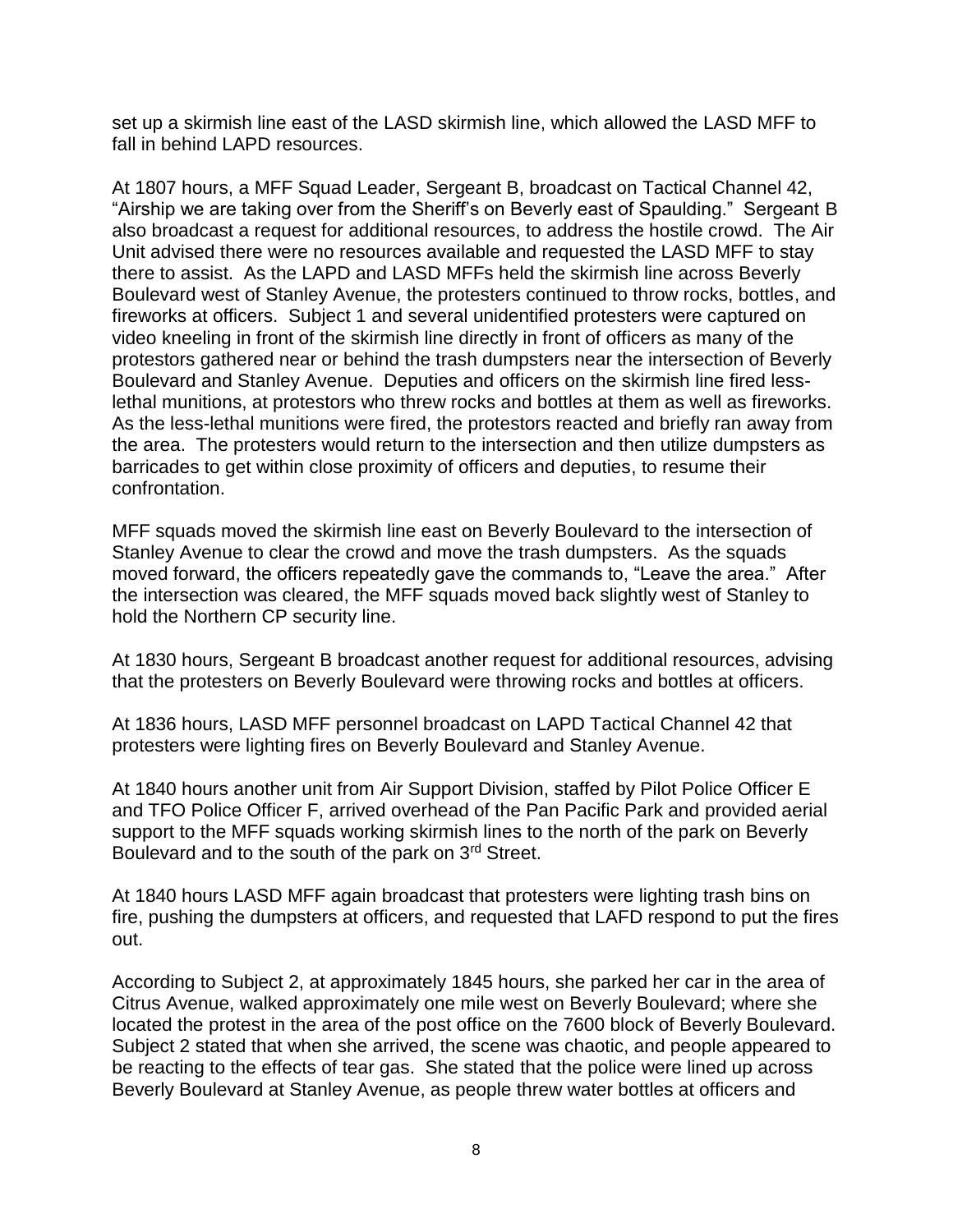police threw canisters of gas. Subject 2 further stated that the crowd would run away, the gas would dissipate, and the crowd would gather again. According to Subject 2, she was aware that a curfew order had been announced for 8:00 PM.

At 1847 hours, OVB MFF Sergeant C made a radio broadcast, "We are at Beverly and Stanley we are taking Molotov cocktails, do not send any cars south on Stanley Avenue".

At 1849 hours, an Air Unit broadcast to the CP that there was a large crowd at Beverly and Stanley and requested additional MFF squads to keep pushing the crowd east. At that time, Sergeant C broadcast to the Air Unit that they had information the suspects were making Molotov cocktails at Beverly and Stanley and advised the suspect was wearing a blue New York Yankee's ball cap.

At 1850 hours, Sergeant C broadcast a request for a resupply of Beanbag and 40mm less-lethal munitions at Beverly Boulevard and Stanley Avenue.

At 1853 hours, Air 16 broadcast a request to the CP to send additional MMF squads to Beverly Boulevard and Stanley Avenue for a large crowd and advised that officers were still taking rocks and bottles, with numerous dumpsters on fire in the area.

At 1855 hours, LASD broadcast that they were taking rocks and bottles at Beverly Boulevard and Stanley Avenue.

At 1900 hours, another MFF Squad arrived at Beverly Boulevard, west of Stanley Avenue and responded to the skirmish line to assist with clearing the crowd. According to Sergeant D, he/she heard the Air Unit requesting help for units at Beverly Boulevard and Stanley Avenue, so his/her squad responded with emergency lights and siren (Code Three).

Officer E's BWV, bearing the time stamp 02:01:00, depicts his/her arrival to Beverly Boulevard. Officer E can be heard warning Sergeant D of firecrackers that had been thrown at the officers. Simultaneously, a large firework was visible in the background, as it explodes at the feet of the officers on the east facing skirmish line.

According to Sergeant D, many of his/her officers had already been struck with objects thrown at them by protestors. One officer sustained a broken leg as a result of the protesters actions. Upon arrival at Beverly Boulevard and Stanley Avenue, the skirmish line was under attack from hostile crowds to the east on Beverly Boulevard and another smaller hostile crowd to the north on Stanley Avenue. The skirmish line was at a standstill due to the lack of personnel for blocking forces, and the depletion of less-lethal munitions. Sergeant D further stated, he/she did not want the officers to get injured and their only defense at the time was less-lethal munitions. Moving the skirmish line to the east side of the intersection would cause the protesters to move back and create a gap of distance between the protesters and the officers out of range of the rocks and bottles that were being thrown.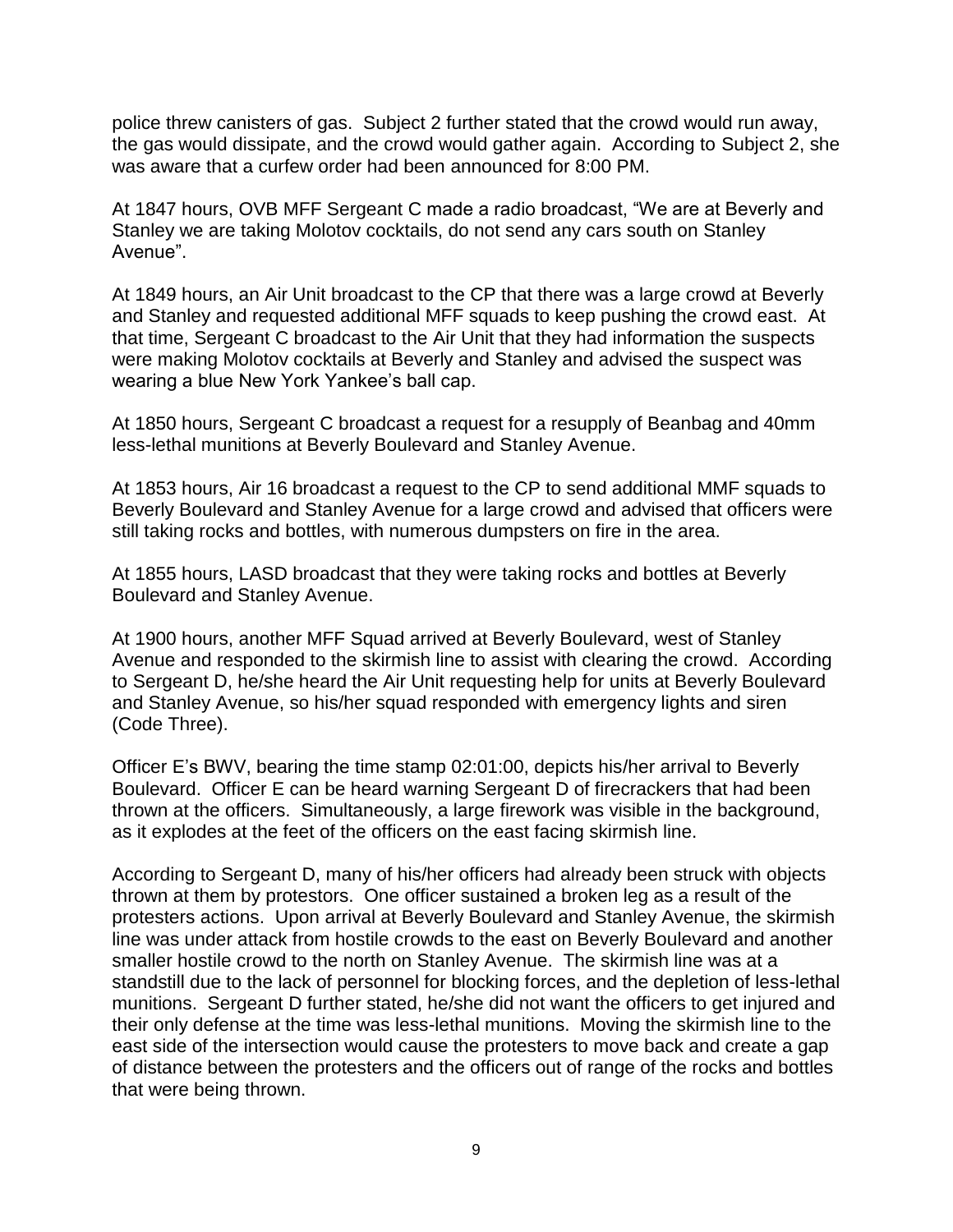Sergeant D met with Sergeant B and briefly coordinated a plan to push the skirmish line east of the intersection and set a blocking force across Stanley Avenue facing the protesters who were north of the intersection. Sergeant D directed the officers assigned to his/her squad to conduct a crossbow left maneuver and a north facing skirmish line was set up across Stanley Avenue. The skirmish line on Beverly Boulevard moved east and the protesters backed away from the officers east to mid-block on Beverly Boulevard, between Stanley Avenue and Curson Avenue. According to Sergeant D, he/she directed officers to fire less-lethal munitions at the violent protesters, because they were throwing objects at officers.

At 1900 hours, Sergeant A was deployed by the CP to the intersection of Beverly Boulevard and Stanley Avenue. Sergeant A called the MFF squad to a column of two formation and led the squad from the CP out of the Genesee Avenue Gate of CBS Studios and east on Beverly Boulevard.

At 1901 hours, Police Officer H was standing on the skirmish line facing the protesters on Beverly Boulevard east of Stanley Avenue. Officer H's Body Worn Video (BWV) depicted Subject 1 standing in the roadway, near the north/south crosswalk, on the west side of the intersection between the skirmish line and the group of protesters. The BWV depicts Subject 1 appearing to react to an impact from a less-lethal munition strike. Subject 1 placed his hands over his stomach area and fell to the ground. Subject 1 then stood up with his hands clenched over his stomach area, and was bent over at the waist, while he slowly raised and lowered his torso. Officer H's BWV camera did not capture who fired the less-lethal round that struck Subject 1.

A drone equipped with a video camera was flying overhead and captured the events unfolding on Beverly Boulevard. The drone was a non-LAPD, privately owned device. The drone later crashed and footage recorded by its camera was recovered by investigators after a search warrant was obtained.

As the drone was piloted in a westerly direction, the camera captured an overhead view of Subject 1 as he appeared to react to the less-lethal impact to his abdomen that was captured on Officer H's BWV camera.

Shortly after that, a Los Angeles City Fire Department (LAFD) battalion and LAPD Motor squad were traveling west on Beverly Boulevard in route to fires burning in and around the Fairfax District. As the LAFD battalion and LAPD Motor squad passed through the protesters, they were targeted by protestors who threw rocks and bottles at them.

The skirmish line moved forward to the east side of the intersection at Beverly Boulevard and Stanley Avenue to assist the LAFD battalion and Motor squad navigate their way through the area. As the skirmish line moved the crowd back, the LAFD Battalion and LAPD Motor Squad were able to pass through the intersection and turned south onto The Grove Drive.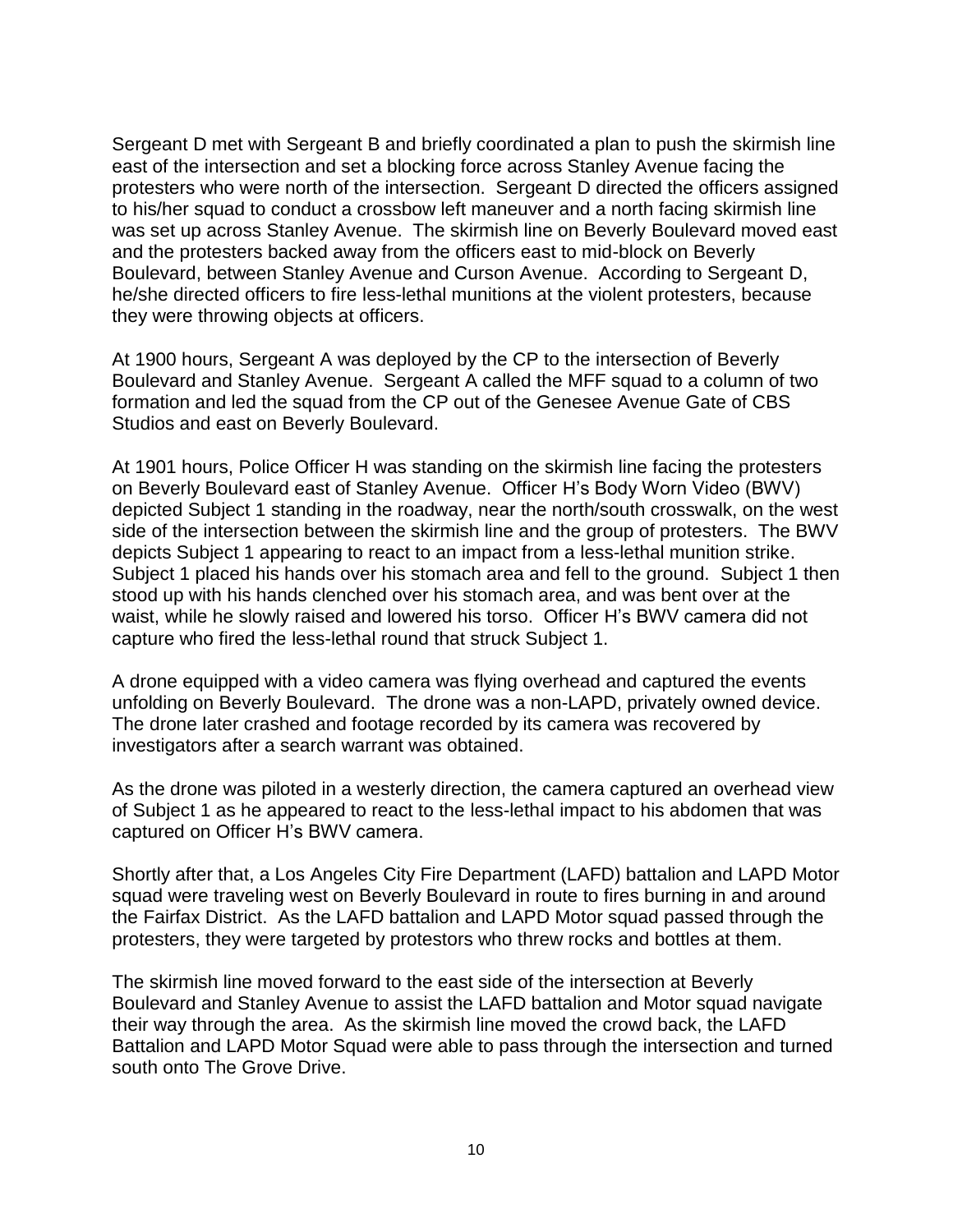The drone video captures images of Subject 1 as he appeared to react to the second impact from a less-lethal shot that occurred as the LAFD Battalion and LAPD squad turned onto The Grove Drive.

At 1903 hours, Officer H was standing on the skirmish line facing the protesters on Beverly Boulevard east of Stanley Avenue. Officer H's BWV captured images of Subject 1 as he appeared to react to the second less-lethal impact. Again, Subject 1 placed his hands over his stomach area and fell to the ground. Subject 1 stood back up, with his left arm draped across his stomach area, while slightly bent over at the waist and held his right arm up in the air above his head. Subject 1 continued to refuse to comply with the dispersal order and remained standing between the officers and the protesters that were throwing objects at officers. Officer H's BWV camera did not capture who fired the less-lethal shot that struck Subject 1.

As the drone flew west it captured a MFF squad in a column of two formations headed toward Beverly Boulevard and Stanley Avenue.

At 1903 hours, Sergeant D made a radio broadcast to the CP requesting less-lethal munitions consisting of 37mm, 40mm, and Beanbag rounds, be brought to Beverly Boulevard and Stanley Avenue.

At 1905 hours, the MFF squad led by Sergeant A arrived at Beverly Boulevard and Stanley Avenue. Assigned to the MFF were Police Officer I and Police Officer J. According to Officer I, upon arrival at Beverly Boulevard and Stanley Avenue, the scene was chaotic, people were throwing rocks and bottles at the officers, acting violently, and their actions showed that they were not going to comply in any form.

Sergeant D directed Sergeant A's squad to join the east facing skirmish line and start shooting less-lethal munitions. According to Sergeant D, the officers on the skirmish line were running out of less-lethal munitions and were vulnerable to the protesters' continuous attack; so he/she directed less-lethal deployment to drive the protesters back away from the skirmish line.

The drone hovered over Beverly Boulevard momentarily and then was piloted east, back toward the intersection of Beverly Boulevard and Stanley Avenue. The drone video depicted images of Subject 1 and Subject 2 standing in the street, with their hands raised above their heads; as fireworks exploded just north of their location. As the crowd reacted to the explosion and moved away, a third explosion occurred. Subject 1 and Subject 2 moved toward the south curb, briefly and then walked back into the middle of the street. A fourth explosion happened directly in front of Subject 1, causing him to turn away, facing south, and shield his face. Subject 2 appeared to react to the explosion and stepped backward away from the area, while continuing to hold her hands raised above her head. The drone captured another MFF squad join the skirmish line.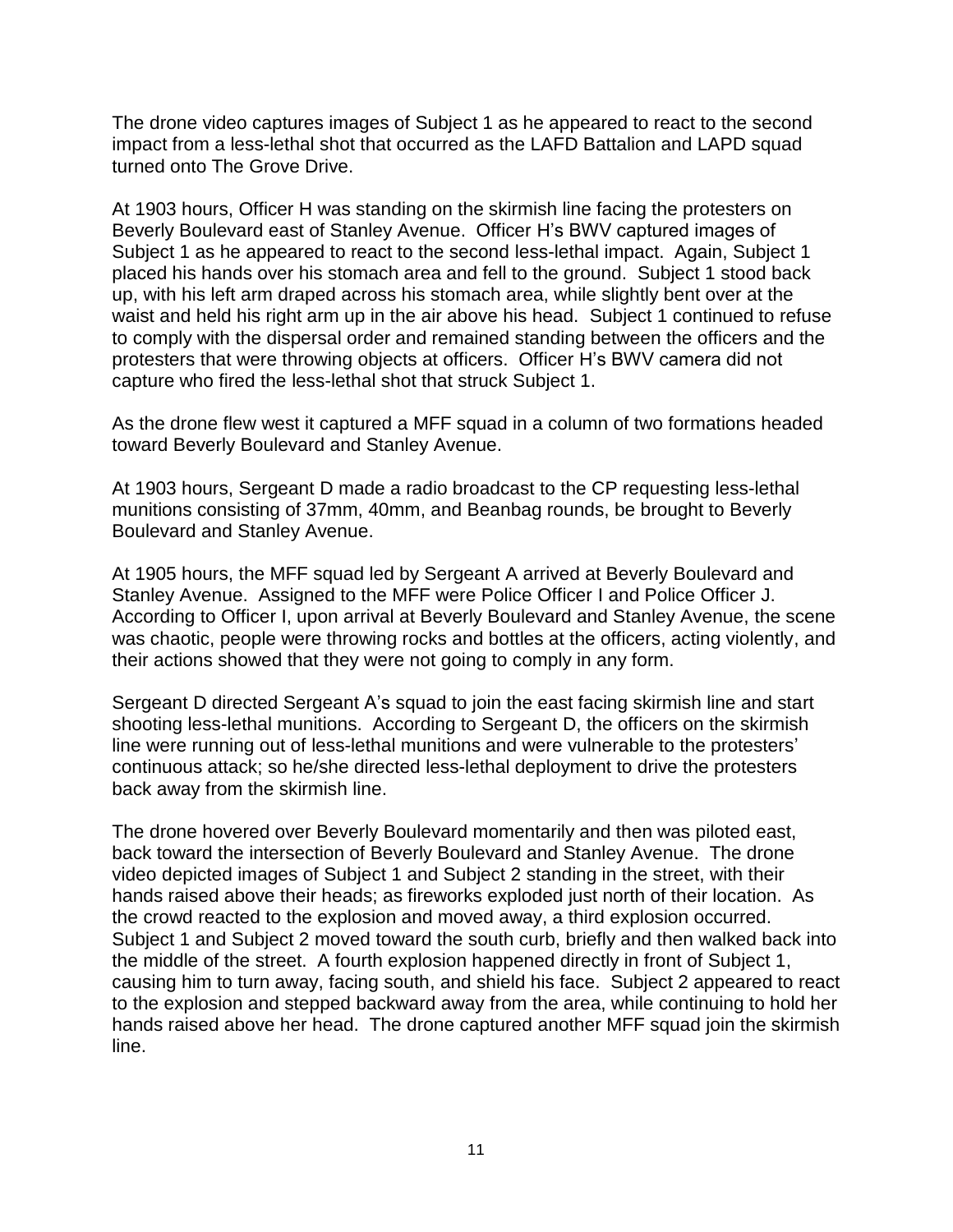At 1905 hours, Officer I took a position on the skirmish line in the area of the west bound No. 2 traffic lane. Officer I deployed a Beanbag shotgun, which was shouldered and in a low-ready position facing east toward the crowd of protesters.

Simultaneously, Officer J took a position near the center of the roadway, to the right of the west bound left turn lane divider line. Officer J deployed a 40mm less-lethal launcher, which was shouldered and held at a low-ready position pointed toward the crowd.

According to Officer I, he/she checked the Beanbag shotgun out from the Kit Room at the start of his/her watch. At that time, he/she inspected the shotgun and observed that the sights were securely attached to the shotgun.

According to Officer I, he/she had been briefed by Sergeant A, that a dispersal order had been given, and there was no need to give a less-lethal warning to individuals if they met the requirement for the deployment of less-lethal tools .

According to Sergeant D, it was not feasible for officers to give a use of force warning, prior to less-lethal use because the officers were in the process of being assaulted.

According to Officer I, he/she scanned the crowd for individuals throwing glass bottles and rocks; things that could immediately cause serious bodily injury to the officers. Officer I had a vague memory of the people he/she aimed and fired at; he/she could not specifically recall each of them. Officer I believed he/she struck people with the Lesslethal munitions he/she fired, because he/she saw individuals react and run away. Officer I further stated that he/she did not have contact with any of those persons and did not make any arrest of those individuals.

On Officer I's BWV, bearing the time stamp 02:05:08, he/she can be heard stating, "Beanbag," as he/she announced to the officers in the immediate area his/her intention to fire the Beanbag shotgun. At that time, Subject 1 was visible on Officer I's BWV camera in frame, standing on the double yellow lane divider line of Beverly Boulevard, approximately twelve feet south of Officer I. Officer I's BWV captured an explosion of unknown device that occurred directly in front of Subject 1, the smoke from the devices temporally concealed Subject 1 from view of the BWV camera.

Officer I's BWV, bearing time stamp 02:05:11, depicted the moment he/she fired one Super-Sock, Beanbag round in an easterly direction. Officer I racked the action on the Beanbag shotgun and cycled another round into the chamber. Officer I lowered and held the Beanbag shotgun at a low-ready position. As the smoke from the explosion cleared, Subject 1 was visible on BWV, with his right hand in front of his face and his left hand in front of his groin, and he did not appear to have been struck by Officer I's shot. Officer I's BWV camera did not provide a clear image of the shot impact and or if it struck anyone.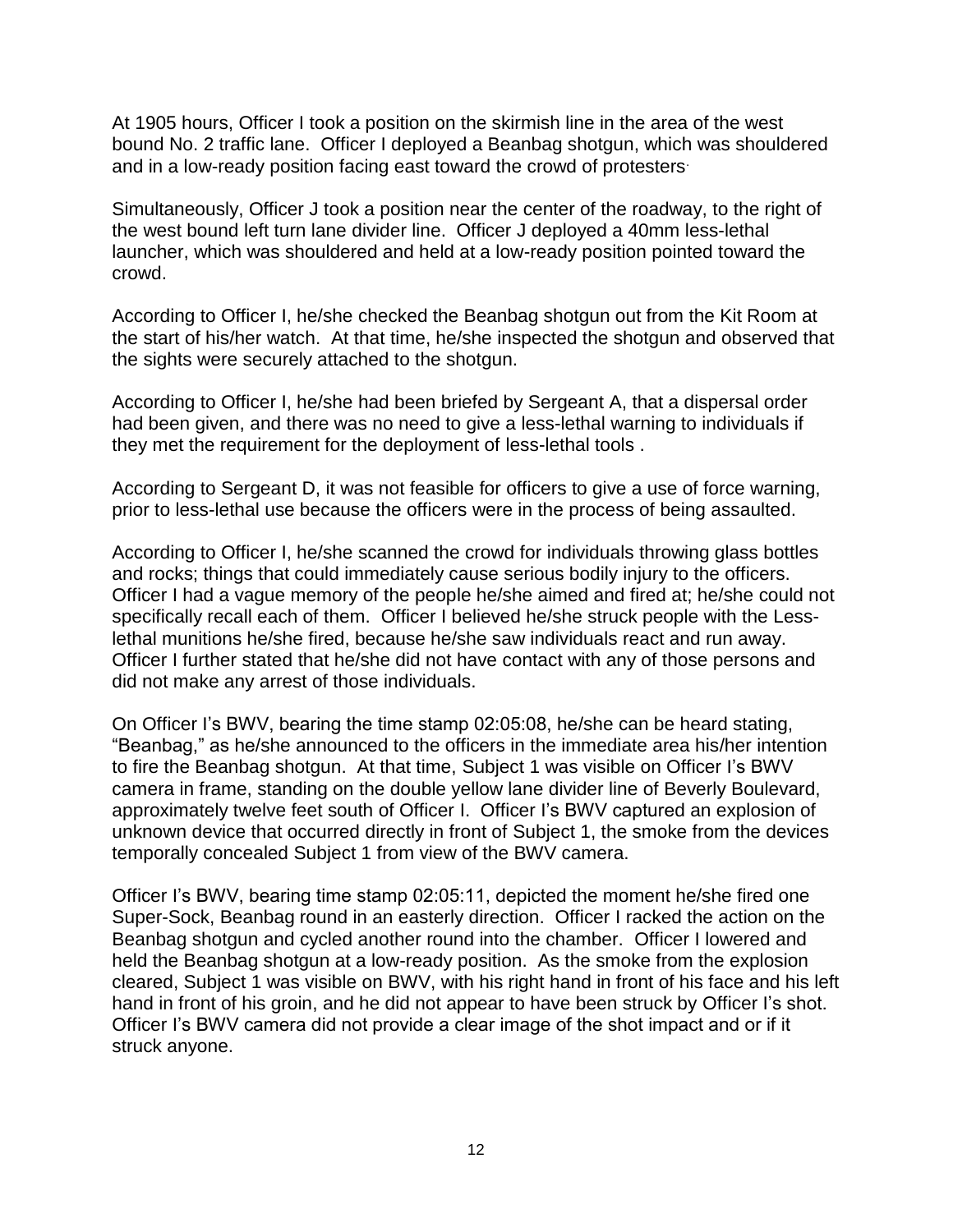At the time the shot was fired, the distance between Officer I and the protesters was approximately 136 feet to 145 feet. Officer I's shot had been fired from a distance greater than the recommended deployment range for the Beanbag shotgun. The recommended deployment range for the Beanbag shotgun was 5 feet to 45 feet.

Immediately after the shot was fired, Subject 1 moved in a northerly direction and stood on the south side of the solid white lane divider line of the westbound left turn lane pocket. Subject 1 was standing on the south side of the line, and Officer I was positioned off set to the north of the same lane line. Officer I's BWV, bearing the time stamp 02:05:14, showed Subject 1 visible and standing with his hands covering his face and groin.

Officer I's BWV, bearing the time stamp 02:05:16, depicted Officer I standing just north of the solid white left turn lane divider line of Beverly Boulevard as he/she fired a second Super-Sock in an easterly direction. Officer I racked the action on the Beanbag shotgun, cycled another Super-Sock round into the chamber, and transitioned the Beanbag shotgun to a low-ready position.

Officer I's BWV camera lens was blocked by his/her arms as he/she shouldered the Beanbag shotgun. Officer I's BWV did not capture the impact of the Super-Sock.

Officer J's BWV, bearing the time stamp 02:05:17, depicted Subject 1 standing in front of the crowd, facing the officers still standing on the solid white lane divider line at the entrance of the westbound left turn lane, and Subject 1 did not appear to have been struck by Officer I's shot.

On Officer J's BWV, he/she could be heard stating, "40, 40 right next to you on your right," as he/she took a position on the skirmish line. According to Officer J, as he/she arrived on the skirmish line, he/she scanned the crowd to identify who was throwing items at the officers and anyone who posed a threat to the officers.

According to Officer J, he/she saw a male wearing black clothing with white print, moving in and out of the crowd making a throwing motion, and he/she intended to fire a 40mm eXact iMpact foam projectile at the male. Officer J stated, when he/she pressed the trigger, that he/she experienced a malfunction and the 40mm launcher did not fire. Officer J conducted a chamber check verifying that a round was loaded, came back on target, and experienced the same malfunction again. According to Officer J, he/she identified that the hammer on the launcher was hitting the face shield of his/her ballistic helmet, preventing the launcher from firing. Officer J adjusted his/her face shield and went back on target.

Officer J's BWV, bearing the time stamp 02:05:25, depicted him/her firing one 40mm projectile in an easterly direction. As that shot was fired, Officer J's BWV, depicted Subject 1 standing directly east of Officer J, facing the skirmish line. Immediately after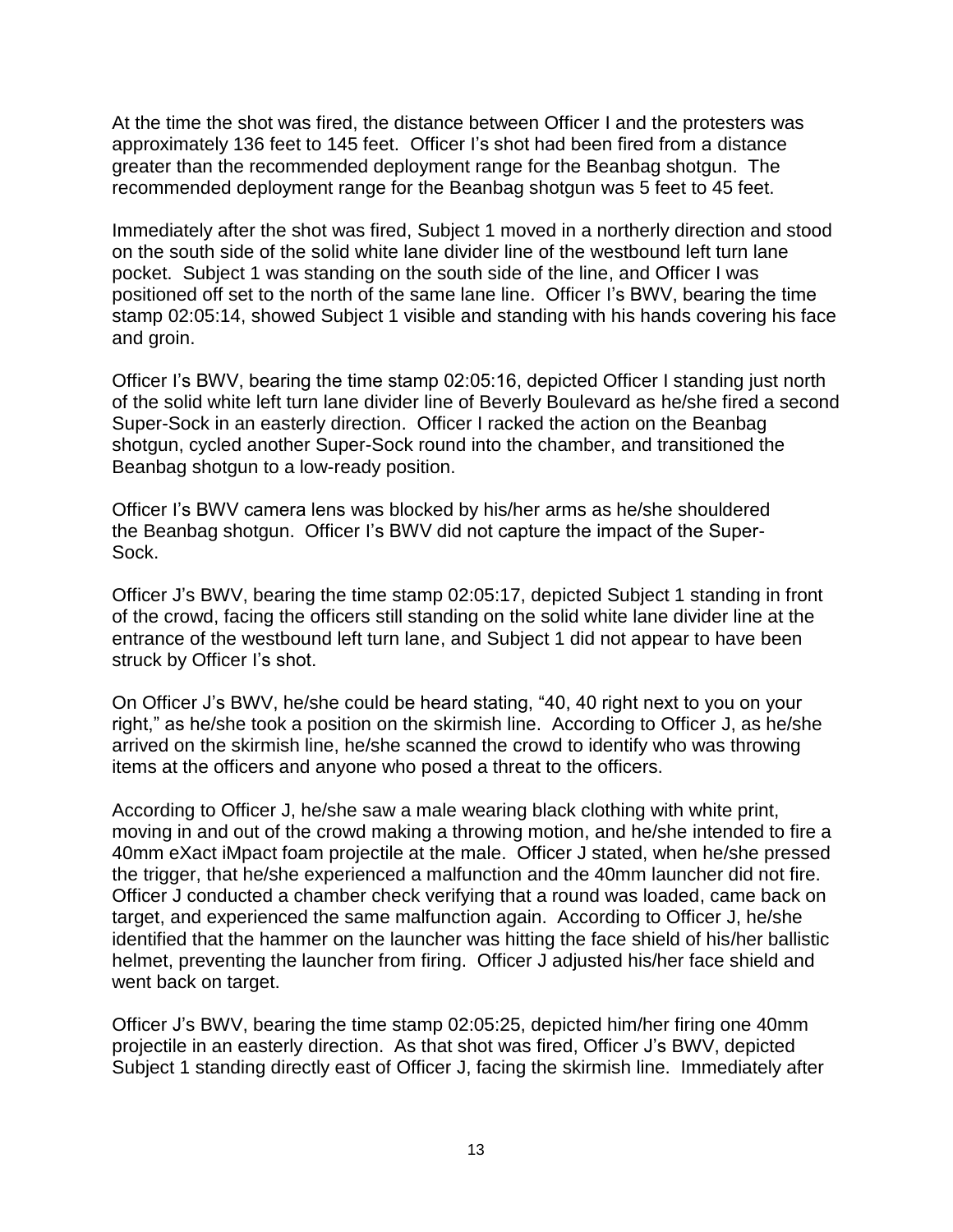the 40mm launcher was fired, Subject 1 placed his hands over his stomach area and fell to the ground. Officer J's shot was fired from an approximate distance of 136 feet.

Officer J's shot was fired from a distance greater than the recommended deployment range. The recommended deployment range for the 40mm less-lethal launcher is 5 feet to 110 feet. Investigators' review of BWV and drone video noted that Subject 1 was approximately twenty feet west of the group of protesters on the street, between the officers and the protesters.

According to Officer J, he/she saw a male wearing black clothing with white graphics, going in and out of the middle of the crowd. He/she saw the male come out of the crowd a second time making a throwing motion. According to Officer J, he/she took aim at and targeted the naval area of the male in black running in and out of the middle of the group, directly in front of him/her; that he/she saw the man making throwing motions toward the skirmish line. According to Officer J, he/she did not target Subject 1 and did not know that the shot he/she fired had struck Subject 1.

Officer J's BWV, bearing the time stamp 02:05:33, depicted Subject 1 being assisted to his feet by an unidentified male. Subject 1 was walked toward a bus stop shelter on the south curb of Beverly Boulevard, west of Curson Avenue; out of view of Officer J's BWV camera.

According to Subject 1, he was shot in the ribs and the gentlemen next to him was shot in the chest. Subject 1 stated they both moved together to the side of the street and hid behind a bus stop sign.

Officer J reloaded the 40mm launcher, held it at a low-ready position, and continued to assess the crowd. Officer J's BWV depicted protesters rolling trash dumpsters toward officers, as rocks and bottles can be seen impacting the ground in front of the officers.

Officer K's BWV, bearing the time stamp 02:05:38, depicted him/her firing a 40mm foam projectile round in the direction of the dumpster. Officer K's BWV camera did not provide a clear view of where the projectile impacted.

On Officer L's BWV, bearing the time stamp 02:05:38, Officer L could be heard yelling a warning of, "dumpster," just before he/she fired a 40mm foam projectile in the direction of the dumpster. Officer L's BWV camera did not provide a clear view of where the projectile impacted.

The drone that was flying overhead captured video of Subject 1's reaction to being struck by Officer J's shot; Subject 2 was depicted standing approximately 15 feet behind Subject 1 as he fell to the ground. The drone video then captured images of several people in the crowd pushing a dumpster past Subject 2. Subject 2 was depicted moving to her left away from the trash dumpster as it rolled past her, while Subject 1 simultaneously walked toward the south curb. Subject 2 and additional people near her appeared to react to the less-lethal shots fired by Officers K and L at the individuals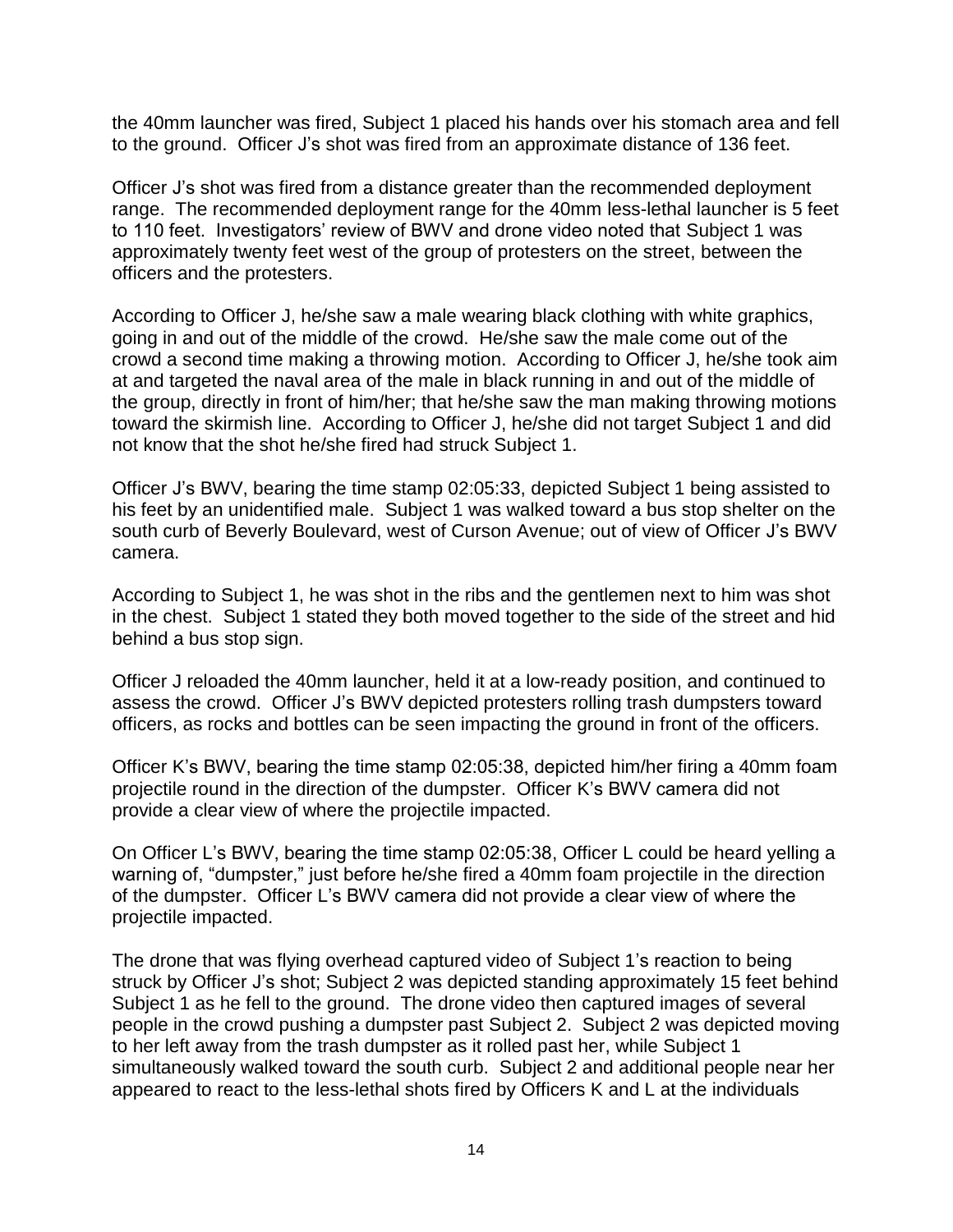pushing the dumpster, as she turned away and ran toward the south curb. The drone was then piloted toward the west and no longer provided a view of Beverly Boulevard, east of Stanley Avenue.

Officer I's BWV, bearing the time stamp 02:05:56, depicted him/her firing a third Super-Sock in an easterly direction toward the north curb of Beverly Boulevard. Officer I racked the action on the Beanbag shotgun, cycled another Super-Sock round into the chamber, and lowered the Beanbag shotgun to a low-ready position. Officer I's shot was fired from an approximate distance of 145 feet. Officer I's BWV did not capture images of the Super-Sock impact. As that Super-Sock was fired, Subject 1 was not visible on Officer I's BWV camera. Officer I's shot was fired at a distance greater than the recommended deployment range of 5 feet to 45 feet.

According to Officer I, he/she scanned the crowd for individuals throwing glass, bottles, and rocks – things that could immediately cause serious bodily injury to the officers. Officer I had a vague memory of the people he/she aimed and fired at, but he/she could not specifically recall each of them. Officer I believed he/she struck people with the less-lethal munitions he/she fired, because he/she saw individuals react and run away. Officer I stated that he/she did not have contact with any of those persons and did not make any arrests of those individuals.

Officer I then conducted a chamber check, raised the barrel pointed up to a port arms position, and removed three rounds from the shotgun side saddle shell carrier and inserted them into the magazine tube. Officer I conducted another chamber check and lowered the Beanbag shotgun to a low-ready position.

At 1906 hours, Sergeant D made another radio broadcast request to the CP for a resupply of less-lethal ammunition for officers at Beverly Boulevard and Stanley Avenue.

Officer K's BWV, bearing the time stamp 02:06:09, depicted Subject 1 as he walked north away from the bus shelter back onto the street, were he positioned himself in front of the protesters approximately 100 feet east of the skirmish line facing officers.

According to Subject 1, the male he was standing with behind the bus stop sign told him they should not go back out into the street. According to Subject 1, he thought that was boring, so he walked back out into the street with his hand raised above his head, which was when he was shot in the head.

Officer I's BWV, bearing the time Stamp 02:06:19, depicted Subject 1 standing on the solid white lane divider line of the westbound left turn pocket lane, with his right hand in front of his stomach and his left hand raised above his head. Subject 1 was positioned between the officers on the skirmish line and the protesters refusing to disperse.

At 1907 hours a Tactical Support Element (TSE) MFF arrived at The Grove Drive and Beverly Boulevard. The TSE MMF was comprised of three squads. Officers from the TSE squads deployed on the west side of the US Postal Office, located at the southeast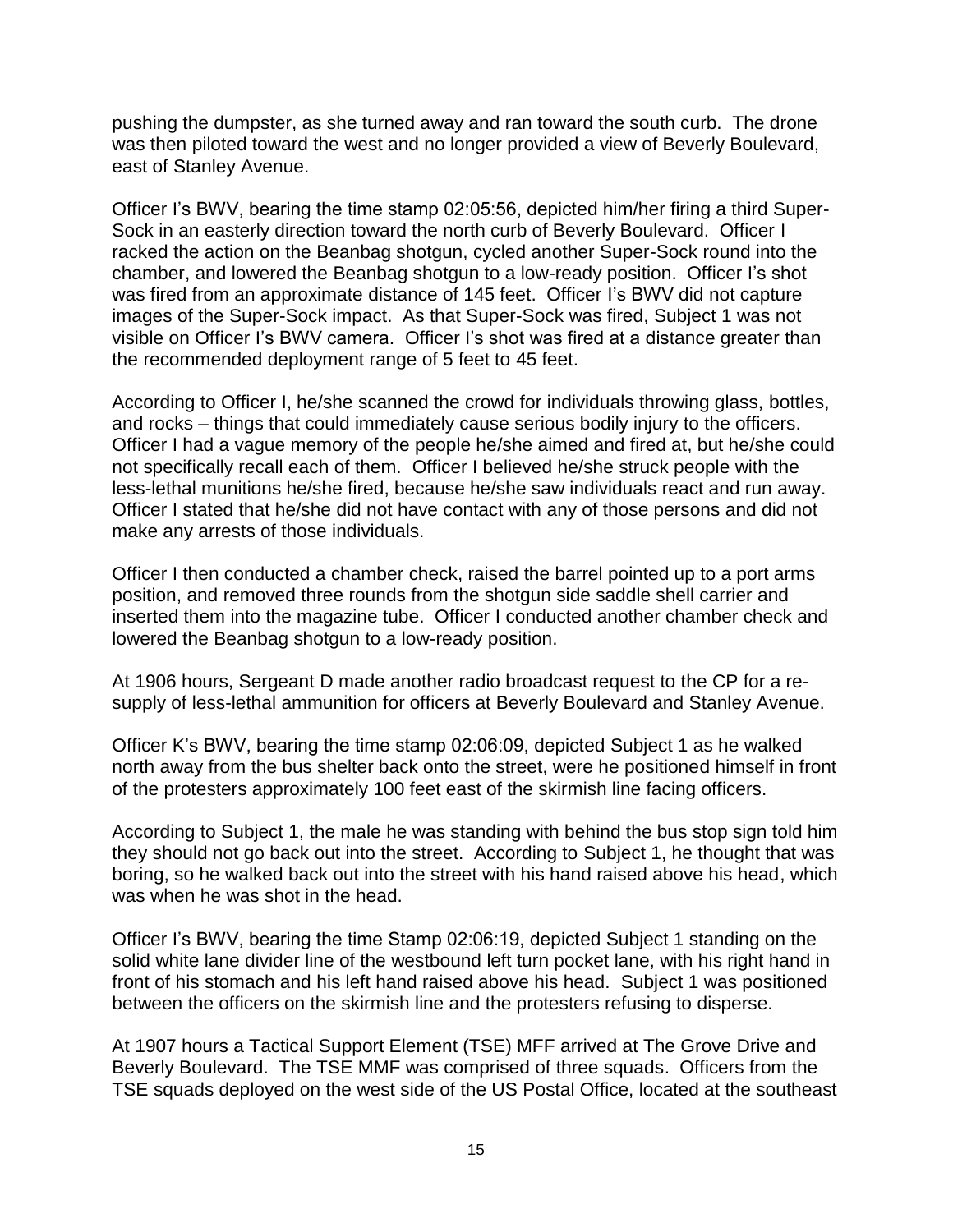corner of The Grove Drive and Beverly Boulevard. Numerous protesters gathered in the parking lot were throwing rocks and bottles at the officers. The officers yelled repeated commands to "leave the area" as they fired less-lethal munitions at the individuals that were throwing objects at officers.

At 1909 hours, a squad of TSE officers conducted a crossbow center maneuver. The squad moved approximately ten yards east of the east crosswalk at Beverley Boulevard and Stanley Avenue and set a skirmish line across Beverly Boulevard mid-block between Stanley Avenue and Curson Avenue. Officer O's BWV bearing the time tamp 02:08:46, depicted the officers on the skirmish line giving numerous verbal commands to the crowd to, "leave the area."

As the skirmish line moved forward, the officers' BWV depicted the crowd continuously throwing rocks and bottles at the officers. Simultaneously, TSE supervisors yelled out commands for officers with less-lethal to join the skirmish line.

Officers I, J, K, and M moved forward to join the TSE MFF skirmish line. Simultaneously, two MFF squads joined together and formed up into a column of two formation. The two squads moved east behind the skirmish line in preparation to form a blocking force at Curson Avenue. Another MFF squad of officers arrived at Beverly Boulevard and replaced the squad lead by Sergeant D as a blocking force across Stanley Avenue facing north.

The LASD MFF squads remained at the Intersection of Beverly Boulevard and Stanley Avenue, as the TSE MFF squads formed the skirmish line and moved east.

As the TSE MFF skirmish line moved forward, Officer N was walking east along the south curb. On Officer N's BWV, Subject 1 and Subject 2 were depicted standing in the center of the roadway approximately 55 feet away. Officer N yelled the command, "leave the area." On Officer N's BWV, additional officers could be heard yelling the commands, "leave the area." As the TSE skirmish line moved forward, Subject 1 and Subject 2 were depicted on Officers N's BWV, slowly taking steps backward as the skirmish line moved forward. Subject 1 moved from the center of the street toward the south curb and took a position on the eastbound No. 1 and No. 2 lane divider line; facing the officers with his hands raised above his shoulders at head level.

As Officers I and J joined the TSE skirmish line, Officer I took a position on the street, west of Curson Avenue in the area of the east curb, and facing east toward the protesters, in front of Officer N. Officer I held the Beanbag shotgun at a low-ready position as he/she faced the protesters. Officer I's BWV depicted numerous officers who could be heard yelling repeated commands to, "Leave the area."

As Officer J joined the skirmish line, he/she took a position to the north of Officer I and yelled the command, "Leave the area."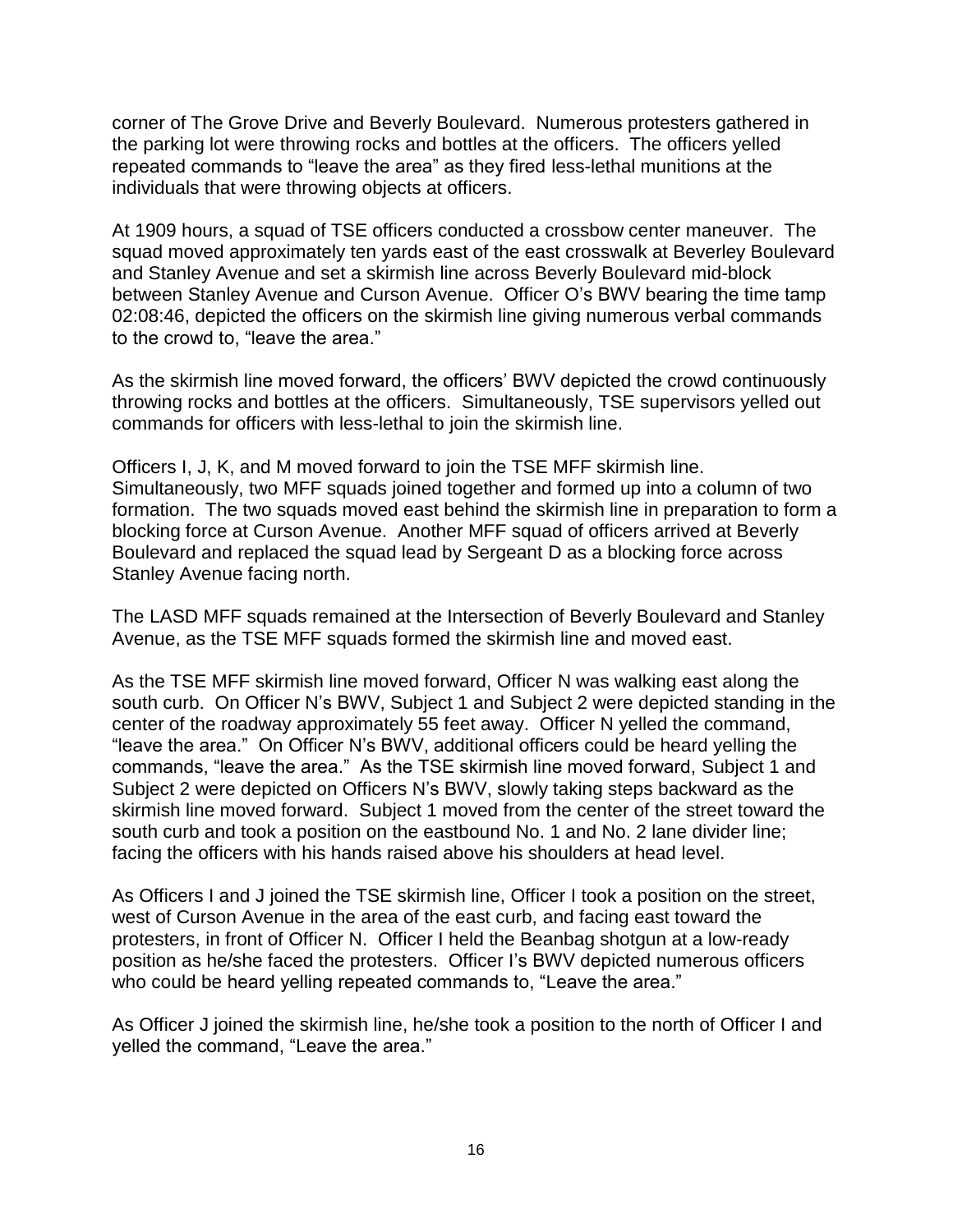According to Subject 2, she did not hear any orders given by the police. On Officers K, O, and J's BWV's, Subject 2 was depicted standing in the street with her hands raised above her head, approximately fifty feet away from the officers; as officers' repeated commands, "Leave the area" could be heard on the officers' video.

Officer I's BWV bearing the time Stamp 02:09:25, depicted Subject 1 standing on the street in the eastbound No. 2 traffic lane. Subject 1 placed himself between the skirmish line and the protesters, facing west toward the officers with his hands raised up above his shoulders at head level, refusing to comply with the dispersal order. At that same time, Subject 2 was depicted standing in the middle of the street on the white lane divider line of the westbound traffic lanes of Beverly Boulevard; approximately twelve feet north of Subject 1. Subject 2 was depicted standing facing the officers on the skirmish line, with her hands raised above her head refusing to comply with the officers' commands to, "Leave the area".

Officer I's BWV, bearing the time Stamp 02:09:28, depicted Officer I stop walking and firing a fourth Super-Sock round from the Beanbag shotgun in an easterly direction. Officer I racked the action on the Beanbag shotgun, cycled another round into the chamber, and lowered the Beanbag shotgun to a low-ready position, as he/she resumed moving east. The Beanbag shotgun was discharged from an approximate distance of 55 feet. Officer I's Super-Sock was fired at a distance greater than the recommended deployment range of 5 feet to 45 feet.

On Officer I's BWV, immediately after the Super-Sock was fired, Subject 1 placed both of his hands on his head and fell to the ground.

According to Officer I, he/she did not have an independent memory of who he/she had fired his/her fourth Super-Sock round at. Officer I further stated after a review of the BWV with FID investigators, that his/her memory had been refreshed, and he/she remembered that he/she had seen a male holding a Mexican flag standing next to another male wearing black clothing who he/she observed making a throwing motion toward the officers. Officer I targeted the male wearing black clothing when he/she fired the shot. Officer I observed on the BWV that the male was positioned approximately 15 feet behind Subject 1 to the left. Officer I was unaware that the shot had struck Subject 1.

Officer N's BWV, bearing the time Stamp 02:09:29, provided an additional view of Officer I's fourth shot and J's second shot. Officer N's BWV captured the impact of Officer I's Super-Sock round as it struck Subject 1 on the head.

Officer J's BWV, bearing the time Stamp 02:09:29, depicted Officer J firing a second projectile from the 40mm launcher in an easterly direction. The 40mm foam projectile was fired from an approximate distance of 55 feet. Officer J's BWV camera did not provide a clear view of where the shot impacted. Officer J's shot was fired simultaneous to Officer I's fourth shot.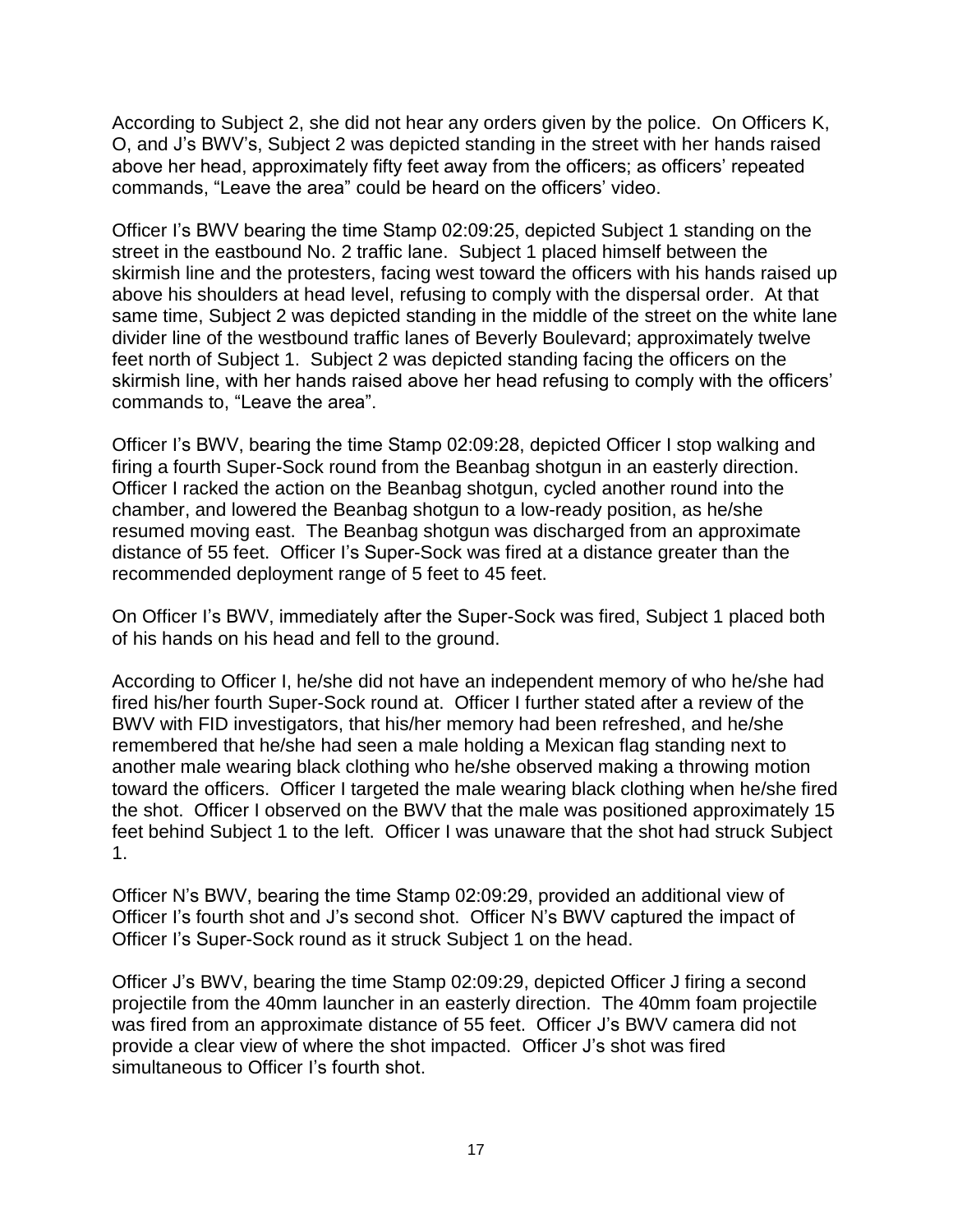According to Officer J, he/she targeted an individual that was in the crowd, who was throwing objects. According to Officer J, he/she did not see Subject 1 fall to the ground. Officer J reloaded the 40mm launcher as he/she continued to walk forward. Officer J held the 40mm launcher at a low-ready position as he/she scanned left and right.

Officer I's BWV, bearing the time stamp 02:09:34, depicted two unidentified individuals assist Subject 1 to his feet, and all three ran in a southeast direction toward the Pan Pacific Park out of view of the officers' BWV cameras. As Officer I moved forward, he/she raised the barrel of the Beanbag shotgun pointed in a northeasterly direction toward the protesters.

Officer I's BWV, bearing the time stamp 02:09:40, depicted Officer I firing a fifth Super-Sock in a northeasterly direction, while walking toward Curson Avenue, where the crowd of protesters were located. Officer I racked the action of the Beanbag shotgun, cycled another Super-Sock round into the chamber, and lowered it to a low-ready position.

Officer I's BWV depicted Subject 2 wearing light colored pants and a black shirt, standing in the eastbound left turn lane pocket of Beverly Boulevard at Curson Avenue; just west of the crosswalk.

Immediately after Officer I fired the fifth Super-Sock round, Subject 2 reacted to the impact from the shot. Subject 2 placed both of her hands over her face, turned away from the officers, and ran north on Curson Avenue.

Officer J's BWV, bearing the time Stamp 02:09:40, provided an additional view of Officer I's fifth Super-Sock shot at the time that Subject 2 appears to have been struck on the face.

Officer I's fifth Super-Sock was fired from an approximate distance of 55 feet. Officer I's fifth Super-Sock was fired at a distance greater than the recommended deployment range of 5 feet to 45 feet.

According to Officer I, he/she did not target Subject 2, nor did he/she know that the shot he fired had struck Subject 2.

Officer K's BWV, bearing the time Stamp 02:09:40, provided an additional view of Officer I's fifth shot at the time that Subject 2 appeared to have been struck on the face.

According to Subject 2, "I found myself in front of the lineup. And that's when I noticed that the police had kind of come in a formation, in a straight line, and then begun advancing. And so, at that point in time, it became chaotic, and everyone around me started to run and run away in the opposite direction of the advancing police. And I didn't want to lend to the chaos. So, I just put my hands up and started to back up slowly. I think keeping about the same pace as the officers that were approaching, and I remember getting hit in the stomach in like a fanny pack with a rubber bullet. And then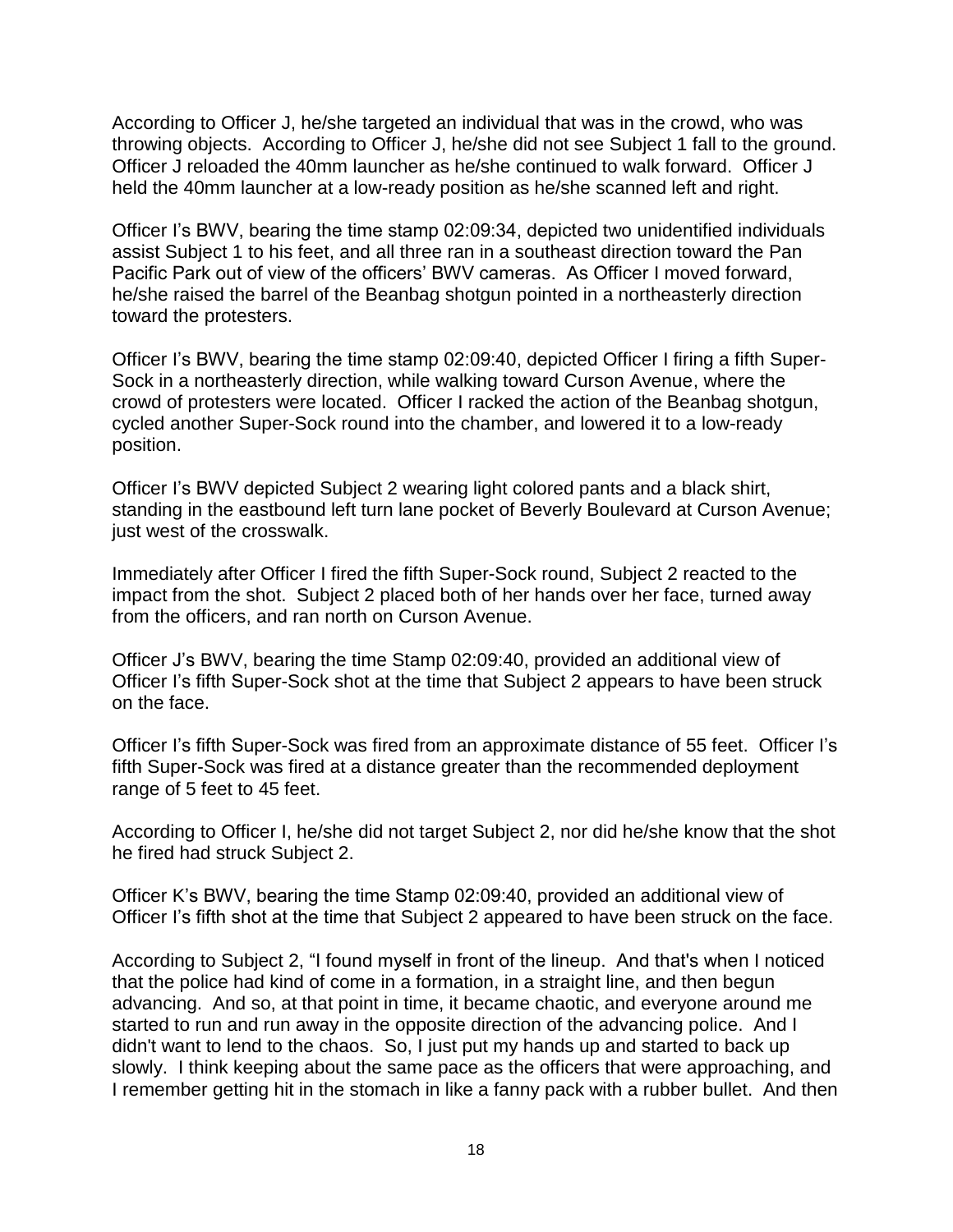I still just kind of kept backing up. And then suddenly, it just felt out of nowhere, I was struck in the face. And I was kind of flung by the force of -- of the projectile and I didn't fall but I kind of stumbled to the side. And I -- I ran to the corner of I think Beverly and Curson. And I knew immediately that my nose was broken."

According to Subject 2, "I was found by a group of people who offered me a ride to the hospital. And they were interrupted by someone who by some miracle was parked right there, and he had me get into his car. And he drove me to Cedars-Sinai Hospital. And because of COVID, he had to drop me off and wasn't allowed in, and that's the last I saw or heard from him."

As the skirmish line moved forward toward Curson Avenue, numerous officers BWV, bearing the time stamps of 02:09:35 and 02:09:36 captured images of a firework exploding in the intersection as the officers approached.

Officer J's BWV, bearing the time stamp 02:09:56, depicted Officer J firing a third shot, from the 40mm launcher, while walking toward Curson Avenue. The shot was fired toward the southeast corner of Curson Avenue and Beverly Boulevard from an approximate distance of 91 feet. Officer J's BWV camera did not provide a clear view of where the shot impacted. According to Officer J, he/she observed a male in the crowd throwing objects and he/she targeted that male. After the shot was fired, he/she saw the male run toward a fence covered by a tarp on the south side of Beverly Boulevard. Officer J stated he/she targeted the male's navel area, but he/she did not see if the shot struck the male.

On Officer J's BWV, bearing the time stamp 02:09:58, TSE Sergeant E can be heard giving the command, "hold the line," as the skirmish line reached the west side of the intersection of Curson Avenue and Beverly Boulevard. Officer J reloaded the 40mm launcher and returned to a low-ready position. As that command was given, Officer I raised the Beanbag shotgun to a port arms position and removed two Super-Sock rounds from the side saddle carrier and inserted them into the magazine tube. Officer I conducted a chamber check and lowered the Beanbag shotgun to a low-ready position. On Officer I's BWV, numerous officers can be heard yelling the commands, "leave the area," as water bottles and rocks can be seen impacting the ground in the area of the officers.

A blocking force consisting of two squads conducted a crossbow left maneuver and formed a skirmish line facing north at Curson Avenue, toward a group of protesters north of the intersection. Officer J moved to the north and repositioned him/herself on the skirmish line, standing in the area of the westbound No. 2 traffic lane. According to Officer J, his/her attention was drawn to a female standing in the street holding a sign yelling at the officers; as he/she gave a verbal command, "leave the area." Officer J scanned the area behind the female, he/she saw a male bent down near a pole along the north curb and believed the male was reaching for something and posed a threat to the officers on the line.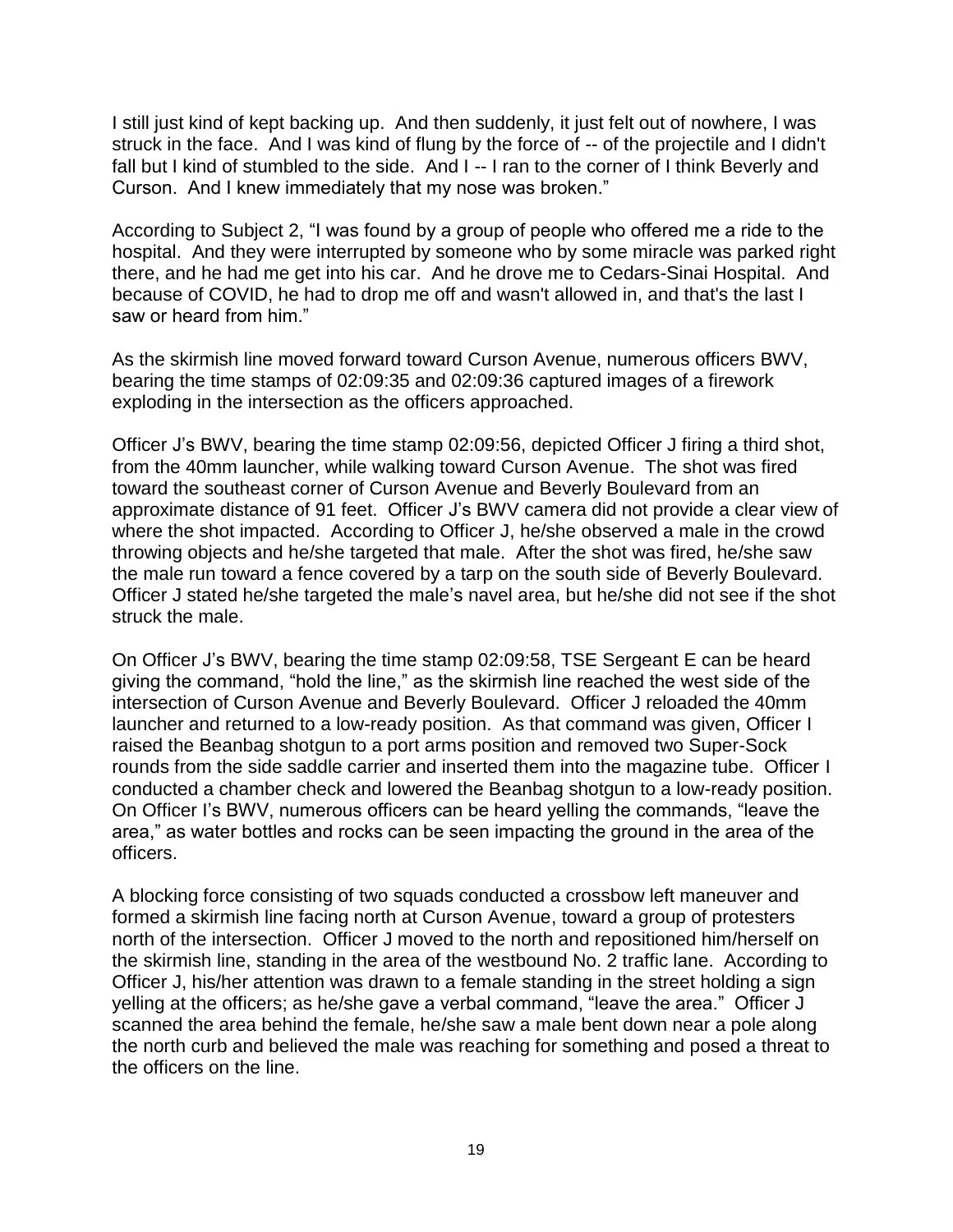Officer J's BWV, bearing the time stamp 02:10:59, yelled the command, "leave the area," just before he/she fired a fourth 40mm foam projectile toward the northeast corner of Curson Avenue. The shot was fired from an approximate distance of 110 feet. According to Officer J, he/she targeted the male's navel area.

Officer J then attempted to point out the male to other officers on the skirmish line, as he/she continued to yell the command to leave the area. Officer J cleared the empty 40mm casing from the launcher and stepped back off the skirmish line. According to Officer J, he/she was out of 40mm ammunition. Officer J slung the 40mm launcher and retrieved his/her PR 24 baton from his/her Sam Browne belt, as the TSE skirmish line on Beverly Boulevard moved forward past Curson Avenue. Officer J then joined the squad on the blocking force skirmish line at Curson Avenue, facing the protesters north of the intersection.

As Officer I held his/her position on the skirmish line, additional officers could be heard describing and pointing out individuals throwing objects. Officer I intermittently raised the Beanbag shotgun on target and then lowered it to a low-ready position as he/she assessed the actions of the protesters. On Officer I's BWV, protesters were visible on the north and south sidewalks and in the street mixed in between vehicles that were blocked by the protesters and unable to drive away from the area.

As the TSE skirmish line moved forward past Curson Avenue, a small group of protesters on the north sidewalk refused to comply with officers' commands to leave the area. Officers from the TSE MFF squad made an arrest of a male adult on the north sidewalk east of Curson Avenue. The skirmish line held in place mid-block east of Curson Avenue while that arrest took place. Officer J responded to their location and took custody of the arrestee. Officers J and P walked the male back to the staging area at CBS Studios and turned custody of him over to LASD deputies for transportation and booking.

The TSE MFF skirmish line moved east and held on the west side of the intersection of Beverly Boulevard and North Sierra Bonita Drive. Another MFF squad conducted a crossbow left maneuver and formed a blocking force across North Sierra Bonita Drive, facing north where a group of protesters had splintered from the crowd. On Officers I, K, and N's BWV's, a group of protesters were visible, gathered in the area of the intersection, throwing bottles at the officers. Officer I's BWV captured officers on the skirmish line directing other officers with less-lethal attention to an individual on the "Left Side" throwing objects at the officers. As the officers approached the intersection, another firework exploded on the east side of the intersection.

Officer I's BWV, bearing the time stamp 02:14:10, depicted him/her stop walking, raise the Beanbag shotgun on target, and fire a sixth Super-Sock in an easterly direction, toward the north curb of Beverly Boulevard. Officer I racked the action of the Beanbag shotgun and cycled another round into the chamber. Officer I then lowered the Beanbag shotgun to a low-ready position. Officer I's BWV camera did not capture a clear view of where the shot impacted. The distance between the protesters and Officer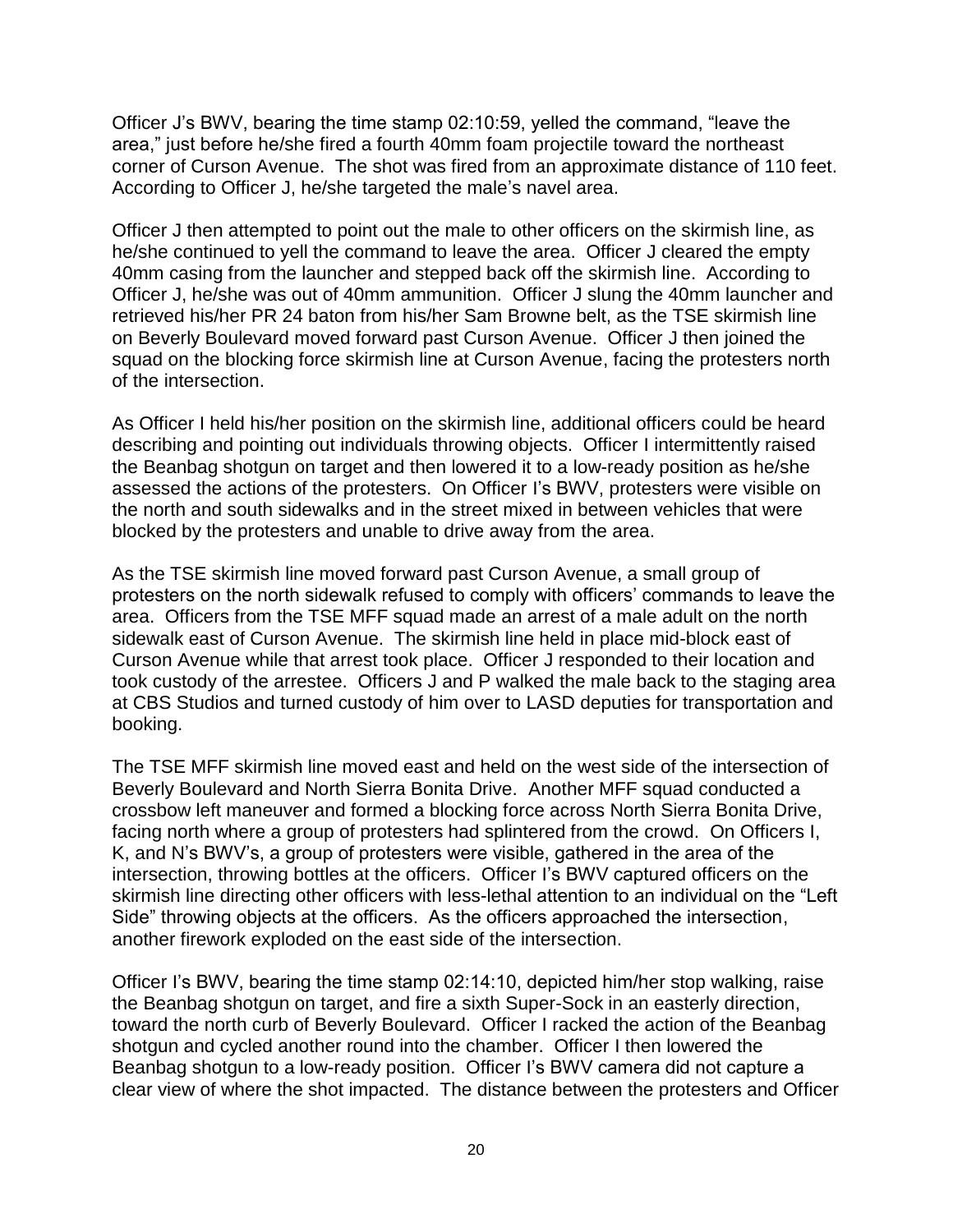I was approximately 190 feet. Officer I's shot was fired at a distance greater than the recommended deployment range of 5 feet to 45 feet.

According to Officer I, he/she scanned the crowd for individuals throwing glass bottles and rocks – things that could immediately cause serious bodily injury to the officers. Officer I did not remember each of the persons he/she had fired shots at. According to Officer I, he/she believed he/she struck people with the less-lethal munitions he/she fired, because he/she saw individuals react and run away. Investigators reviewed the BWVs of officers on the skirmish line and did not locate any images of the impact of Officer I's sixth shot.

The command, "Hold," can be heard on Officer I's BWV and the skirmish line stopped moving. Officer I raised the barrel of the Beanbag shotgun to a port arms position, removed a round from the side saddle carrier, placed it in the magazine tube, and returned the shotgun to the low-ready position. Officers on the skirmish line could be heard directing other officers' attention to individuals throwing objects. The sound of additional less-lethal munitions being fired could also be heard on Officer I's BWV.

As the skirmish line continued to move east on Beverly Boulevard, the protesters moved between the vehicles stopped in the roadway. As the protester retreated from the officers, individuals in the crowd continued to throw rocks and bottles at the officers. As the skirmish line stopped mid-block between Sierra Bonita Drive and Gardner Avenue, at that time protesters were observed on Officer I's BWV, pushing a metal trash dumpster into the street toward the officers, while throwing rocks and bottles.

Officer I's BWV, bearing the time stamp 02:20:09, depicted him/her firing a seventh Super-Sock round in an easterly direction, toward the north curb of Beverly Boulevard east of Gardner Avenue, where the protesters with the dumpster were located. Officer I racked the action of the Beanbag shotgun and held it in a low-ready position. Officer I fired the shot while standing still and positioned to the south of the double yellow lane divider line of the east and west traffic lanes. On Officer I's BWV, protesters were depicted pushing a trash dumpster toward the skirmish line again, while objects are thrown toward the officers. Officer I's BWV camera did not provide a clear view of where the shot impacted.

After the shot was fired, protesters along the north curb line could be seen running away from the area of the trash dumpster. The distance between the protesters and Officer I was approximately 180 feet. Officer I's shot was fired from a distance greater than the recommended deployment range of 5 feet to 45 feet.

Officer I's BWV camera did not provide a clear image of where the shot impacted. According to Officer I, he/she scanned the crowd for individuals throwing glass bottles and rocks, things that could immediately cause serious bodily injury to the officers. According to Officer I, he/she did not remember each of the persons he/she had fired shots at. According to Officer I, he/she believed that he/she struck people with the lesslethal munitions he/she fired, because he/she saw individuals react and run away.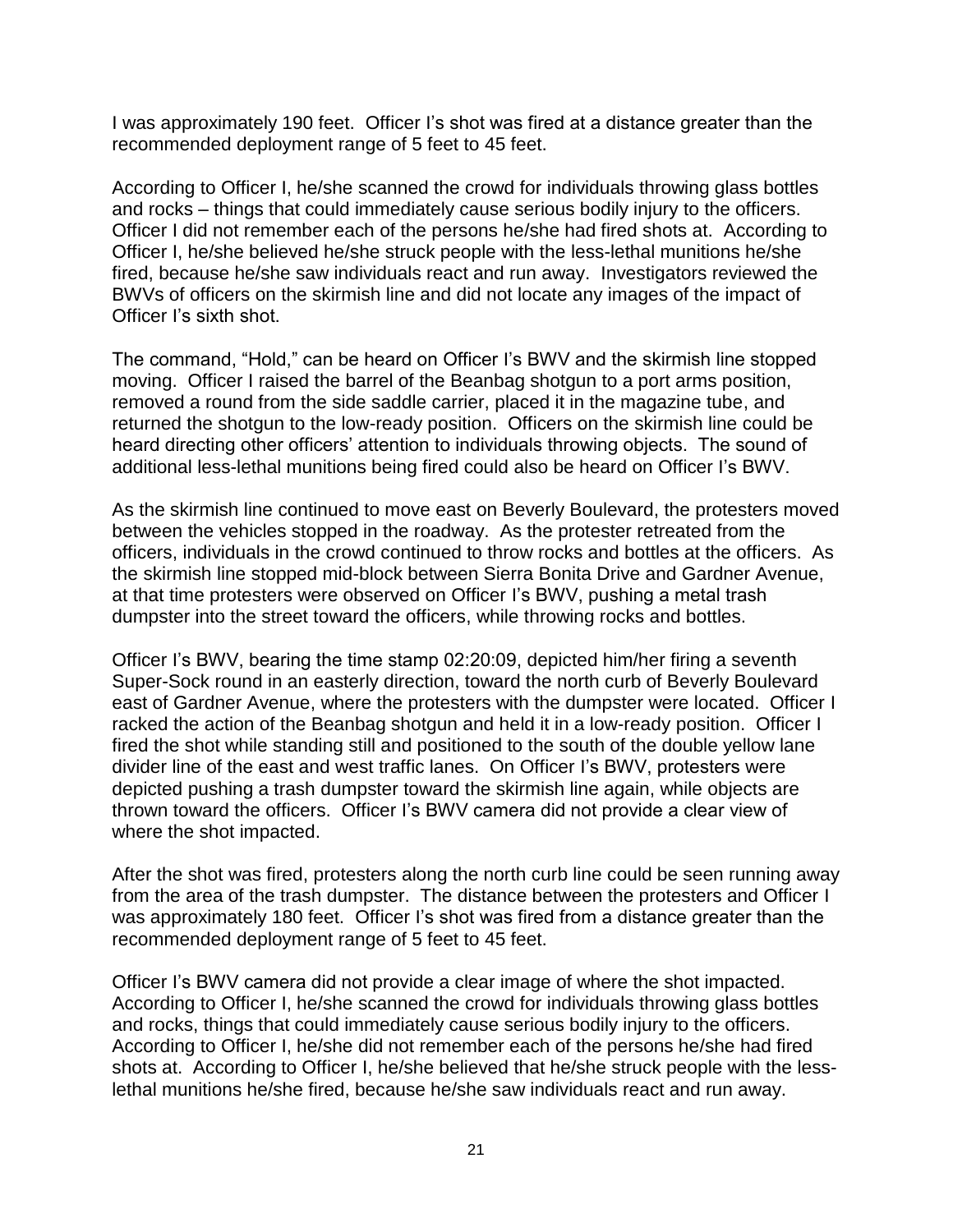Investigators reviewed the BWV's of the officers on the skirmish line and did not locate any images of the impact of Officer I's shot.

As the TSE MFF skirmish line moved forward toward North Vista Street, protesters on the north and south sidewalks continued throwing bottles at the officers. Officer I raised the Beanbag shotgun from low-ready to on target. Officer I's BWV, bearing the time stamp 02:21:20, depicted him/her firing an eighth shot in an easterly direction, toward the southeast corner of North Vista Street. Officer I's BWV camera was partially blocked by his/her arms as he/she raised the Beanbag shotgun to fire the shot. Officer I's BWV did not capture where the shot impacted. Officer I fired the shot while walking and positioned approximately 183 feet from the protesters on the southeast corner. Officer I's shot was fired at a distance greater than the recommended deployment range of 5 feet to 45 feet.

Officer I's BWV camera did not provide a clear image of where the shot impacted. According to Officer I, he/she scanned the crowd for individuals throwing glass bottles and rocks – things that could immediately cause serious bodily injury to the officers. According to Officer I, he/she did not remember each of the persons he/she had fired shots at. According to Officer I, he/she believed he/she struck people with the lesslethal munitions he/she fired, because he/she saw individuals react and run away. Investigators' review of the BWV's of the officers on the skirmish line did not locate any images of the impact of Officer I's shot.

Immediately following the shot, Officer I lowered the Beanbag shotgun to the low-ready position and protesters can be seen on his/her BWV running east from the area. The TSE MFF skirmish line stopped on the east side of the intersection, as two blocking forces moved to the intersection of Beverly Boulevard and North Vista Street and formed skirmish lines across the north and south sides of the intersection. The protesters moved back and in between vehicles stopped in traffic on Beverly Boulevard.

The TSE MMF moved past the intersection of North Vista Street and held the skirmish line. The command, "hold and reload," could be heard on Officer I's BWV. Officer I retrieved Super-Sock ammunition from his/her pocket and filled the side saddle carrier of the Beanbag shotgun. Officer I held the Beanbag shotgun in a port arms position with the barrel pointed up, conducted a chamber check, and then loaded additional Super-Sock rounds into the magazine tube. Officer I lowered the Beanbag shotgun to a low-ready position. Officer I received an additional box of Beanbag Super-Sock rounds and placed them in his/her pocket. Officer I again raised the Beanbag shotgun to a port arms position and conducted a second chamber check, before returning the shotgun to a low-ready position.

The skirmish line continued to move east, and protesters can be heard on Officer I's BWV, repeatedly yelling "[expletive] the police," as protesters threw bottles at the officers.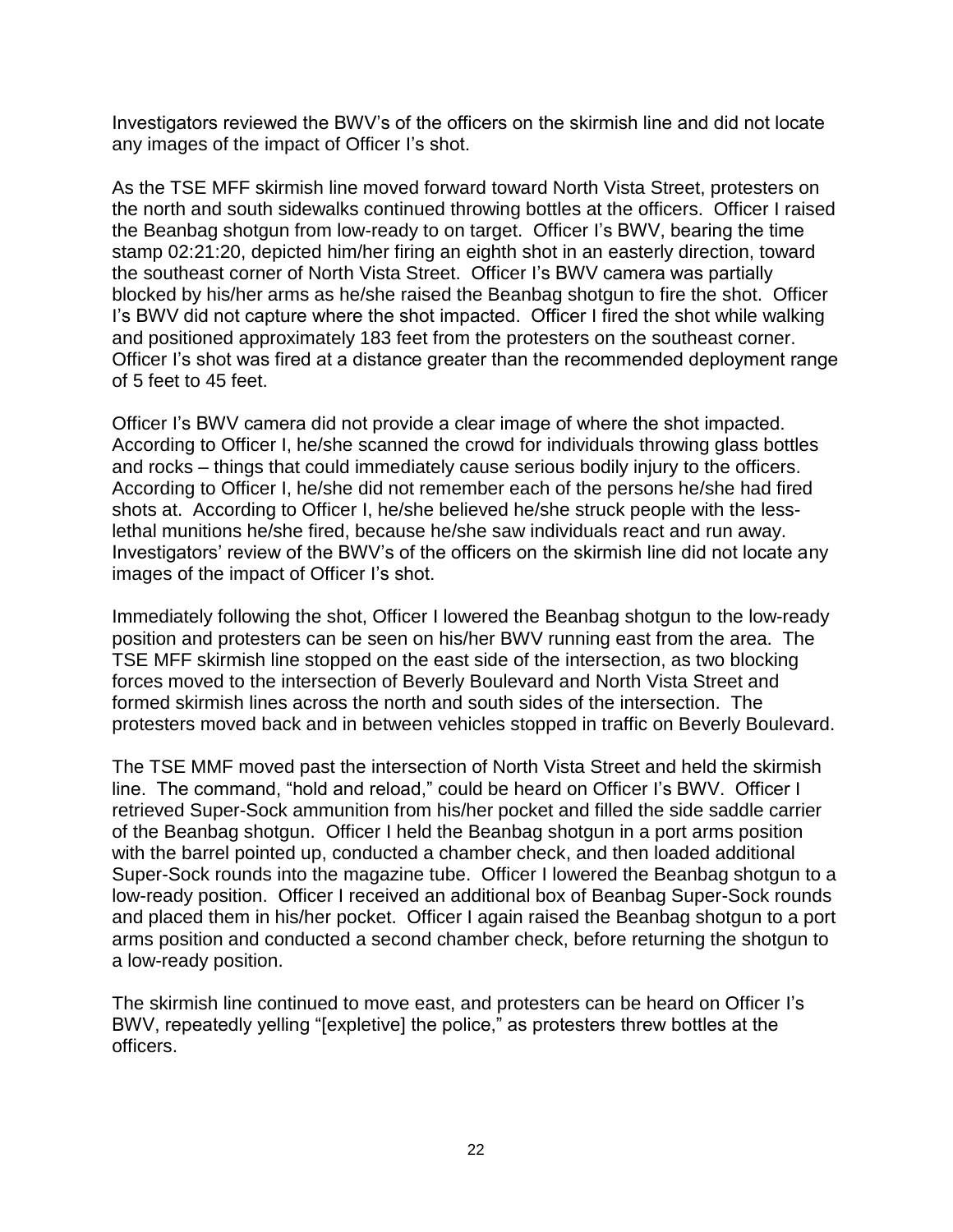Officer I's BWV, bearing the time stamp 02:23:30, depicted him/her firing a ninth Super-Sock in an easterly direction, toward protesters in the area of the north curb of Beverly Boulevard. The distance between the skirmish line and the protesters was approximately 200 feet. Officer I's BWV did not capture a clear view of where the shot impacted. After the shot was fired, Officer I racked the action of the Beanbag shotgun and lowered it to a low-ready position. Officer I's shot was fired at a distance greater than the recommended deployment range of 5 feet to 45 feet.

Officer I's BWV camera did not provide a clear image of where the shot impacted. According to Officer I, he/she scanned the crowd for individuals throwing glass bottles and rocks; things that could immediately cause serious bodily injury to the officers. Officer I did not remember each of the persons he/she had fired shots at. Officer I believed he/she struck people with the less-lethal munitions he/she fired, because he/she saw individuals react and run away. As Officer I fired his/her ninth shot, the sound of additional officers firing less-lethal could be heard on his BWV. Investigators reviewed the BWV's of the officers on the skirmish line and did not locate any images of the impact of Officer I's shot.

As the TSE MFF skirmish line moved east, the protesters continued to refuse to comply with the dispersal order, throwing rocks and bottles at the officers. As the skirmish line advanced, the blocking force moved ahead to and held each subsequent intersection. As the movement along Beverly Boulevard continued, the group of protesters steadily diminished in size. The protesters eventually retreated east to the east side of the intersection of Beverly Boulevard and La Brea Boulevard; which was the designated boundary of the dispersal order. At that point, the protest had dwindled to a small group of less than 100 people and were no longer engaging the officer.

At 1940 hours, Officers I and K left the TSE MFF and returned to their squad.

At 1944 hours, Officer I turned off his/her BWV camera in the area of Gardner Avenue while the officers walked back toward the CP staging area.

According to Officer I, while at the CP staging area, he/she advised Sergeant A that he/she had fired Beanbag shotgun rounds at protesters, but he/she did not provide any description of the individuals that he/she fired at and was not asked any specific details regarding the shots.

On June 1, 2020, a video was posted on the social media site Twitter, depicting an individual with a cloth wrapped around their head, being led away by several people. The text displayed on the post above the video read as follows: "This is right after I got shot in the face and pulled out from the front. There's a protester I have my arms around and he's pressing a cloth to my head. My hands were up, and I was in front of the protest crowd and far from the police, respecting their distance."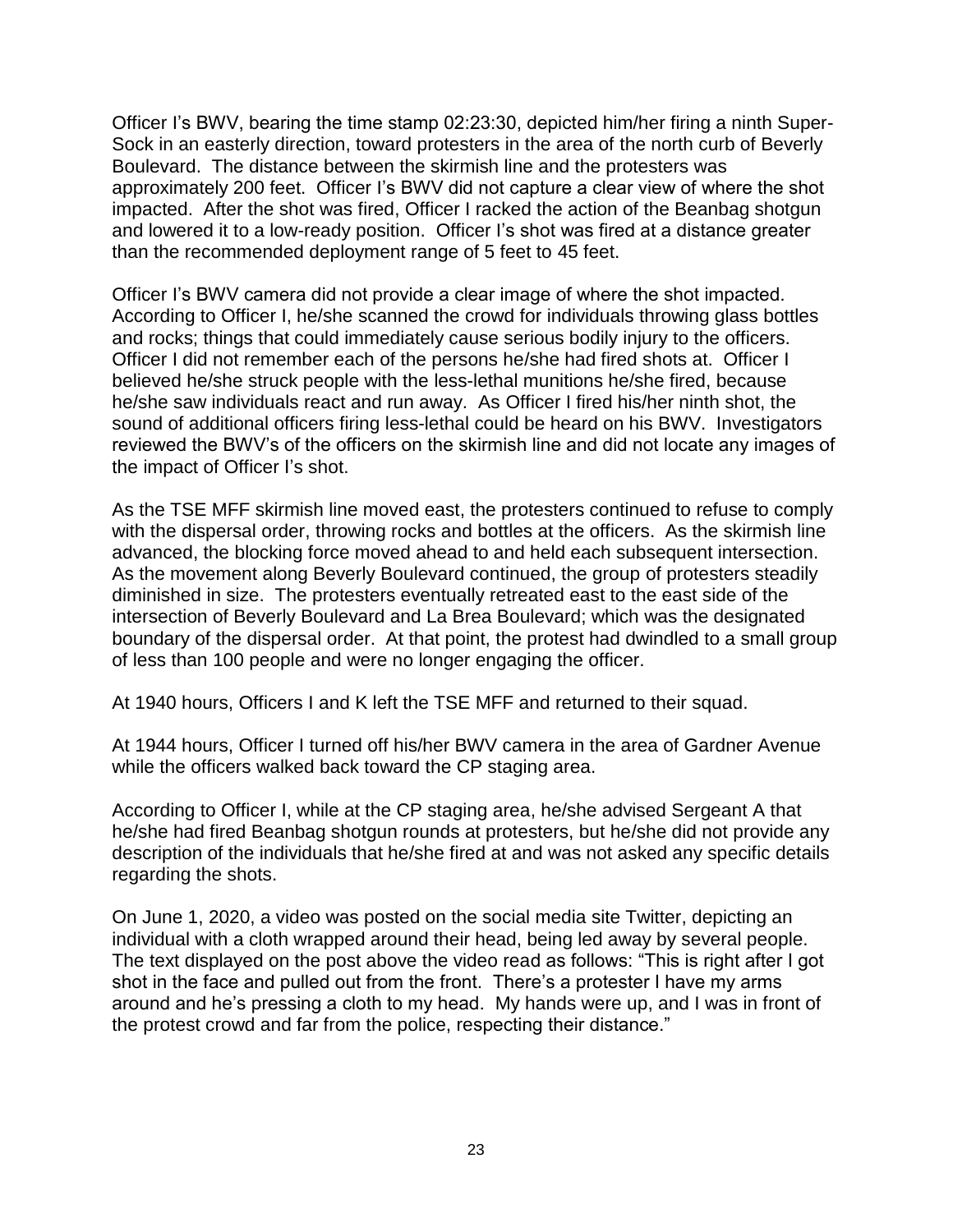On June 2, 2020, Subject 1 posted on the Social Media site Twitter, videos containing allegations that he was injured as the result of officers, "shooting him in the head with rubber bullets".

On June 2, 2020, Channel 7 News, televised a story, detailing Subject 1's allegations. As a result of the allegations, a personnel complaint was generated.

On June 2, 2020, the Chief of Police (COP) established the Safe Los Angeles Task Force (SLATF). The task force was split between several investigative entities within the Department, including federal and state agencies. Professional Standards Bureau was responsible for personnel complaints, Robbery Homicide Division (RHD) was responsible for investigating the crimes against officers. Commercial Crimes Division (CCD) was responsible for investigating crimes of vandalism and looting.

On July 1, 2020, Professional Standards Bureau (PSB) Investigators went to a hospital and verified that Subject 1 had been admitted on May 30, 2020 for a head injury and was discharged from the hospital on June 2, 2020.

On July 1, 2020, FID received notification of the LERI incident involving Subject 1 that occurred on May 30, 2020, at the intersection of Beverly Boulevard and Curson Avenue.

On October 21, 2020, Legal Affairs Division forwarded a Claim for Damages notification to PSB. The claim alleged that Subject 2 suffered injuries to her nose and lip, as a result of a less-lethal impact sustained on May 30, 2020. As a result of the allegations, a personnel complaint was generated. On October 22, 2020, the complaint was assigned to the SAFE LA Taskforce for investigation.

On November 16, 2020, Internal Affairs Investigators determined that Subject 2 had been treated at a hospital for a head injury. Investigators verified that Subject 2 received treatment on May 30, 2020, and was discharged from the hospital on the same date.

On November 23, 2020, FID received notification of the Unintentional Head Strike incident involving Subject 2, occurred on May 30, 2020, at the intersection of Beverly Boulevard and Curson Avenue.

| <b>NAME</b> | <b>TIMELY</b><br><b>BWV</b><br><b>ACTIVATION</b> | FULL 2-<br><b>MINUTE BUFFER</b> | <b>BWV</b><br><b>RECORDING</b><br>OF ENTIRE<br><b>INCIDENT</b> | <b>TIMELY</b><br><b>DICVS</b><br><b>ACTIVATION</b> | <b>DICVS</b><br><b>RECORDING</b><br>OF ENTIRE<br><b>INCIDENT</b> |
|-------------|--------------------------------------------------|---------------------------------|----------------------------------------------------------------|----------------------------------------------------|------------------------------------------------------------------|
| Sergeant E  | Yes                                              | Yes                             | Yes                                                            | NA                                                 | <b>NA</b>                                                        |
| Sergeant D  | Yes                                              | Yes                             | Yes                                                            | NA                                                 | <b>NA</b>                                                        |
| Officer J   | Yes                                              | Yes                             | Yes                                                            | <b>NA</b>                                          | <b>NA</b>                                                        |
| Officer I   | Yes                                              | Yes                             | Yes                                                            | NA                                                 | <b>NA</b>                                                        |

## **BWV and DICVS Policy Compliance**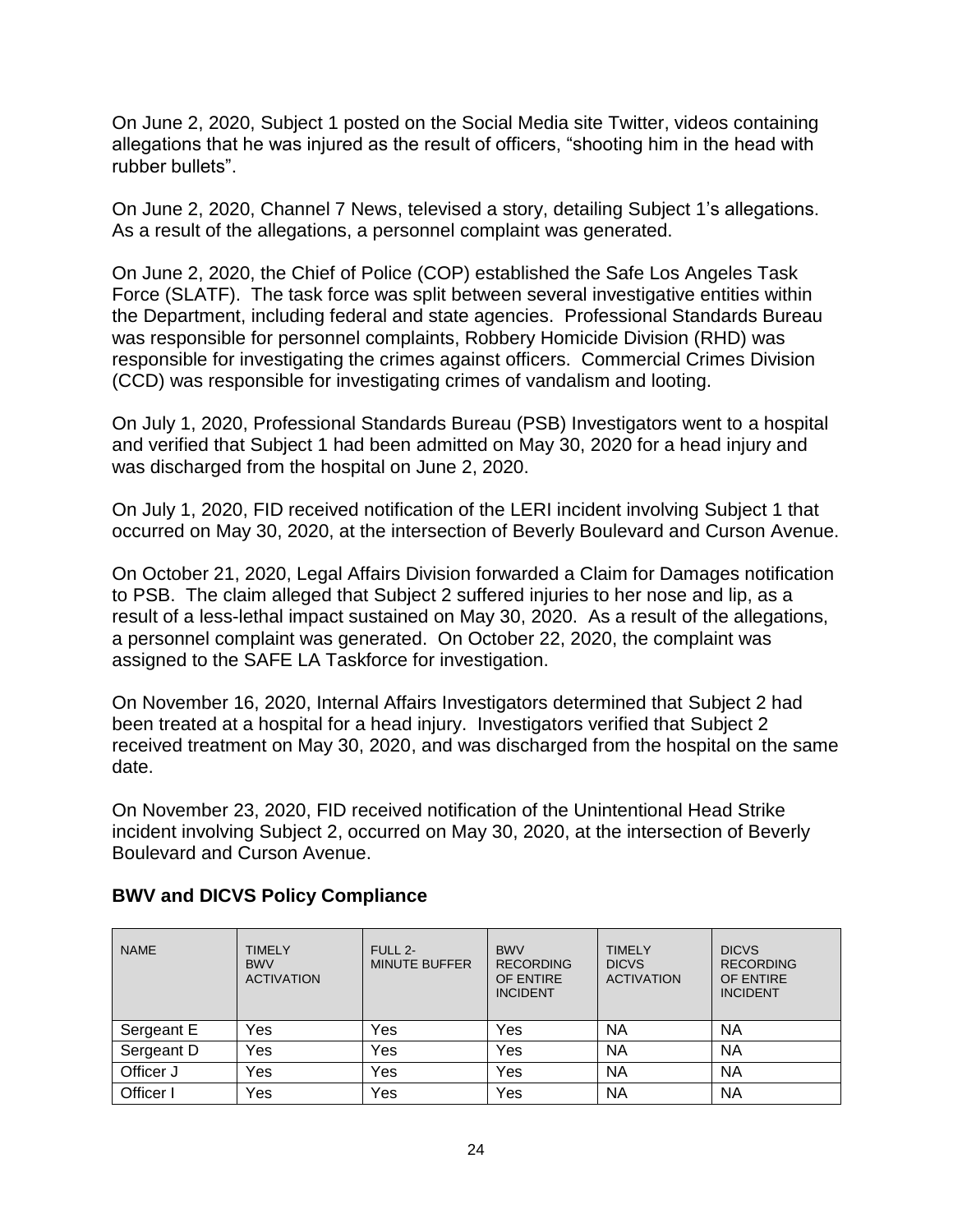# **Los Angeles Board of Police Commissioners' Findings**

The BOPC reviews each Categorical Use of Force incident based upon the totality of the circumstances, namely all of the facts, evidence, statements and all other pertinent material relating to the particular incident. In every case, the BOPC makes specific findings in three areas: Tactics of the involved officer(s); Drawing/Exhibiting of a firearm by any involved officer(s); and the Use of Force by any involved officer(s). Based on the BOPC's review of the instant case, the BOPC made the following findings:

# **A. Tactics**

The BOPC found the tactics of Sergeant D and Officer I to warrant a finding of Administrative Disapproval.

The BOPC found the tactics of Sergeant E and Officer J to warrant a Tactical Debrief.

# **B. Less-Lethal Use of Force**

The BOPC found the less-lethal use of force by Officers I (Rounds 4-5) and J (Round 1) to be Out of Policy.

# **Basis for Findings**

In making its decision in this matter, the Commission is mindful that every "use of force by members of law enforcement is a matter of critical concern both to the public and the law enforcement community. It is recognized that some individuals will not comply with the law or submit to control unless compelled to do so by the use of force; therefore, law enforcement officers are sometimes called upon to use force in the performance of their duties. It is also recognized that members of law enforcement derive their authority from the public and therefore must be ever mindful that they are not only the guardians, but also the servants of the public. The Department's guiding principle when using force shall be reverence for human life. Officers shall attempt to control an incident by using time, distance, communications, and available resources in an effort to deescalate the situation, whenever it is safe, feasible, and reasonable to do so. As stated below, when warranted, Department personnel may use objectively reasonable force to carry out their duties. Officers may use deadly force only when they reasonably believe, based on the totality of circumstances, that such force is necessary in defense of human life.

Officers who use unreasonable force degrade the confidence of the community we serve, expose the Department and fellow officers to physical hazards, violate the law and rights of individuals upon whom unreasonable force or unnecessary deadly force is used, and subject the Department and themselves to potential civil and criminal liability. Conversely, officers who fail to use force when warranted may endanger themselves, the community and fellow officers." (Special Order No. 4, 2020, Policy on the Use of Force - Revised.)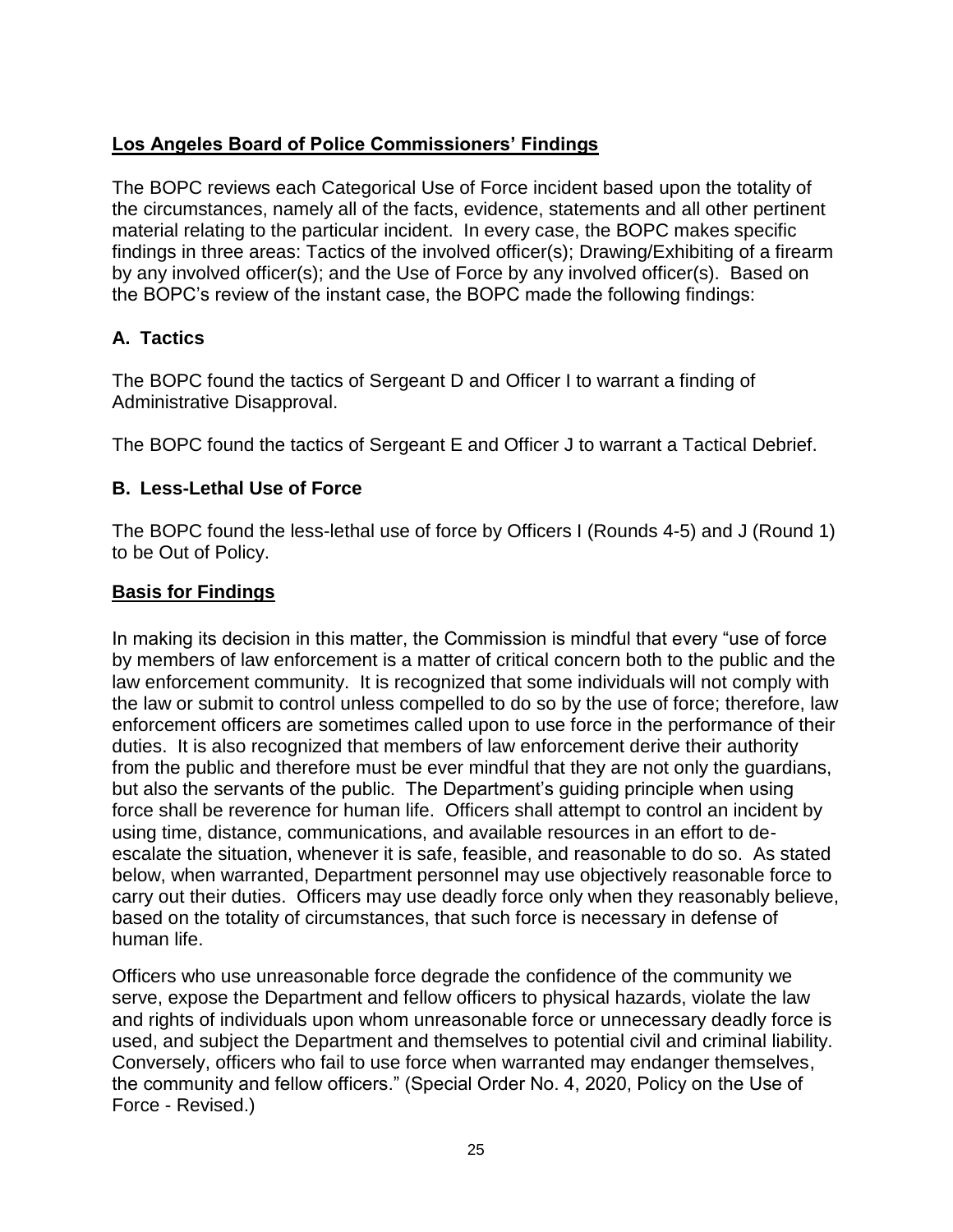The Commission is cognizant of the legal framework that exists in evaluating use of force cases, including the United States Supreme Court decision in Graham v. Connor, 490 U.S. 386 (1989), stating that:

"The reasonableness of a particular use of force must be judged from the perspective of a reasonable officer on the scene, rather than with the 20/20 vision of hindsight. The calculus of reasonableness must embody allowance for the fact that police officers are often forced to make splitsecond judgments – in circumstances that are tense, uncertain and rapidly evolving – about the amount of force that is necessary in a particular situation."

The Commission is further mindful that it must evaluate the actions in this case in accordance with existing Department policies. Relevant to our review are Department policies that relate to the use of force:

**Use of De-Escalation Techniques**. It is the policy of this Department that, whenever practicable, officers shall use techniques and tools consistent with Department de-escalation training to reduce the intensity of any encounter with a suspect and enable an officer to have additional options to mitigate the need to use a higher level of force while maintaining control of the situation.

**Use of Force – Non-Deadly**. It is the policy of the Department that personnel may use only that force which is "objectively reasonable" to:

- Defend themselves;
- Defend others:
- Effect an arrest or detention;
- Prevent escape; or,
- Overcome resistance.

**Use of Force** – **Deadly.** It is the policy of the Department that officers shall use deadly force upon another person only when the officer reasonably believes, based on the totality of circumstances, that such force is necessary for either of the following reasons:

- To defend against an imminent threat of death or serious bodily injury to the officer or another person; or,
- To apprehend a fleeing person for any felony that threatened or resulted in death or serious bodily injury, if the officer reasonably believes that the person will cause death or serious bodily injury to another unless immediately apprehended. Where feasible, a peace officer shall, prior to the use of force, make reasonable efforts to identify themselves as a peace officer and to warn that deadly force may be used, unless the officer has objectively reasonable grounds to believe the person is aware of those facts.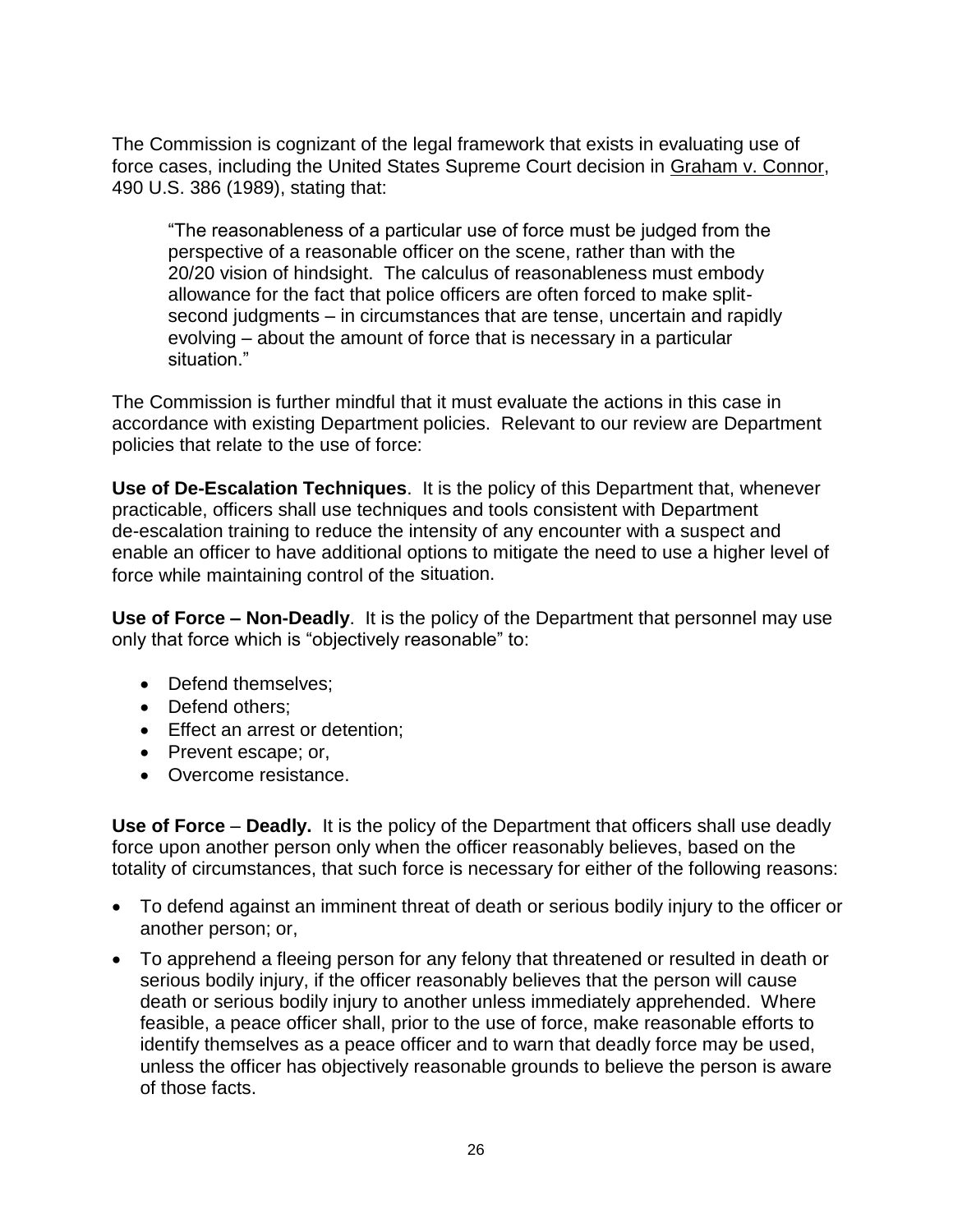In determining whether deadly force is necessary, officers shall evaluate each situation in light of the particular circumstances of each case and shall use other available resources and techniques if reasonably safe and feasible.

**Note:** Because the application of deadly force is limited to the above scenarios, an officer shall not use deadly force against a person based on the danger that person poses to themselves, if an objectively reasonable officer would believe the person does not pose an imminent threat of death or serious bodily injury to the officer or another person.

**The Department's Evaluation of Deadly Force.** The Department will analyze an officer's use of deadly force by evaluating the totality of the circumstances of each case consistent with the California Penal Code Section 835(a), as well as the factors articulated in Graham v. Connor. (Special Order No. 4, 2020, Policy on the Use of Force - Revised.)

An officer's decision to draw or exhibit a firearm should be based on the tactical situation and the officer's reasonable belief that there is a substantial risk that the situation may escalate to the point where deadly force may be justified. (Los Angeles Police Department Manual.)

# **A. Tactics**

# *Tactical De-Escalation Techniques*

- **P**lanning
- **A**ssessment
- **T**ime
- **R**edeployment and/or Containment
- **O**ther Resources
- **L**ines of Communication (Use of Force Tactics Directive No. 16, October 2016, Tactical De-Escalation Techniques)

Tactical de-escalation does not require that an officer compromise his or her safety or increase the risk of physical harm to the public. De-escalation techniques should only be used when it is safe and prudent to do so.

**Planning** – The MFF squad led by Sergeant A, responded to the CP staging area at the CBS Studios parking lot. The MFF squad checked out 40mm LLLs and Beanbag Shotguns from the Kit Room. Officer J obtained a 40mm LLL and Officer I obtained a Beanbag Shotgun and were designated part of the less-lethal component of the MFF. Sergeant A conducted a briefing with the MFF at the CP staging area. Sergeant A advised the MFF that an unlawful assembly had been declared and that less-lethal munitions had been authorized by the IC. The briefing included a discussion pertaining to tactics and officer safety, including less-lethal options. Sergeant A directed his/her MFF squad to move from the CBS Studios parking lot to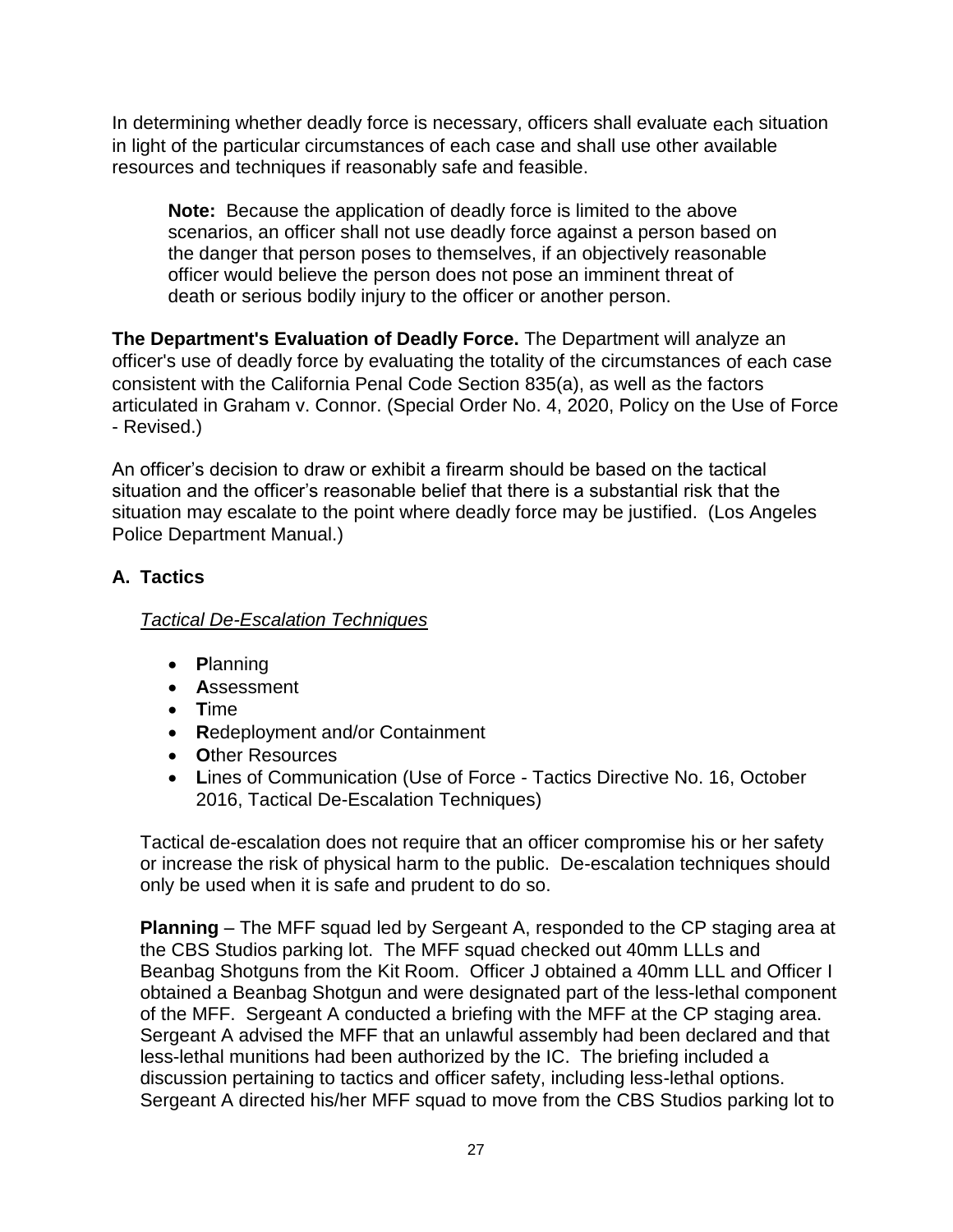support a TSE, MFF squad with less-lethal weapon systems at Beverly Blvd and Stanley Avenue.

The BOPC noted that the various MFFs from different Bureaus were involved in crowd control measures at the location and that the supervisors attempted to coordinate movements to push the large crowd east on Beverly Boulevard. Upon the arrival of TSE personnel, tactical plans were formulated and implemented. The TSE squad was directed to move forward, establish a new skirmish line ahead of the main skirmish line held on Beverly Boulevard and Stanley Avenue and continue to move the crowd east on Beverly Boulevard. The BOPC noted that the environment was chaotic, loud, and difficult to communicate tactical plans.

The BOPC noted that the tactical situation for the MFF was challenging due to the major civil unrest which included large violent crowds that were moving in various directions. The BOPC considered that the size and nature of the crowds were unprecedented and though large amounts of resources, including numerous MFF and TSEs had been allocated for potential protests at Pan Pacific Park, the number of protestors that gathered in the area were substantially greater than the resources available at that time due to multiple protests, encounters with officers, and looting that were occurring simultaneously in different locations throughout this incident.

**Assessment** –The BOPC considered that tactical assessments were made by both MFF supervisors and the IC as there were multiple crowds engaging with MFF resources. As a large crowd on Beverly Boulevard made its way east on Beverly Boulevard, they attempted to gain entry into the CP staging area, which was the north entrance of the CBS Studios parking lot. Several MFF squads responded to the entrance, formed, and held skirmish lines in order to clear the entrance and secure the CP staging area.

The BOPC noted that assessments of the tactical situations were being made and relayed by personnel of various ranks and communicated over the tactical frequency. The Air Unit requested that LASD, MFF personnel maintain their position and provide support to the MFF personnel that held the skirmish line located on Beverly Boulevard and Stanley Avenue due to no additional resources being available. As Sergeant D arrived at the scene and directed his/her MFF squad to support another MFF and LASD, he/she assessed the scene, then coordinated with Sergeant B to utilize MFF tactics and push the protestors east on Beverly Boulevard. Sergeant D continued his/her assessment, observed that less-lethal munitions were running low or were exhausted, and directed the arriving less-lethal officers to move up to support the skirmish line in addition to broadcasting requests for a resupply of less-lethal munitions.

As Officers I and J arrived and moved forward at Sergeant D's request to support the primary skirmish line, they assessed the tactical situation and began discharging their less-lethal weapon systems at protestors in the crowd whom they believed were imminent threats to the skirmish line and were throwing unknown objects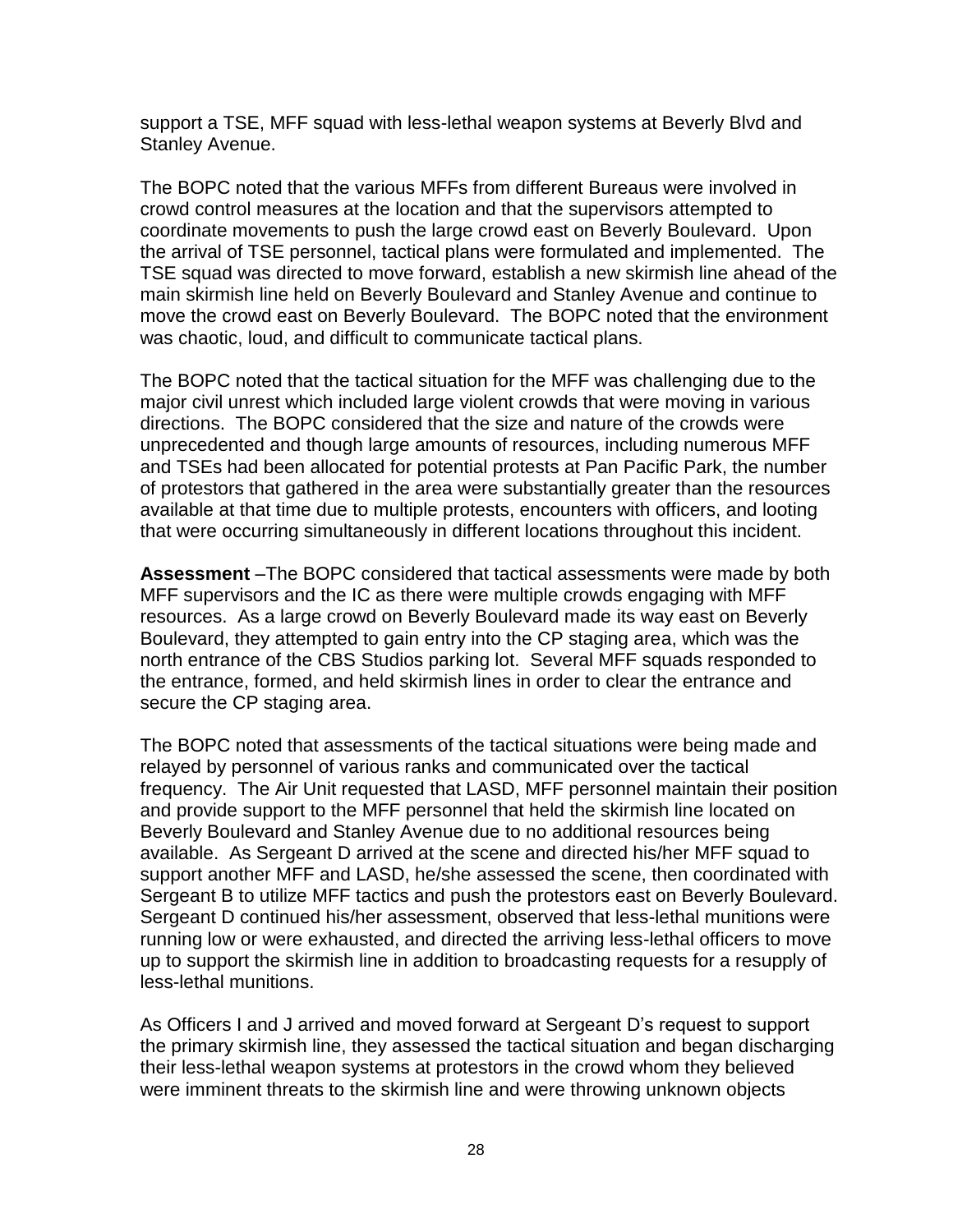toward officers. The BOPC noted that throughout this time, the crowd continuously threw objects at officers from varying distances and was aware the tactical situation was hectic and constantly shifting. Supervisors at scene continued to assess the tactical situation as the TSE personnel arrived.

The BOPC noted, as Sergeant E established a skirmish line east of the primary skirmish line held on Beverly Boulevard and Stanley Avenue, that Sergeant E assessed and realized his/her less-lethal component of his/her TSE, MFF squad was dealing with protestors on the southernmost portion of the skirmish line. Sergeant E directed additional MFF less-lethal resources move forward to support the TSE, MFF skirmish line. Sergeant E directed the less-lethal equipped MFF officers, which included Officers I and J, to move up to his/her skirmish line and to protect the officers on the skirmish line from threats. The BOPC noted that the crowd was moving around and there was a continuous barrage of objects being thrown at officers from violent protestors. The TSE, MFF line continued to move east on Beverly Boulevard and pushed the crowd east on Beverly Boulevard and out of the area.

The BOPC considered that there were numerous threats and hazards to assess as well as the loud and chaotic environment the officers were required to assess and manage throughout this incident. The BOPC noted the assessment by Officers I and J, including the distances in which they discharged their less-lethal weapon systems at the protestors they observed as threats.

**Time** – The BOPC noted the limited amount of time afforded to the officers as they moved forward at the direction of Sergeant D to the skirmish line. The BOPC considered that numerous attempts were made to disperse the crowd through dispersal orders provided over PA systems; however, the crowd of protestors continued to be aggressive and hostile.

The BOPC noted that Officers I and J quickly moved forward once again at the direction of Sergeant E. The TSE, MFF skirmish line moved east toward protestors, closing the distance as objects continued to be thrown toward officers. When Officers I and J took a position on the TSE skirmish line, they had a short time to assess the threat of protestors and attempted to address the threats presented as the TSE, MFF skirmish line continued to close distance on the crowd.

**Redeployment and/or Containment** – The BOPC noted that this incident was a crowd control and dispersal incident. In such a scenario, the mission of the Department is to protect lives and property, and to restore conditions to normal as rapidly and efficiently as possible. In this incident there were insufficient resources to contain the hostile crowd, and it was not practical to redeploy away from the location. If the officers redeployed away from the location, further property destruction and other dangerous unlawful acts would continue to occur.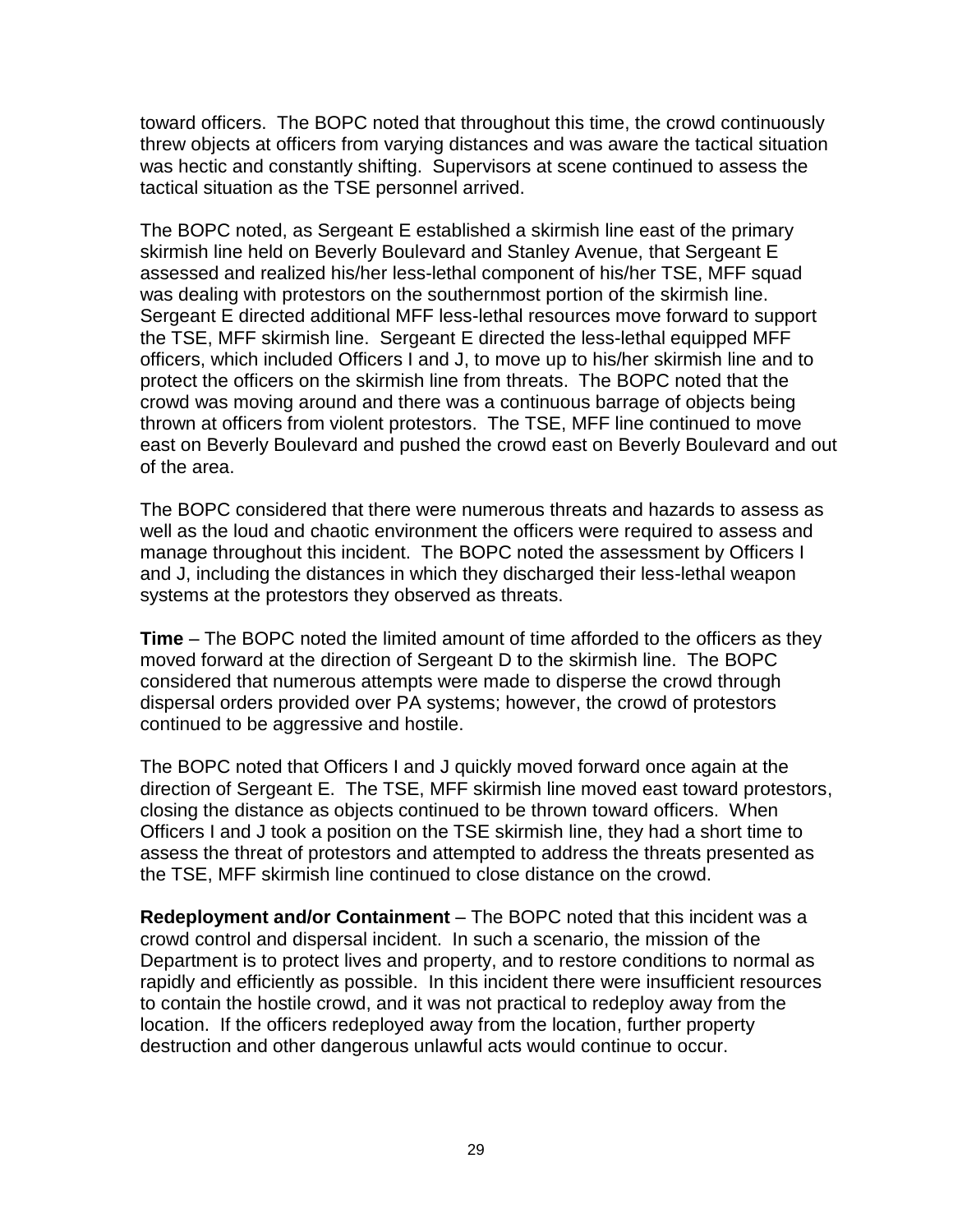**Other Resources** – This incident occurred during a prolonged period of civil unrest. The Department was in the process of being mobilized to provide additional staffing in order to restore order to the City of Los Angeles. However, before mobilization was in effect, multiple areas of civil unrest limited the number of officers that could be deployed to one area of the City or respond to the requests for additional resources. The BOPC noted the limited number of personnel and the widespread civil unrest in the City of Los Angeles was a factor that limited the deployment of additional officers and resources. The BOPC considered that the unprecedented size of the crowd was significantly greater than the available resources.

**Lines of Communication –** The BOPC noted that the IC attempted to establish lines of communication with the organizers of the protest at Pan Pacific Park; however, no organizers were located. As the crowd began to become hostile and aggressive, numerous Unlawful Assembly dispersal orders were made throughout the incident. Officers assigned to various MFF squads who responded to the events continuously communicated with the crowd of protestors to leave the area. Additionally, the officers of the various MFF squads and TSE communicated with each other and with LASD, MFF resources to maintain tactical precision. Officers relayed commands given by supervisors down the line of officers to ensure that the commands were heard by all present. The MFF officers also communicated with each other identifying various threats and objects that were being thrown at the officers on skirmish lines.

The BOPC noted that numerous commands were verbally given prior to skirmish lines being formed by MFF squads, all of which were amplified by police vehicle PA systems directing the crowds to disperse due to an Unlawful Assembly. The BOPC considered that the tactical situation was chaotic, loud, and rapidly changing, causing tactical communication to be extremely difficult. The BOPC acknowledged that Department personnel attempted to maintain lines of communication with each other and the crowd throughout the incident, even though the environment was incredibly challenging.

• During its review of this incident, the BOPC noted the following tactical considerations:

# **1. Tactical Communication**

(Substantial Deviation, without Justification – Sergeant D)

Officers are trained to work together and function as a team. In order to ensure officer safety and help ensure an appropriate outcome, the primary officers and cover officers must effectively communicate with one another. Appropriate communication involves advising the primary officer of any critical occurrences or safety issues (California Commission on Peace Officers Standards and Training, Learning Domain 22).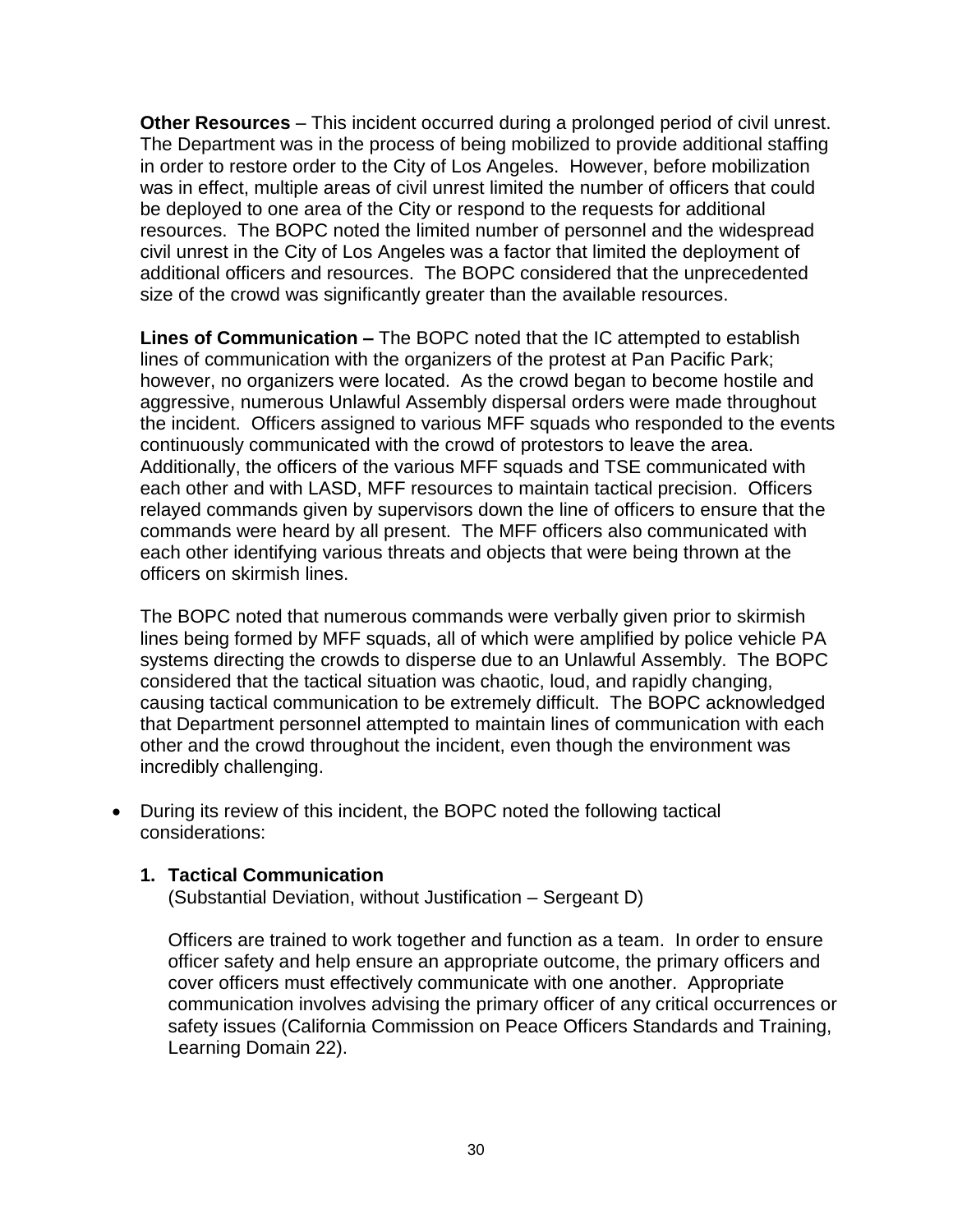Operational success is based on the ability of officers to effectively communicate during critical incidents. Officers, when faced with a tactical incident, improve their overall safety by their recognition of an unsafe situation and by working together collectively to ensure a successful resolution.

Sergeant D directed less-lethal equipped officers from another MFF squad, which included Officers I and J, to move forward to the primary skirmish line and begin to discharge their less-lethal weapon systems at threats in the crowd.

The BOPC considered that the tactical situation was extremely chaotic and loud with protestors continuously throwing objects at officers including fireworks. Sergeant D communicated with Sergeant B in the tactical plan to utilize MFF maneuvers to move the crowd east on Beverly Boulevard. The BOPC noted that based on the dynamic, hectic tactical situation, all personnel involved in this incident, would have been under a high level emotional and physical strain.

The BOPC noted that Sergeant D provided specific direction for less-lethal equipped MFF squad officers to move forward to the skirmish line and "put some rounds downrange" and to "start firing, start shooting, start firing." The BOPC opined that though the tactical situation was incredibly chaotic and stressful, they would have preferred that Sergeant D provide clear direction with regards to the verbiage he utilized and how he/she intended the less-lethal equipped officers to deploy their less-lethal impact devices. The BOPC noted that the tactical communication and verbiage utilized by Sergeant D contributed to confusion and doubt in how less-lethal impact devices were to be utilized during this incident as a crowd control tactic. The BOPC opined that though officers are ultimately responsible for the utilization of their respective less-lethal weapon systems, clear direction would have assisted with preventing confusion and contributed to providing coordination during the chaotic incident.

The BOPC considered Sergeant E's tactical communication with his/her TSE personnel as they moved forward and established a skirmish line east of the primary skirmish line and began to move east on Beverly Boulevard. The BOPC considered that due to the loud, hectic scene, Sergeant E was not aware that his/her less-lethal component of his/her TSE became unavailable due to encountering protestors along the southern portion of his/her skirmish line. Sergeant E immediately assessed the tactical situation and communicated to the primary skirmish line that he/she required less-lethal equipped officers to move up and support his/her TSE skirmish line of officers. He/she clearly communicated to the less-lethal equipped officers that moved forward, which included Officers I and J, to move to the front of skirmish line and address any threats.

In this case, the BOPC would have preferred that Sergeants D and E actively assess the distance between the crowd and skirmish lines in order to evaluate the effectiveness of the less-lethal munitions being discharged. By doing so,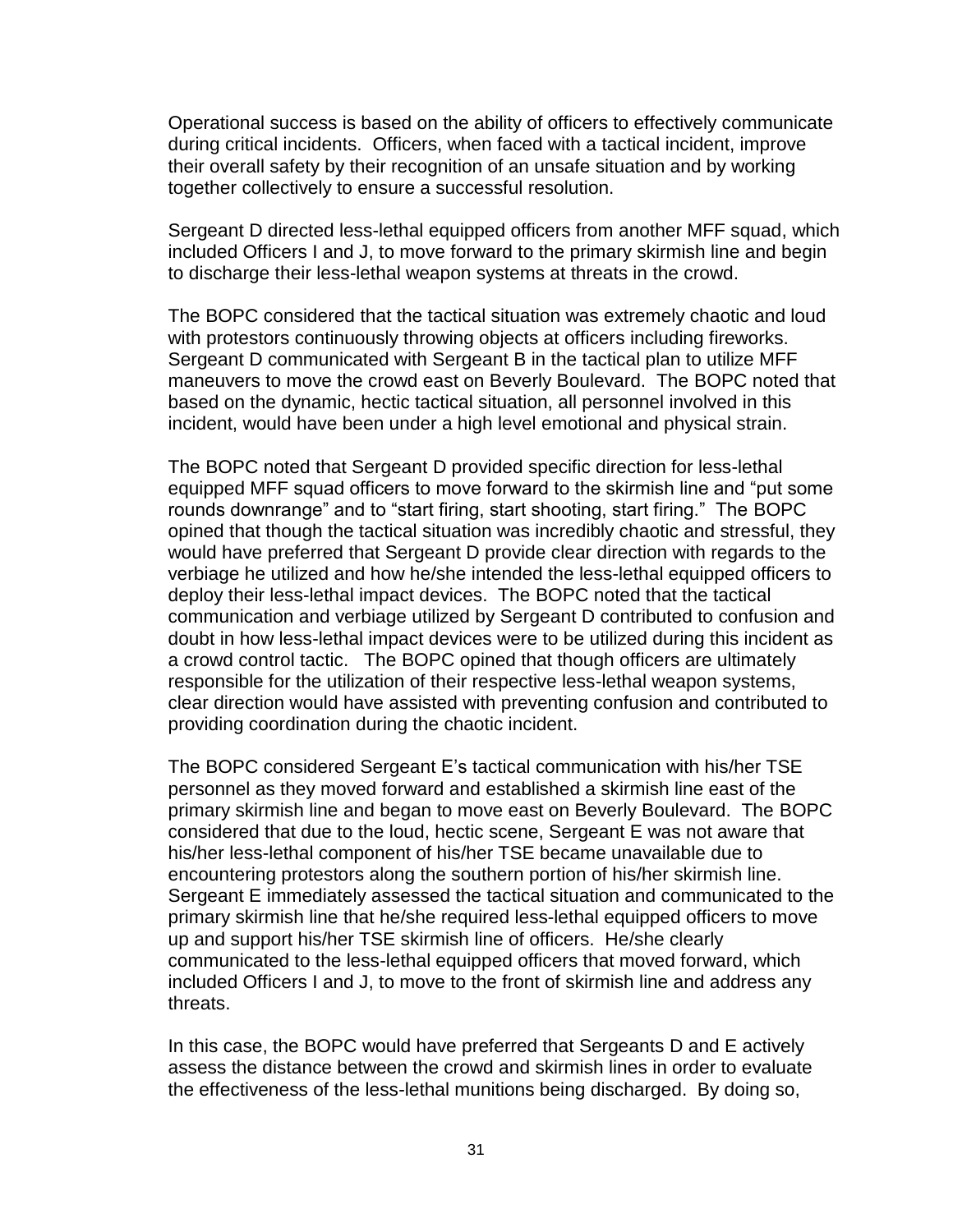Sergeants D and E would have recognized that the crowd was beyond the recommended effective range of the less-lethal impact devices that were being utilized by officers on the skirmish line. Additionally, Sergeant D should have maintained more effective tactical communication with other supervisors on scene and coordinated the skirmish lines to continue to move forward to disperse the crowd and not remain as stationary targets as objects were being thrown at them. It was noted that Sergeant E exercised active leadership as he/she admonished the officers to stop firing their less-lethal impact devices and preserve their munitions upon observing the officers deploying less-lethal munitions at hostile demonstrators were beyond the effective range of the lesslethal impact devices as demonstrators retreated.

Based on the totality of the circumstances, the BOPC determined that Sergeant D's tactical communication was a substantial deviation, without justification, from approved Department tactical training. Additionally, based on the totality of the circumstances, the BOPC determined that Sergeant E's tactical communication was not a deviation from approved Department tactical training.

#### **2. Beanbag Shotgun Deployment**

(Substantial Deviation, without justification – Officer I)

An officer may use the Beanbag Shotgun as a reasonable force option to control a suspect when **the suspect poses an immediate threat to the safety of the officer or others.**

For tactical and weapon retention purposes, the recommended deployment range for the Beanbag Shotgun is five feet to 45 feet. The primary target area is the navel area or belt line, but officers may target the suspect's arms, hands or legs when practicable (Los Angeles Police Department Use of Force Tactics Directive No. 6.3, Beanbag Shotgun –July 2018).

Per Department Manual, Volume 4, Section 245.05, the discharge of a Beanbag Shotgun that does not make contact with an individual or their clothing is not a reportable Use of Force. However, the deployment of the Beanbag Shotgun will be evaluated as a tactical consideration.

Officer I discharged nine Super Sock Beanbag Shotgun rounds during this incident at protestors in the crowd he/she believed were threats to the officers deployed on skirmish lines. In this case, the BOPC noted that Unlawful Assembly dispersal orders were given multiple times to the crowd and less-lethal munitions were authorized by the IC. Upon his/her arrival at the incident, Officer I moved up to the skirmish line at Beverly Boulevard and Stanley Avenue as directed by Sergeant D. Sergeant D directed Officer I to get up to the line and begin discharging his/her Beanbag Shotgun. Officer I moved up to the skirmish line and assessed the tactical situation for potential threats to officers on the skirmish line and discharged less-lethal munitions at protestors he/she believed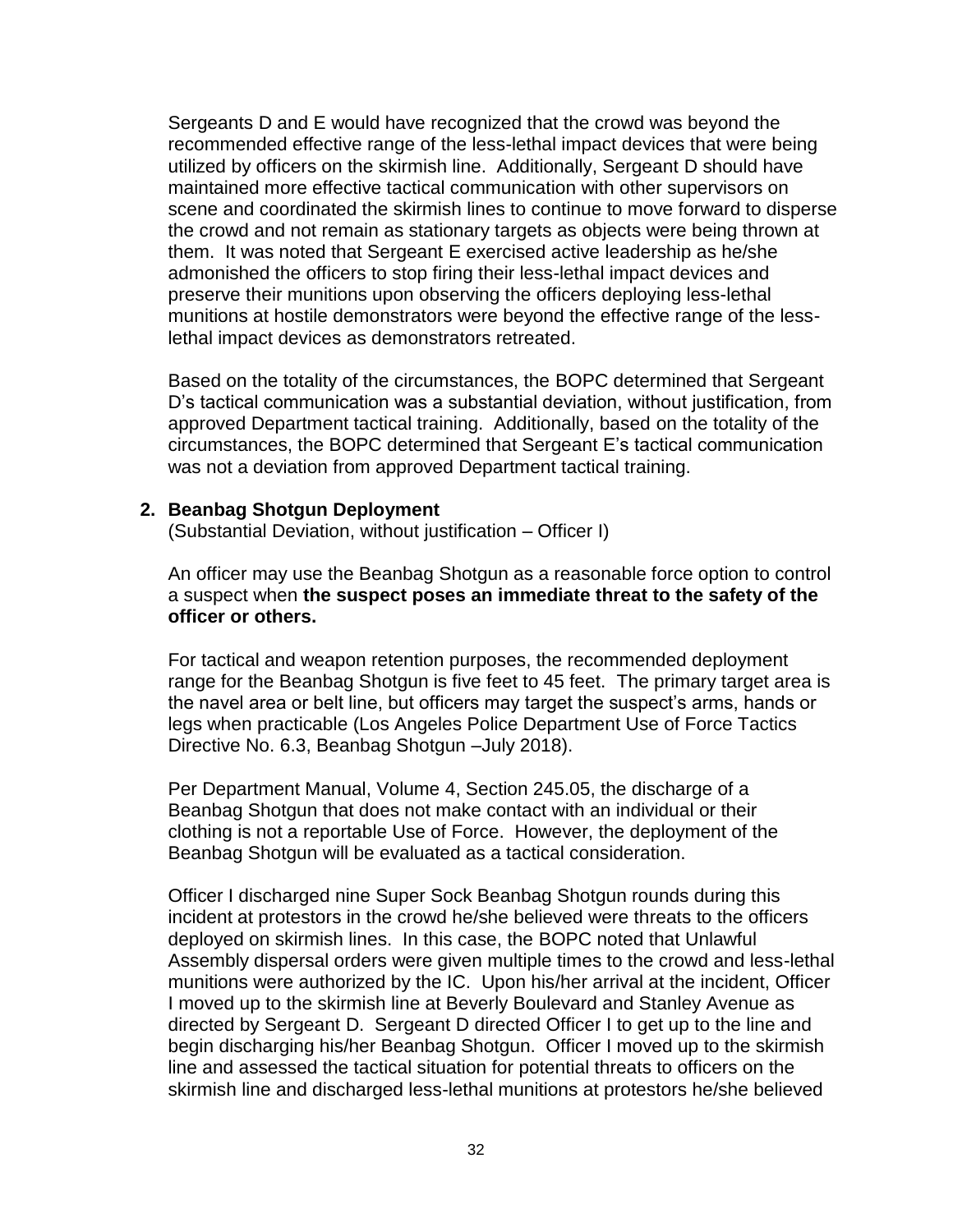were threats. The BOPC considered that Officer I was directed to move up to the TSE skirmish line by Sergeant E. A short time later, Officer I discharged additional less-lethal munitions from his/her Beanbag Shotgun at protestors he/she believed were threats to the officers. The BOPC noted Officer I discharged a total of nine rounds from the time he/she arrived at scene to the last round he/she discharged, which was determined to be a duration of approximately 19 minutes. Additionally, the BOPC considered that the investigation determined all nine rounds discharged by Officer I were well over the maximum recommended distance of 45 feet for utilization of the Beanbag Shotgun.

The BOPC noted that Officer I was equipped with a Beanbag Shotgun and moved up to support the skirmish lines as he/she was directed by both Sergeants D and E at various times. The BOPC considered that Officer I was placed into a chaotic and tense tactical situation in which there was a large hostile crowd that was throwing numerous objects at officers, which included fireworks. The BOPC noted that the majority of Officer I's less-lethal munitions were discharged at distances well over 100 feet, up to 200 feet. The BOPC considered that the recommended distances are utilized in Department training in order to maximize the effectiveness and accuracy of the Beanbag Shotgun during tactical situations and that discharging it at distances beyond the maximum recommended distance may lead to reduced accuracy and unintentional impacts. The BOPC opined that though the tactical situation was hectic and stressful, and officers were authorized to utilize less-lethal weapon systems while adhering to Department expectations, training, and directives. Officers are expected to assess the distance to threats and determine if their less-lethal impact devices would be effective. The BOPC determined that the distances at which Officer I discharged his/her Beanbag Shotgun at protestors who were threats to officers were substantially outside the recommended distances, and his/her decision to discharge his Beanbag Shotgun was a substantial deviation, without justification, from Department training.

Based on the totality of the circumstances, the BOPC determined that Officer I's decision to discharge his/her Beanbag Shotgun at protestors over the recommended distance was a substantial deviation, without justification, from approved Department tactical training.

## **3. 40mm LLL Deployment**

An officer may use the 40mm Less-Lethal Launcher (40mm LLL) as a reasonable force option to control a suspect when the suspect poses an immediate threat to the safety of the officer or others.

The 40mm LLL shall not be used to target the head, neck, face, eyes, or spine unless lethal force is authorized. The minimum recommended deployment range for the 40mm LLL is five feet, while the effective deployment range is up to 110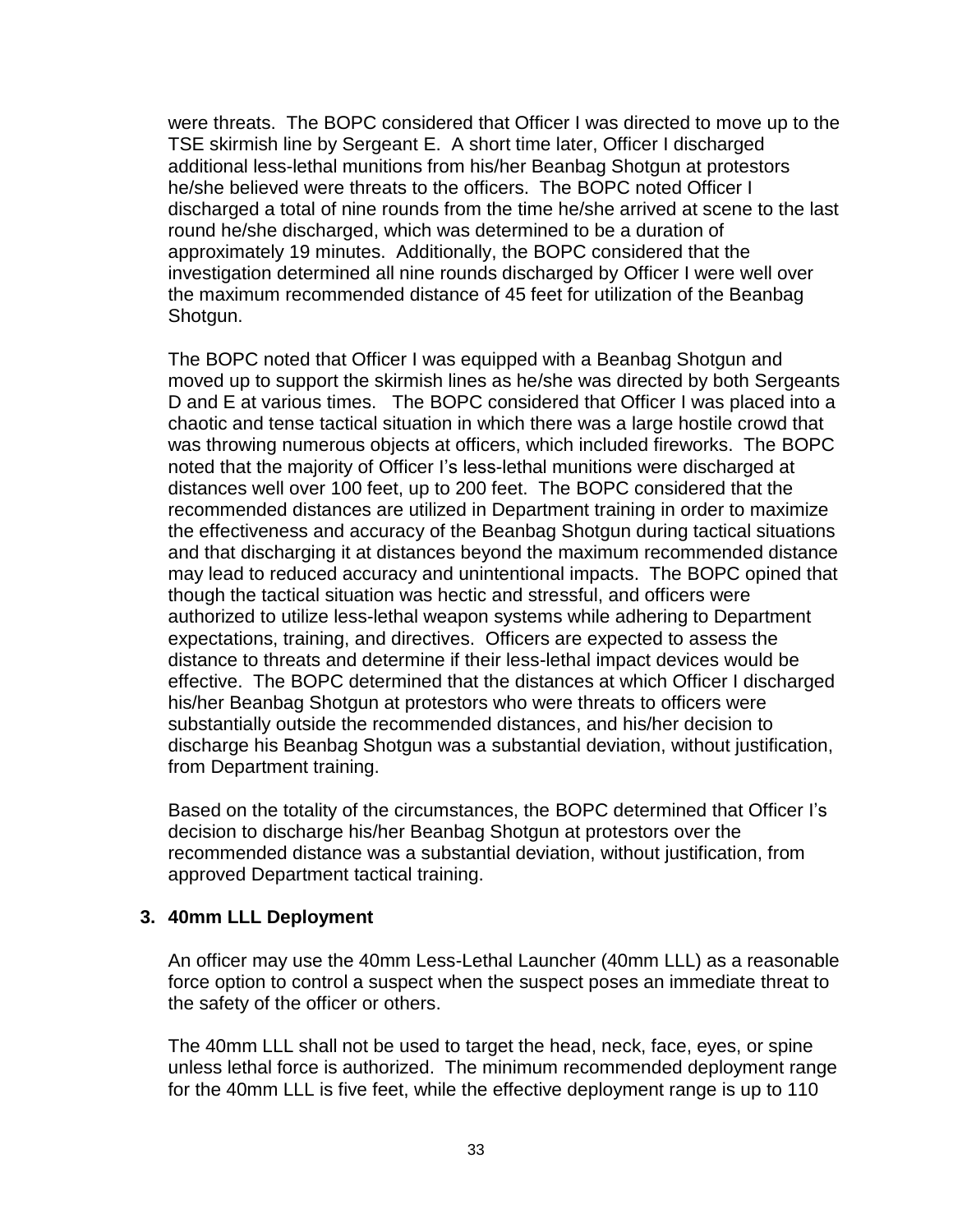feet. Officers should always consider weapon retention principles when deploying the 40mm LLL to prevent a suspect from gaining control of the launcher (Los Angeles Police Department Use of Force Tactics Directive No. 17, 40mm Less-Lethal Launcher –July 2018).

Per Department Manual, Volume 4, Section 245.05, the discharge of a 40mm LLL that does not make contact with an individual or their clothing is not a reportable Use of Force. However, the deployment of the 40mm LLL will be evaluated as a tactical consideration.

Officer J discharged four 40mm LLL sponge rounds during this incident at protestors in the crowd that he/she believed were threats to the officers on the skirmish line.

In this case, the BOPC noted that Unlawful Assembly dispersal orders were given multiple times to the crowd and less-lethal munitions were authorized by the IC. Upon his/her arrival at the incident, Officer J moved up to the skirmish line at Beverly Boulevard and Stanley Avenue per Sergeant D's direction to get up to the line and begin discharging less-lethal munitions. Officer J moved up to the skirmish line and assessed the tactical situation for potential threats to officers on the skirmish line and discharged less-lethal munitions at protestors he/she believed were threats. The BOPC considered that Officer J was directed to move up to the TSE skirmish line by Sergeant E a short time later at which time he/she discharged additional less-lethal munitions from his/her 40mm LLL at protestors he/she believed were threats to the officers. Additionally, the BOPC considered that the investigation determined that one out of the four rounds discharged by Officer J was over the maximum recommended distance of 110 feet for utilization of the 40mm LLL.

The BOPC noted that Officer J was equipped with a 40mm LLL and moved up to support the skirmish lines as he/she was directed by both Sergeants D and E and various times. The BOPC considered that Officer J was placed into a chaotic and tense tactical situation in which there was a large hostile crowd that was throwing numerous objects at officers, which included fireworks. The BOPC noted that the majority of Officer J's rounds were discharged at protestors who he/she believed presented a threat to the skirmish line and were within the recommended distance for the utilization of 40mm LLL. The BOPC considered that the 40mm LLL is a target-specific less-lethal weapon system that has a considerably farther effective distance than the Beanbag Shotgun as described by the recommended maximum distance of 110 feet. The BOPC opined that Officer J's assessment of distance and the effectiveness of the 40mm LLL was reasonable during the chaotic tactical situation and noted that he/she specifically targeted the abdomen of the individual threats he observed.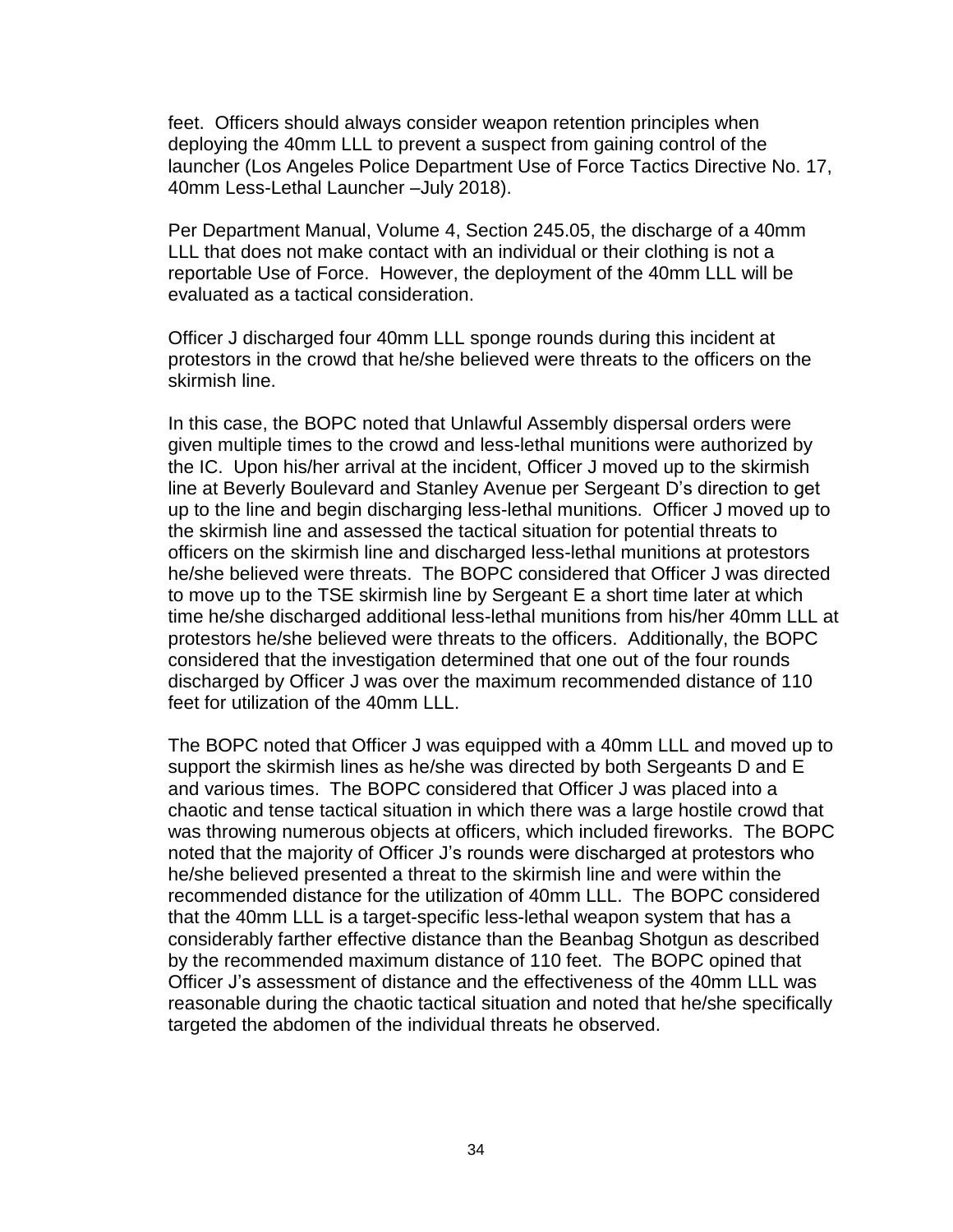Based on the totality of the circumstances, the BOPC determined that Officer J's actions with regards to his deployment and discharging of his/her 40mm LLL was not a deviation from approved Department policy.

- The BOPC also considered the following:
	- **1. Target Acquisition** Officers I and J both identified two separate male protestors at different instances who they observed throwing objects at officers and posed a threat. Officer J was equipped with a 40mm LLL and Officer I was equipped with a Beanbag Shotgun. Both Officers I and J discharged their lesslethal weapon systems at the protestors they believed to be threats; however, they did not strike their intended targets and unintentionally struck nearby protestors. Officer J's 40mm LLL sponge round struck Subject 1's abdomen, while Officer I's Beanbag Shotgun rounds struck Subject 1 and Subject 2 in the head.
	- **2. Non-Medical face Coverings –** Sergeants D and E, along with Officer J, did not don Non-medical Face Coverings, as directed by the Chief of Police on May 20, 2020, for health and safety concerns related to the coronavirus. They were reminded to don Non-Medical Face Coverings when feasible to minimize health and safety concerns to officers.

These topics were to be discussed at the Tactical Debrief.

## **Command and Control**

• Command and Control is the use of active leadership to direct others while using available resources to coordinate a response, accomplish tasks and minimize risk. Command uses active leadership to establish order, provide stability and structure, set objectives, and create conditions under which the function of control can be achieved with minimal risk. Control implements the plan of action while continuously assessing the situation, making necessary adjustments, managing resources, managing the scope of the incident (containment), and evaluating whether existing Department protocols apply to the incident.

Command and Control is a process where designated personnel use active leadership to command others while using available resources to accomplish tasks and minimize risk. Active leadership provides clear, concise, and unambiguous communication to develop and implement a plan, direct personnel and manage resources. The senior officer or any person on scene who has gained enough situational awareness shall initiate Command and Control and develop a plan of action. Command and Control will provide direction, help manage resources, and make it possible to achieve the desired outcome. Early considerations of PATROL will assist with the Command and Control process (Los Angeles Police Department, Training Bulletin, Volume XLVII Issue 4, July 2018).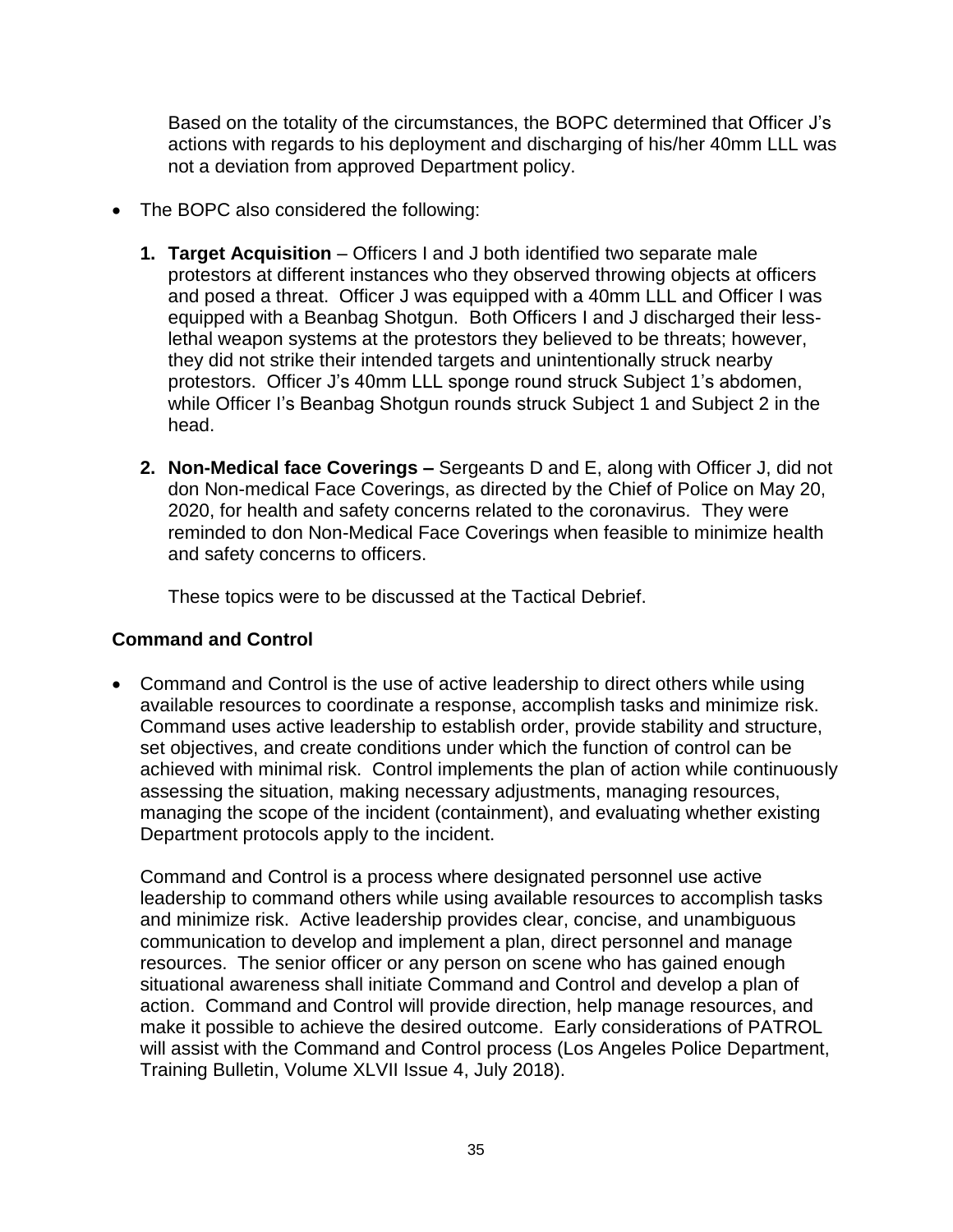Line Supervision – Defined. A supervisor who has the specific responsibility of issuing directions and orders to designated subordinates shall be considered as having the duty of line supervisor and shall be held accountable for achieving conformance with the directions and orders that he/she issues (Los Angeles Police Department Manual, Volume 3, Section 135).

Incident Commander (IC) – In accordance with Department Policy, the IC sets the objectives, the strategy and directs the tactical response. Directing the tactical response means applying tactics appropriate to the strategy, assigning the right resources and monitoring performance (Los Angeles Police Department, Supervisor's Field Operations Guide, Volume 2, Emergency Operations Guide).

Sergeant A was a MFF Squad leader. He/she was briefed at the CP and advised that Unlawful Assembly dispersal orders had been given and the use of less-lethal munitions had been authorized. Sergeant A briefed the MFF squad he/she was in charge of and stood by at the CP staging area for deployment. As his/her MFF squad approached Beverly Boulevard and Stanley Avenue, Sergeant D approached and immediately directed officers equipped with less-lethal weapon systems to assist officers and move up to the primary skirmish line. Sergeant A remained with his/her MFF squad while allowing his/her less-lethal component to move up and support the primary skirmish line with imminent threats posed by violent protestors. The actions of Sergeant A were consistent with Department training and the BOPC's expectations of a supervisor during a crowd control situation.

Sergeant D arrived at Beverly Boulevard and Stanley Avenue and observed protesters throwing rocks and bottles at officers. Sergeant D approached officers on a skirmish line and directed them to deploy less-lethal munitions at the protesters throwing objects at officers. Sergeant D broadcast a request for additional support equipped with less-lethal munitions. Another MFF squad arrived and met with officers holding a skirmish line at Beverly Boulevard and Stanley Avenue. Sergeant D met with the other MFF squad and directed the officers equipped with less-lethal munitions to get on the skirmish line and begin firing their less-lethal weapons at the crowd.

The BOPC discussed Sergeant D's actions as the supervisor assigned to a MFF and his/her decision to take unfamiliar less-lethal equipped officers from a separate MFF squad and direct them to discharge their less-lethal impact devices at the crowd. The BOPC noted that the direction and commands given by Sergeant D were a significant factor in leading to confusion with regards to what actions the officers were to take during the chaotic situation and evaluated the Department standards on when officers may discharge less-lethal impact devices. The BOPC acknowledged that the tactical situation was incredibly challenging; however, they would have preferred that Sergeant D had provided clearer directions in his/her instructions to officers as he/she directed officers equipped with less-lethal devices to join and assist the officers on the skirmish line. Additionally, the BOPC would have preferred that Sergeant D had maintained his/her composure and displayed active leadership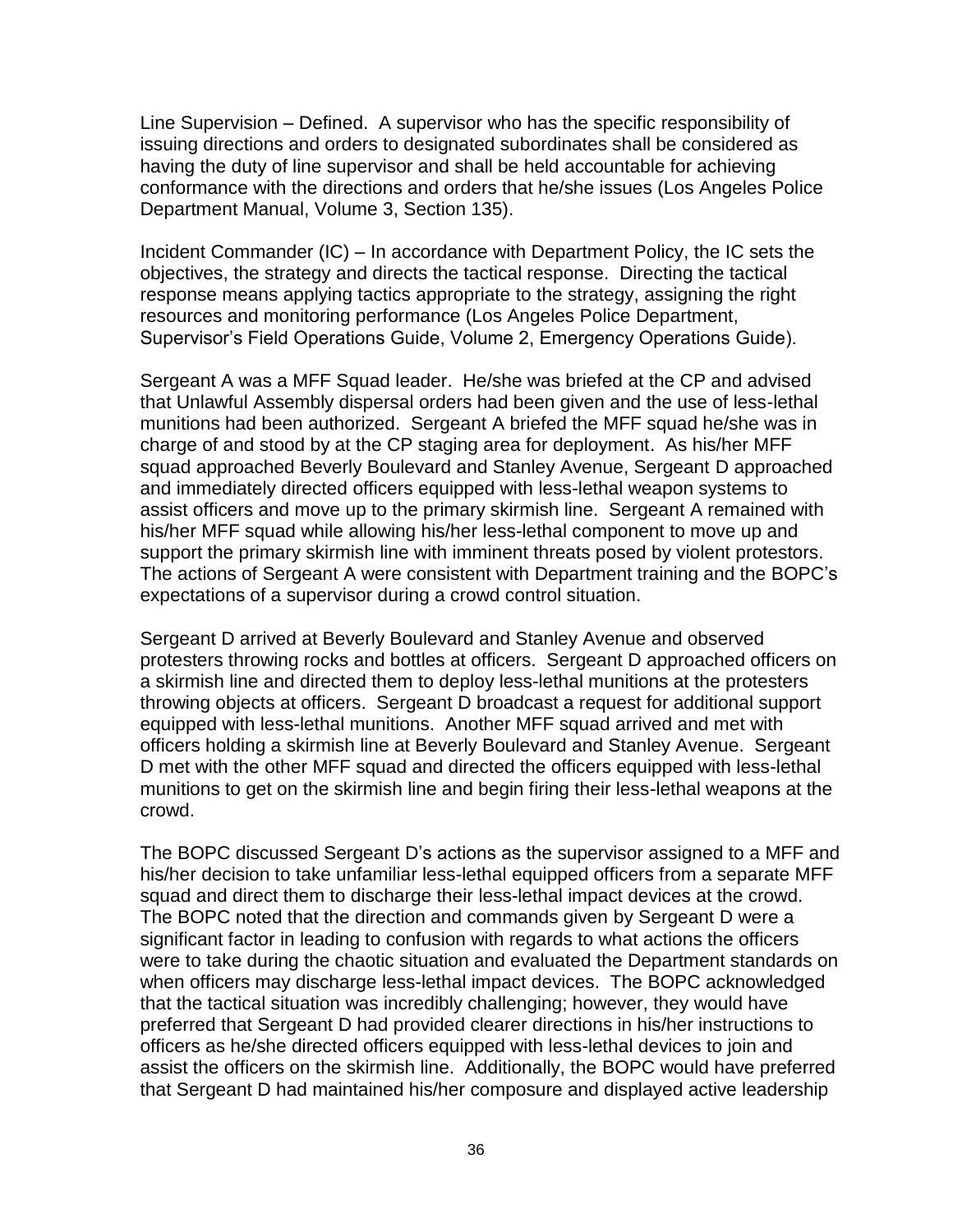by providing specific direction to officers equipped with less-lethal devices on his/her expectations of the utilization of the less-lethal devices.

In this case, during his approximately ten minutes at scene, the BOPC would have preferred that Sergeant D had assessed the tactical situation and coordinated with other, on scene supervisors to formulate alternative tactical options, including directing the primary MFF skirmish line to move forward and close distance with the crowd. This would have allowed officers equipped with less-lethal impact devices to close distance and be within the effective range of the less-lethal impact devices and address the possible threats as well as prevented officers on the skirmish line from being stationary for an extended period of time, thus reducing potential injury. The active leadership and sound assessment by field supervisors is essential in coordinating and implementing effective tactical strategies that increase officer safety and reduce hazards to public safety.

The BOPC determined that Sergeant D's actions significantly deviated from approved Department supervisory training. Therefore, the overall actions of Sergeant D were not consistent with department training and the BOPC's expectations of a supervisor during a crowd control situation.

Sergeant E was directed to move his/her TSE east of the primary skirmish line and begin moving east on Beverly Boulevard. Sergeant E directed his/her TSE to form a skirmish line 10 yards out in front of a primary skirmish line that was established on the east side of Beverly Boulevard and Stanley Avenue. Once the TSE personnel moved forward, and their skirmish line was set on Beverly Boulevard between Stanley Avenue and Curson Avenue, Sergeant E requested officers equipped with less-lethal devices to move up and support his/her skirmish line which was moving east on Beverly Boulevard. Sergeant E realized the less-lethal component for his/her TSE were addressing a tactical situation just south of his/her skirmish line and directed other MFF officers on the primary skirmish line behind him/her that were equipped with less-lethal impact devices to move up to the TSE's skirmish line and protect the line from threats.

 In this case, the BOPC would have preferred that Sergeant E had demonstrated better restraint while he/she was in charge of the skirmish line of TSE personnel and officers deploying less-lethal impact devices. It was noted that Sergeant E exercised active leadership as he/she admonished the officers to stop firing their less-lethal impact devices and preserve their munitions upon observing the officers deploying less-lethal munitions at hostile demonstrators were beyond the effective range of the less-lethal impact devices as demonstrators retreated.

The actions of Sergeant E were consistent with department training and the BOPC's expectations of a supervisor during a crowd control situation.

• The evaluation of tactics requires that consideration be given to the fact that officers are forced to make split-second decisions under very stressful and dynamic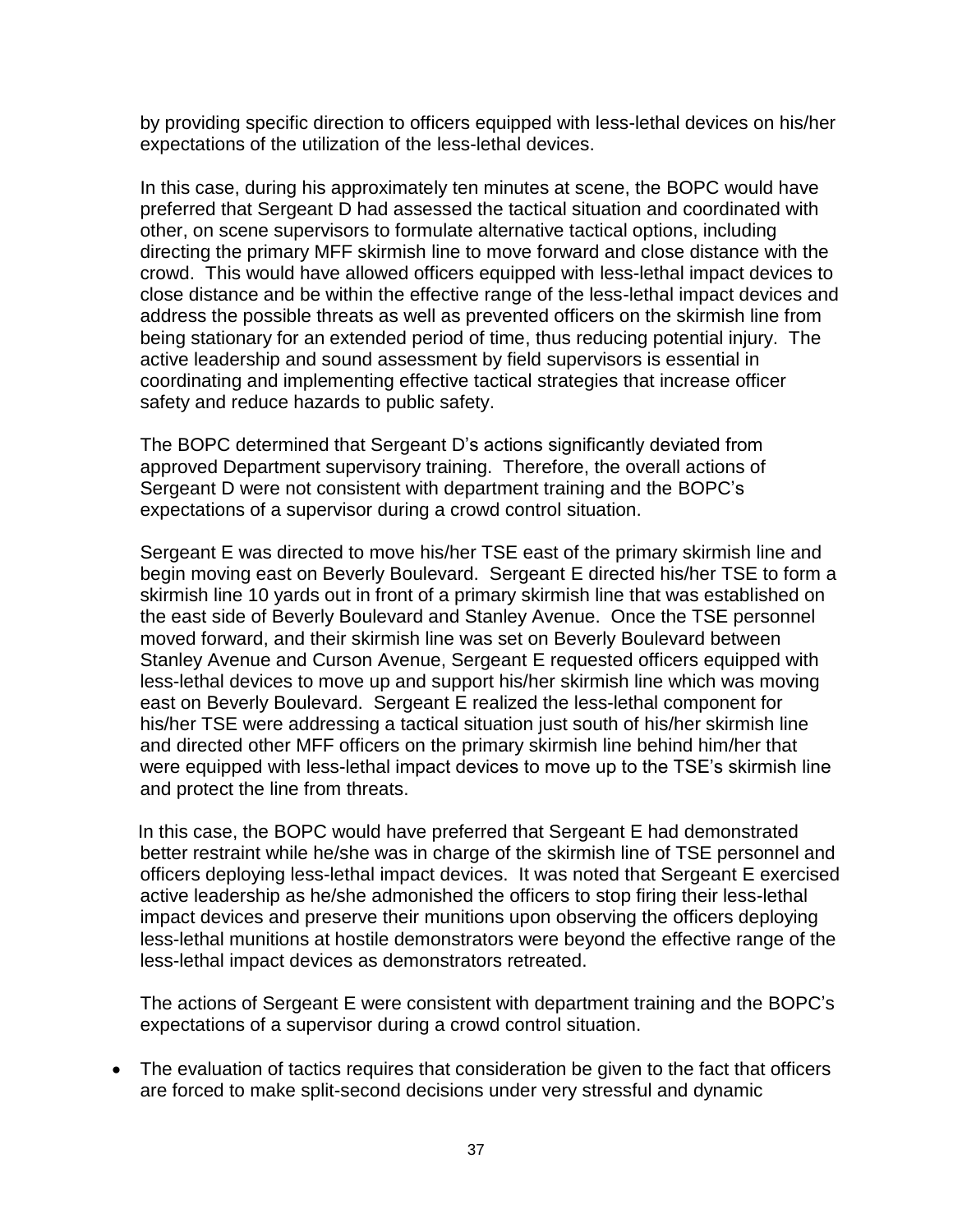circumstances. Tactics are conceptual and intended to be flexible and incident specific, which requires that each incident be looked at objectively and the tactics be evaluated based on the totality of the circumstances.

In conducting an objective assessment of this case, the BOPC determined that Sergeant D and Officer I's actions were a substantial deviation, without justification, from Department policy and training, thus requiring a finding of Administrative Disapproval.

Sergeant E and Officer J's actions did not deviate from Department policy and training.

The BOPC found the tactics of Sergeant D and Officer I to warrant a finding of Administrative Disapproval. The BOPC found the tactics of Sergeant E and Officer J to warrant a Tactical Debrief.

# **B. Less-Lethal Use of Force**

- Whenever practicable, officers shall exercise de-escalation techniques to resolve potential use of force incidents and seek voluntary compliance from suspects. The courts have held that less-lethal force options are "capable of inflicting significant pain and may cause serious injury." Therefore, consistent with the Department's Use of Force Policy, less-lethal force options are only permissible when:
	- An officer reasonably believes the suspect or subject is violently resisting arrest or poses an immediate threat of violence or physical harm.

Less-Lethal force options shall not be used for a suspect or subject who is passively resisting or merely failing to comply with commands. Verbal threats of violence or mere non-compliance by a suspect do not alone justify the use of less-lethal force.

Beanbag Shotgun: An officer may use the Beanbag Shotgun as a reasonable force option to control a suspect when the suspect poses an immediate threat to the safety of the officer or others.

For tactical and weapon retention purposes, the recommended deployment range for the Beanbag Shotgun is five feet to 45 feet. The primary target area is the navel area or belt line, but officers may target the suspect's arms, hands or legs when practicable (Los Angeles Police Department Use of Force Tactics Directive No. 6.3, Beanbag Shotgun –July 2018).

40mm LLL: An officer may use the 40mm Less-Lethal Launcher (40mm LLL) as a reasonable force option to control a suspect when the suspect poses an immediate threat to the safety of the officer or others.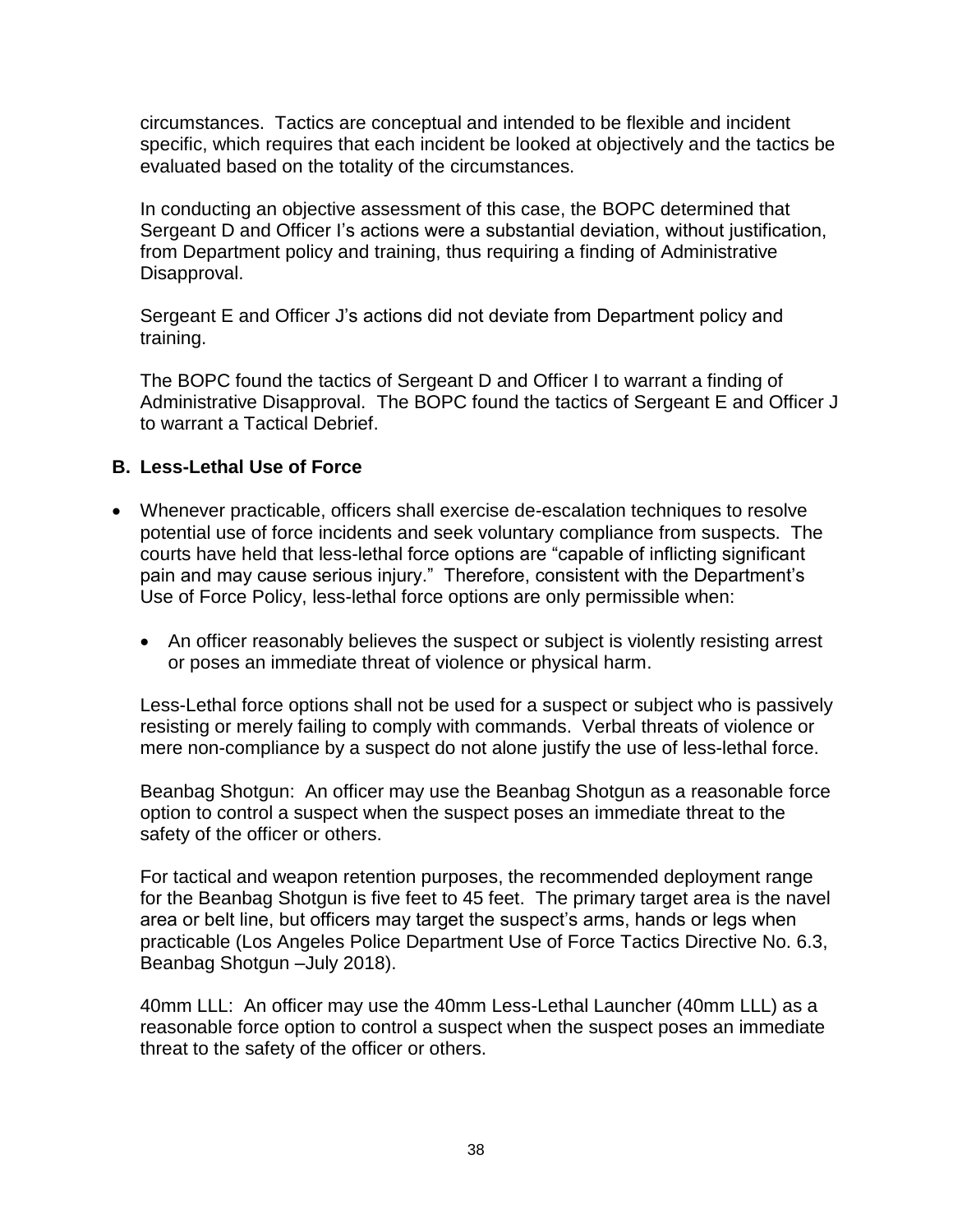The 40mm LLL shall not be used to target the head, neck, face, eyes, or spine unless lethal force is authorized. The minimum recommended deployment range for the 40mm LLL is five feet, while the effective deployment range is up to 110 feet. Officers should always consider weapon retention principles when deploying the 40mm LLL to prevent a subject/suspect from gaining control of the launcher (Los Angeles Police Department Use of Force Tactics Directive No. 17, 40mm Less-Lethal Launcher –July 2018).

• **Officer J** – (40mm LLL, one round)

During the incident, Officer J scanned the crowd looking for threats and observed a male in black clothing throwing objects at officers and running back into the crowd. Officer J observed the same male emerge from the crowd a second time. Officer J discharged a single 40mm LLL sponge round at a male in the crowd who was throwing objects at officers. Officer J did not target Subject 1 and did not know if he/she struck anyone with his/her 40mm LLL sponge round.

In this case, the BOPC conducted a thorough review and analysis of the reasonableness of Officer J's use of less-lethal force for his/her first less-lethal round. The BOPC noted that Unlawful Assembly dispersal orders were given multiple times to the crowd and less-lethal munitions had been authorized by the IC. Upon his/her arrival at the incident, Officer J moved up and positioned him/herself on the skirmish line at Beverly Boulevard and Stanley Avenue in response to Sergeant D's direction to get up to the line and begin discharging his/her 40mm LLL. Officer J moved up, positioned him/herself on the skirmish line, and assessed the tactical situation for potential threats to officers on the skirmish line and discharged lesslethal munitions at protestors he/she believed were threats. The BOPC noted that Officer J recalled discharging his/her first 40mm LLL sponge round at a male suspect dressed in black clothing throwing objects at the officers on the skirmish line and determined him to be an immediate threat.

The BOPC considered that Officer J was placed into a dynamic, chaotic, and tense tactical situation in which there was a large hostile crowd that was throwing numerous objects at officers which included fireworks. The BOPC considered the investigation determined that the first 40mm LLL sponge round Officer J discharged was fired from an approximate distance of 136 feet, which is beyond the maximum recommended distance of 110 feet. The BOPC noted the 40mm LLL is a targetspecific, less-lethal impact device that has a considerably longer effective distance than other less-lethal impact devices. The BOPC opined that Officer J's utilization of the 40mm LLL beyond the recommended distance was an inaccurate assessment of the distance and effectiveness of the 40mm LLL, which ultimately led to Subject 1 being struck in the abdomen unintentionally. The BOPC noted that Subject 1 was not violently resisting or presenting an imminent threat to officers when he was struck. The BOPC opined that officers are responsible for each round they discharge from less-lethal impact devices, and Officer J's decision to discharge his/her 40mm LLL beyond the recommended distance was a factor in the accuracy of the tool and unintentionally striking Subject 1.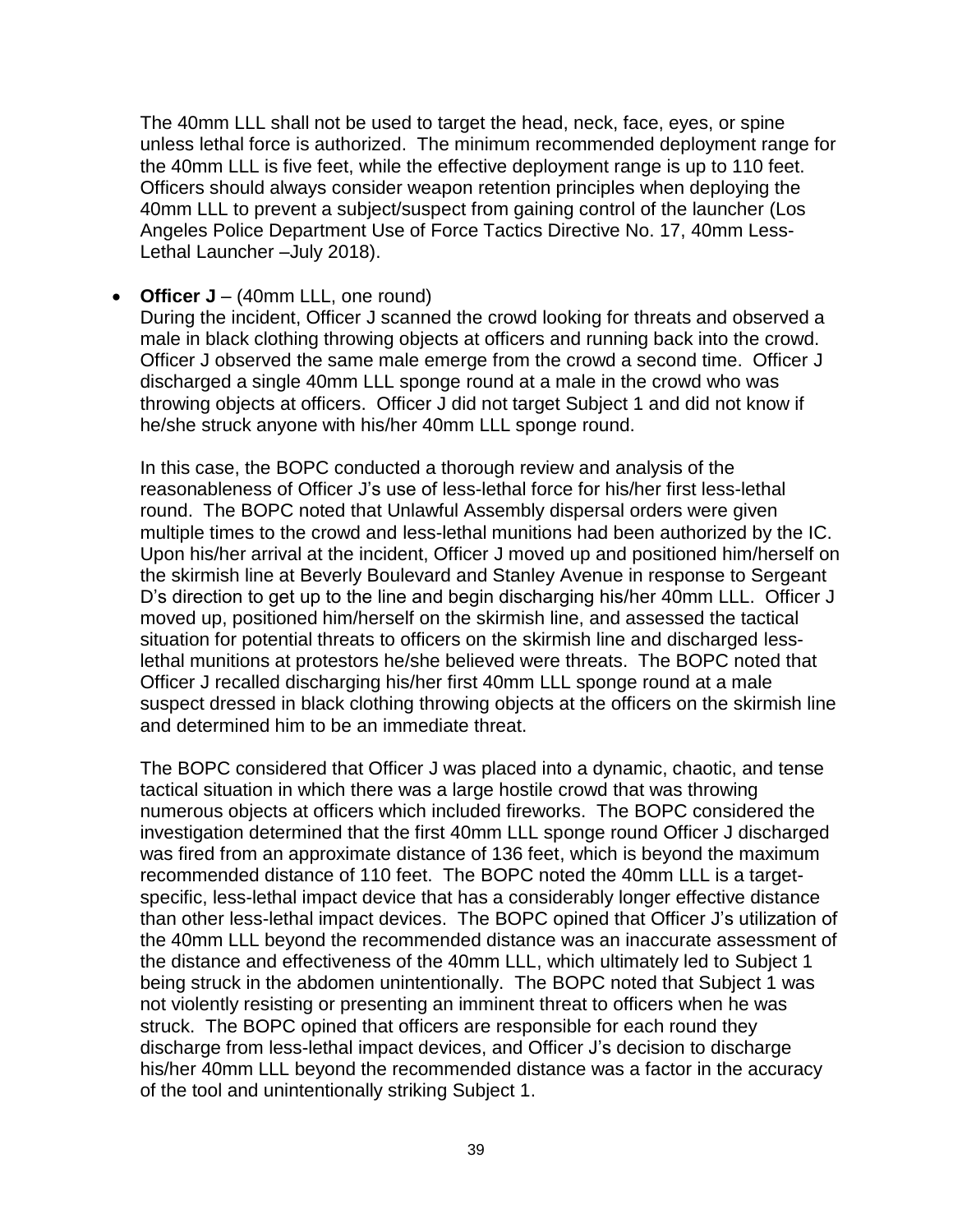Based on the totality of the circumstances, the BOPC determined an officer with similar training and experience as Officer J, while faced with similar circumstances, would not reasonably believe the unknown protestor Officer J discharged his/her 40mm LLL toward, which unintentionally struck Subject 1, presented an immediate threat of violence or physical harm to Officer J, and that the use of less-lethal force was not objectively reasonable.

Therefore, the BOPC found Officer J's less-lethal use of force (Round 1) to be Out of Policy.

• **Officer I –** (beanbag, nine rounds) (On the fourth discharge, he/she struck protester Subject 1 – First Less-Lethal Occurrence. On the fifth discharge, he struck protester Subject 2 – Second Less-Lethal Occurrence.)

## **First Occurrence**

**Officer I** – One Beanbag Shotgun Super Sock round discharged from an approximate distance of 55 feet.

According to Officer I, he/she was directed to move up to a skirmish line when a sergeant requested beanbags. Officer I moved up to the skirmish line and observed protesters throwing objects at officers. Officer I identified a male in the crowd throwing objects at officers posing an imminent threat. Officer I aimed at that male's naval area and discharged the Beanbag Shotgun, striking Subject 1 on his head. Officer I was unaware that his/her Beanbag Round struck Subject 1.

## **Second Occurrence**

**Officer I** – One Beanbag Shotgun Super Sock round discharged from an approximate distance of 55 feet.

The FID investigation revealed that Officer I generally recalled discharging his/her Beanbag Shotgun at individuals who he/she believed were an immediate threat to the skirmish line; however, he/she did not recall targeting or striking Subject 2 with his/her Beanbag Shotgun.

In this case, the BOPC conducted a thorough review and analysis of the reasonableness of Officer I's use of less-lethal force for his/her fourth and fifth lesslethal rounds. The BOPC noted that Unlawful Assembly dispersal orders were given multiple times to the crowd and less-lethal munitions had been authorized by the IC. The BOPC considered that Officer I was placed into a dynamic, chaotic, and tense tactical situation in which there was a large hostile crowd that was throwing numerous objects at officers which included fireworks.